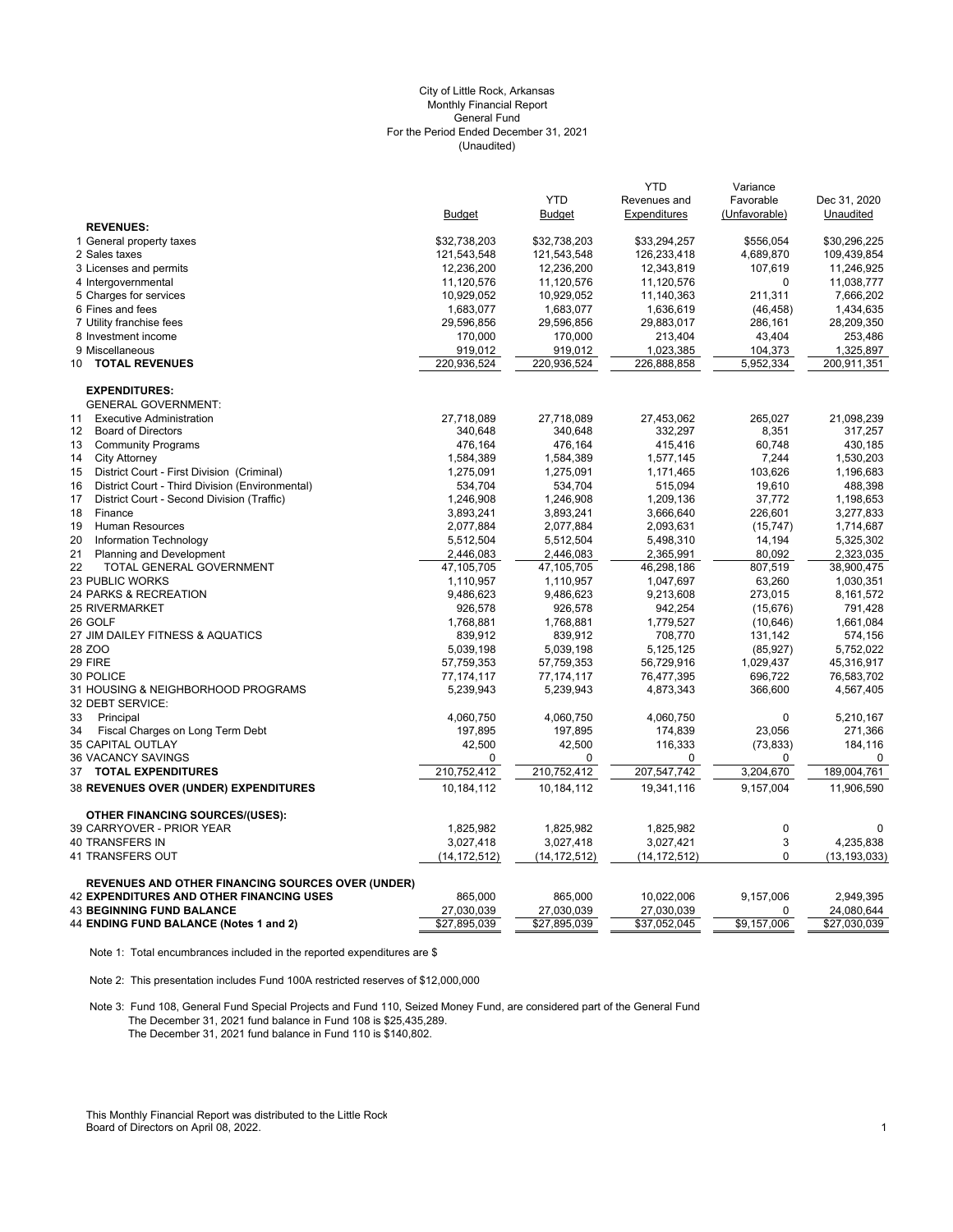### (Unaudited) City of Little Rock, Arkansas Monthly Financial Report General Fund Special Projects Fund For the Period Ended December 31, 2021

|                                                          |               | <b>YTD</b>    | <b>YTD</b><br>Revenues and | Variance<br>Favorable | Dec 31, 2020  |
|----------------------------------------------------------|---------------|---------------|----------------------------|-----------------------|---------------|
|                                                          | <b>Budget</b> | <b>Budget</b> | Expenditures               | (Unfavorable)         | Unaudited     |
| <b>REVENUES:</b>                                         |               |               |                            |                       |               |
| 1 Charges for services                                   | \$0           | \$0           | \$125,266                  | \$125,266             | \$109,280     |
| 2 Fines and fees                                         | $\mathbf 0$   | $\mathbf 0$   | 41,111                     | 41,111                | 25,907        |
| 3 Intergovernmental                                      | $\Omega$      | 0             | 333                        | 333                   | 0             |
| 4 Interest income                                        | 0             | 0             | $\Omega$                   | 0                     |               |
| 5 Miscellaneous                                          | 0             | 0             | 575,600                    | 575,600               | 722,847       |
| <b>TOTAL REVENUES</b><br>6                               | 0             | $\mathbf 0$   | 742,311                    | 742,311               | 858,034       |
| <b>EXPENDITURES:</b>                                     |               |               |                            |                       |               |
| 7 Executive Administration                               | 0             | 0             | 1,200,653                  | (1,200,653)           | 3,173,579     |
| 8 City Attorney                                          | 0             | $\mathbf 0$   | 8,573                      | (8, 573)              | 68,277        |
| 9 Finance                                                | 0             | 0             | 9,957                      | (9,957)               | $\Omega$      |
| 10 Information Technology                                | $\Omega$      | $\mathbf 0$   | 39,970                     | (39, 970)             | 418,233       |
| 12 Human Resources                                       | $\Omega$      | $\mathbf 0$   | 61,863                     | (61, 863)             | 82,793        |
| 13 Planning                                              | 0             | 0             | 20,000                     | (20,000)              | 14,033        |
| 14 Community Programs                                    | 0             | 0             | 1,904,869                  | (1,904,869)           | 1,279,007     |
| 15 Public Works                                          | 0             | $\mathbf 0$   | 1,034,657                  | (1,034,657)           | 518,369       |
| 16 Parks and Recreation                                  | $\Omega$      | 0             | 397,802                    | (397, 802)            | 512,248       |
| 17 Jim Dailey Fitness and Aquatics                       | 0             | 0             | $\mathbf 0$                | 0                     | 72,416        |
| 18 Fire                                                  | 0             | 0             | 19,338                     | (19, 338)             | 6,320         |
| 19 Police                                                | 0             | $\mathbf 0$   | 47,641                     | (47, 641)             | 408,458       |
| 20 Housing                                               | 0             | $\mathbf 0$   | 944,484                    | (944, 484)            | 648,823       |
| 21 Fleet                                                 | 0             | $\mathbf 0$   | 97,415                     | (97, 415)             | 2,404         |
| 22 Zoo                                                   | 0             | 0             | 54,481                     | (54, 481)             | 14,826        |
| Debt Service:                                            |               |               |                            |                       |               |
| 23<br>Principal                                          | 0             | 0             | 761,991                    | (761, 991)            | $\mathbf 0$   |
| 23<br>Fiscal Charges on Long Term Debt                   | 0             | 0             | 158,295                    | (158, 295)            | $\Omega$      |
| 24 Capital Outlay                                        | 0             | $\mathbf 0$   | 2,470,421                  | (2,470,421)           | 1,163,470     |
| <b>TOTAL EXPENDITURES</b><br>25                          | 0             | $\mathbf 0$   | 9,232,412                  | (5,841,705)           | 8,383,256     |
| <b>26 REVENUES OVER (UNDER) EXPENDITURES</b>             | $\pmb{0}$     | $\mathbf 0$   | (8,490,101)                | 8,490,101             | (7, 525, 222) |
| <b>OTHER FINANCING SOURCES (USES):</b>                   |               |               |                            |                       |               |
| 27 Transfers In                                          | $\pmb{0}$     | 0             | 14,904,012                 | 14,904,012            | 13,969,984    |
| 28 Transfers Out                                         | 0             | $\mathbf 0$   | (1,969,921)                | (1,969,921)           | (482, 290)    |
| <b>REVENUES AND OTHER FINANCING SOURCES OVER (UNDER)</b> |               |               |                            |                       |               |
| <b>29 EXPENDITURES AND OTHER FINANCING USES</b>          | $\mathbf 0$   | $\mathbf 0$   | 4,443,990                  | 4,443,990             | 5,962,472     |
| <b>30 BEGINNING FUND BALANCE</b>                         | 0             | 0             | 20,991,299                 | 20,991,299            | 15,028,827    |
| 31 ENDING FUND BALANCE (Note 1)                          | \$0           | \$0           | \$25,435,289               | \$25,435,289          | \$20,991,299  |
|                                                          |               |               |                            |                       |               |

Note 1: As of December 31, 2021, fund balance is composed of 239 projects utilizing full fund balance.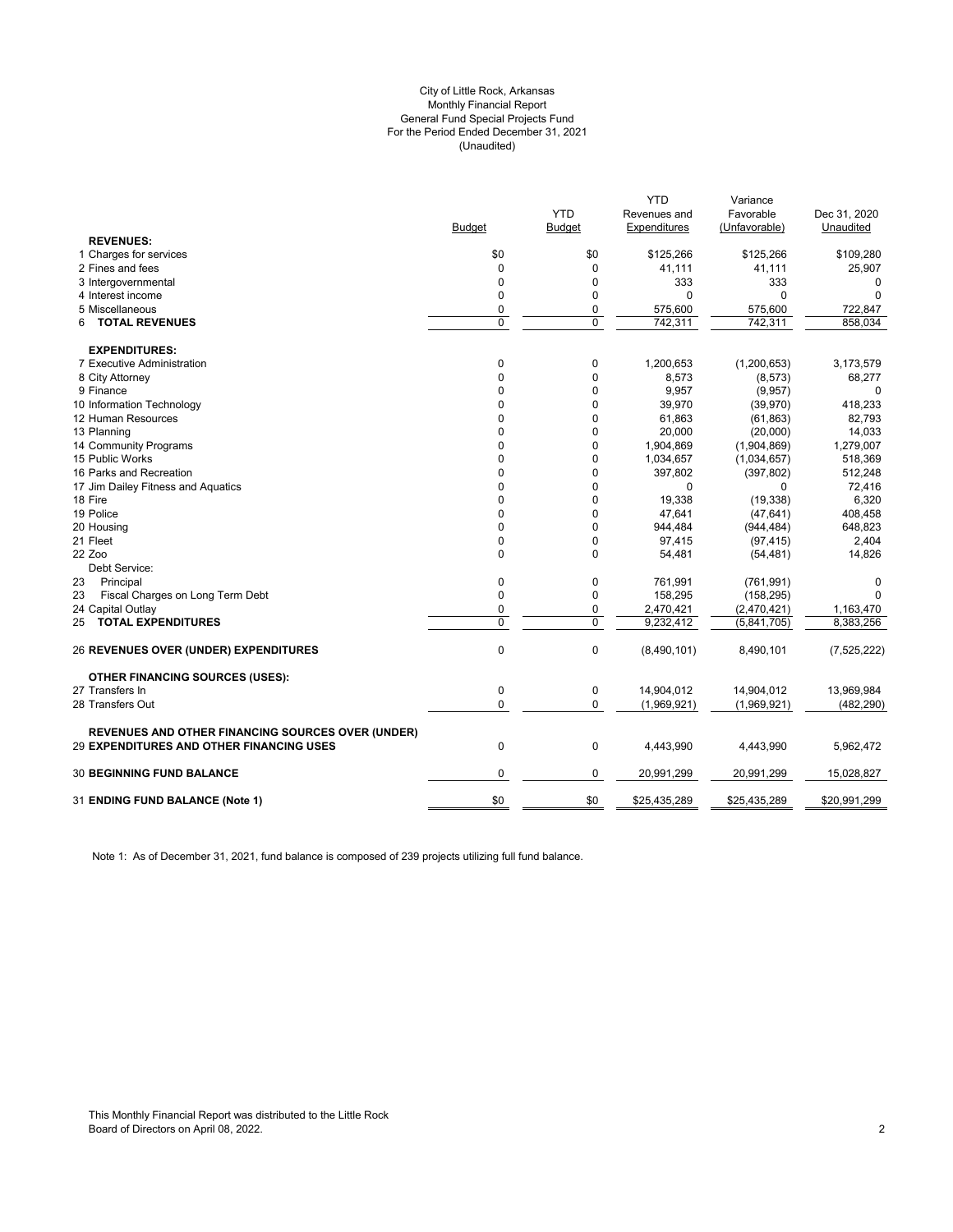#### City of Little Rock, Arkansas Monthly Financial Report Franchise Fee Collection Fund For the Period Ended December 31, 2021 (Unaudited)

| <b>REVENUES:</b>                                         | <b>Budget</b> | <b>YTD</b><br>Budget | <b>YTD</b><br>Revenues and<br>Expenditures | Variance<br>Favorable<br>(Unfavorable) | Dec 31, 2020<br>Unaudited |
|----------------------------------------------------------|---------------|----------------------|--------------------------------------------|----------------------------------------|---------------------------|
| 1 Utility franchise fees                                 | \$0           | \$0                  | \$0                                        | \$0                                    | \$0                       |
| 2 Interest income                                        |               |                      |                                            |                                        | 0                         |
| 3 Miscellaneous                                          |               | 0                    | C                                          |                                        | 0                         |
| <b>TOTAL REVENUES</b>                                    | 0             | 0                    | 0                                          | $\Omega$                               | 0                         |
| <b>EXPENDITURES:</b>                                     |               |                      |                                            |                                        |                           |
| 5 General Government                                     | 0             | 0                    | 0                                          | 0                                      | 0                         |
| <b>TOTAL EXPENDITURES</b><br>6.                          | $\Omega$      | 0                    | $\Omega$                                   | $\Omega$                               | 0                         |
| 7 REVENUES OVER (UNDER) EXPENDITURES                     | $\Omega$      | 0                    | $\mathbf 0$                                | $\Omega$                               | $\pmb{0}$                 |
| <b>OTHER FINANCING SOURCES (USES):</b>                   |               |                      |                                            |                                        |                           |
| 8 Transfers In                                           | $\Omega$      | 0                    | $\mathbf 0$                                | $\Omega$                               | 0                         |
| 9 Transfers Out                                          |               | 0                    | O                                          |                                        | 0                         |
| <b>REVENUES AND OTHER FINANCING SOURCES OVER (UNDER)</b> |               |                      |                                            |                                        |                           |
| <b>10 EXPENDITURES AND OTHER FINANCING USES</b>          | $\Omega$      | 0                    | $\Omega$                                   | $\Omega$                               | 0                         |
| <b>11 BEGINNING FUND BALANCE</b>                         | 0             | 0                    | (1)                                        | (1)                                    | (1)                       |
| <b>12 ENDING FUND BALANCE</b>                            | \$0           | \$0                  | ( \$1)                                     | $($ \$1)                               | ( \$1)                    |

NOTE: Franchise revenues pledged to the 2017 Capital Improvement Revenue Refunding Bonds are initially deposited into the Franchise Fee Collection Fund. The debt service requirement is transferred on a monthly basis to the Trustee for deposit in the 2017 Capital Improvement Revenue Refunding Bond Debt Service Fund. After the monthly debt service requirement is met, franchise revenues are transferred into the General Fund.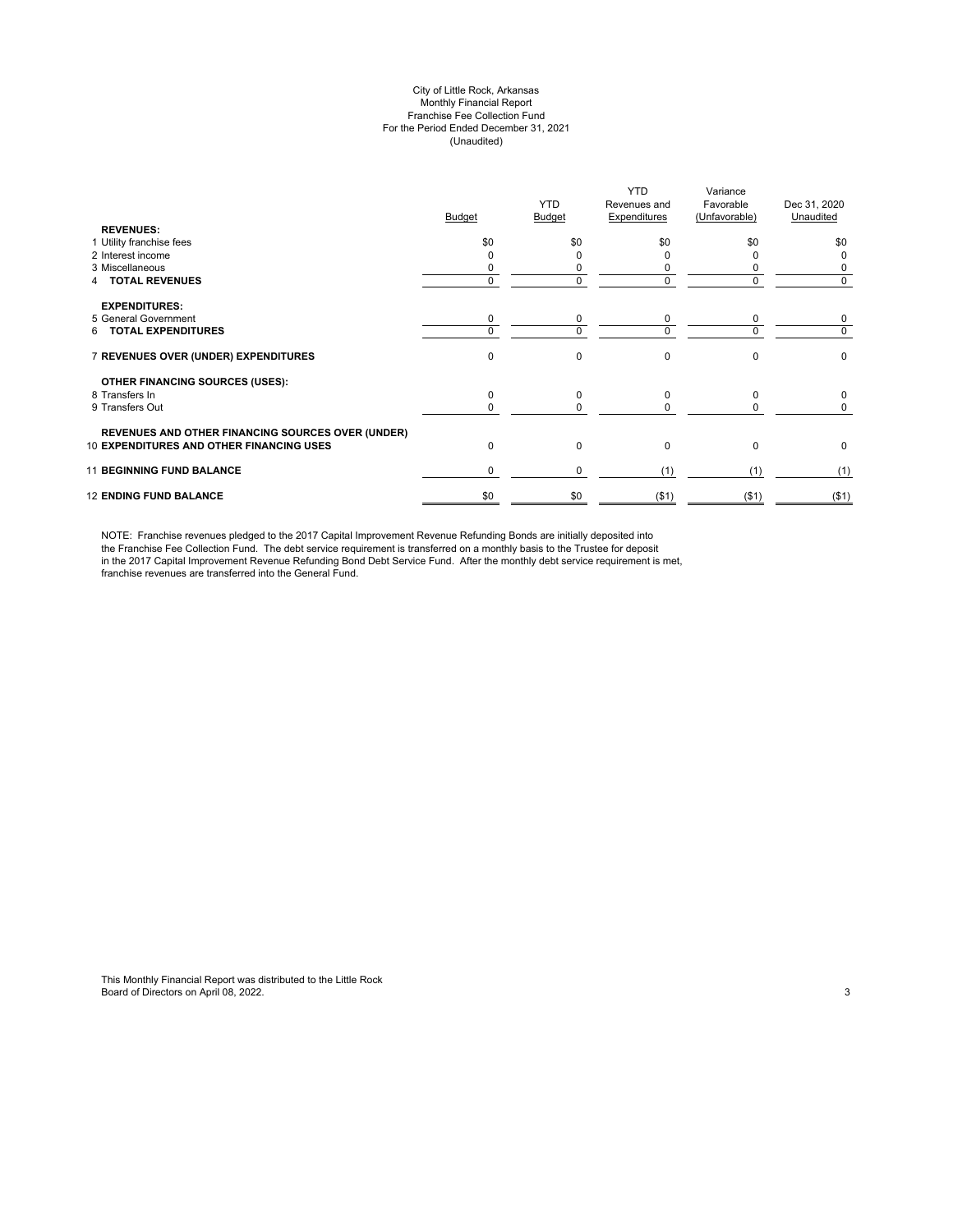## City of Little Rock, Arkansas (Unaudited) For the Period Ended December 31, 2021 Seized Money Fund Monthly Financial Report

| <b>REVENUES:</b>                                         | <b>Budget</b> | <b>YTD</b><br><b>Budget</b> | <b>YTD</b><br>Revenues and<br>Expenditures | Variance<br>Favorable<br>(Unfavorable) | Dec 31, 2020<br>Unaudited |
|----------------------------------------------------------|---------------|-----------------------------|--------------------------------------------|----------------------------------------|---------------------------|
| 1 Charges for services                                   | \$0           | \$0                         | \$0                                        | \$0                                    | \$0                       |
| 2 Interest income                                        |               | 0                           | 2,779                                      | 2,779                                  | 3,272                     |
| 3 Miscellaneous                                          |               | 0                           | 108,733                                    | 108,733                                | 21,432                    |
| <b>4 TOTAL REVENUES</b>                                  | 0             | 0                           | 111,512                                    | 111,512                                | 24,704                    |
| <b>EXPENDITURES:</b>                                     |               |                             |                                            |                                        |                           |
| 5 Police                                                 | 0             | 0                           | 8,157                                      | (8, 157)                               | 57,764                    |
| 6 TOTAL EXPENDITURES                                     |               | 0                           | 8,157                                      | (8, 157)                               | 57,764                    |
| 7 REVENUES OVER (UNDER) EXPENDITURES                     | 0             | 0                           | 103,355                                    | 103,355                                | (33,060)                  |
| <b>OTHER FINANCING SOURCES (USES):</b>                   |               |                             |                                            |                                        |                           |
| 8 Transfers In                                           | $\mathbf 0$   | 0                           | 0                                          | $\mathbf 0$                            | 0                         |
| 9 Transfers Out                                          |               | 0                           | $\Omega$                                   | 0                                      | 0                         |
| <b>REVENUES AND OTHER FINANCING SOURCES OVER (UNDER)</b> |               |                             |                                            |                                        |                           |
| <b>10 EXPENDITURES AND OTHER FINANCING USES</b>          | 0             | 0                           | 103,355                                    | 103,355                                | (33,060)                  |
| <b>11 BEGINNING FUND BALANCE</b>                         | $\Omega$      | 0                           | 37,447                                     | 37,447                                 | 70,507                    |
| <b>12 ENDING FUND BALANCE</b>                            | \$0           | \$0                         | \$140,802                                  | \$140,802                              | \$37,447                  |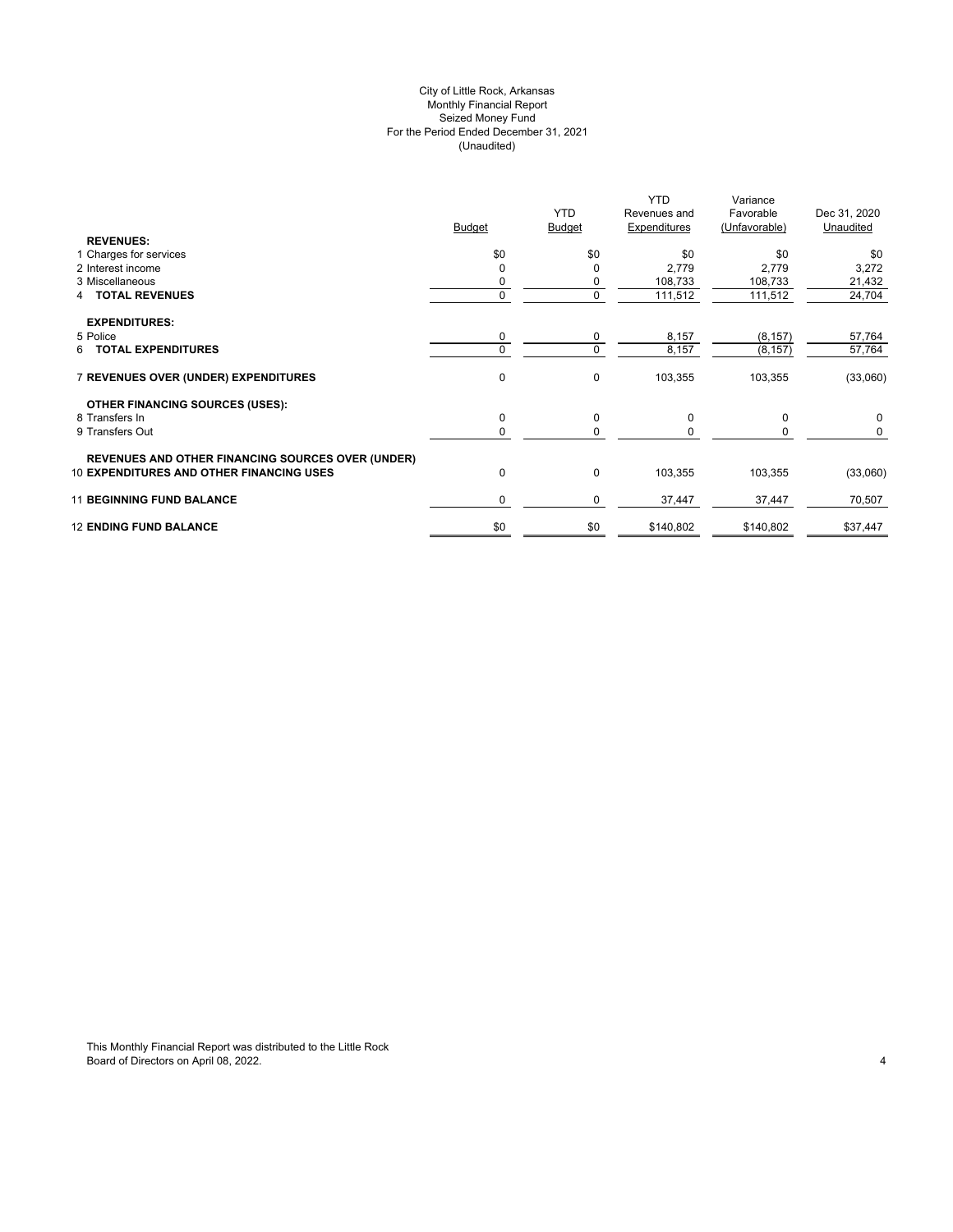#### (Unaudited) City of Little Rock, Arkansas Monthly Financial Report Street Fund For the Period Ended December 31, 2021

|                                                          |               |               | <b>YTD</b>   | Variance      |               |
|----------------------------------------------------------|---------------|---------------|--------------|---------------|---------------|
|                                                          |               | <b>YTD</b>    | Revenues and | Favorable     | Dec 31, 2020  |
|                                                          | <b>Budget</b> | <b>Budget</b> | Expenditures | (Unfavorable) | Unaudited     |
| <b>REVENUES:</b>                                         |               |               |              |               |               |
| 1 General property taxes                                 | \$6,762,403   | \$6,762,403   | \$6,882,182  | \$119,779     | \$6,262,005   |
| 2 Licenses and permits                                   | 21,860        | 21,860        | 18,990       | (2,870)       | 21,860        |
| 3 Intergovernmental                                      | 16,050,000    | 16,050,000    | 16,438,731   | 388,731       | 14,614,126    |
| 4 Charges for services                                   | 16,700        | 16,700        | 24,426       | 7,726         | 28,009        |
| 5 Investment income                                      | 85,750        | 85,750        | 109,655      | 23,905        | 230,043       |
| 6 Miscellaneous                                          | 239,500       | 239,500       | 247,484      | 7,984         | 58,438        |
| <b>7 TOTAL REVENUES</b>                                  | 23,176,213    | 23,176,213    | 23,721,467   | 545,254       | 21,214,481    |
| <b>EXPENDITURES:</b>                                     |               |               |              |               |               |
| Public Works:                                            |               |               |              |               |               |
| 8<br><b>General Administration</b>                       | 2,844,425     | 2,844,425     | 2,486,458    | 357,967       | 2,768,145     |
| 9<br><b>Operations Administration</b>                    | 628,576       | 628,576       | 533,089      | 95,487        | 549,983       |
| Street & Drainage Maintenance<br>10                      | 6,882,319     | 6,882,319     | 6,176,029    | 706,290       | 5,924,614     |
| 11<br>Storm Drainage Maintenance                         | 1,127,751     | 1,127,751     | 872,661      | 255,090       | 879,327       |
| Work Pool<br>12                                          | 130.796       | 130.796       | 82,044       | 48,752        | 92,748        |
| 13<br>Resource Control & Scheduling                      | 414,498       | 414,498       | 430,920      | (16, 422)     | 364,910       |
| 14<br><b>Control Devices</b>                             | 918,329       | 918,329       | 861,741      | 56,588        | 841,139       |
| 15<br>Signals                                            | 1,041,502     | 1,041,502     | 965,752      | 75,750        | 888,685       |
| 16<br><b>Parking Meters</b>                              | 123,456       | 123,456       | 116,457      | 6,999         | 114,791       |
| 17<br><b>Civil Engineering</b>                           | 1,700,674     | 1,700,674     | 1,420,666    | 280,008       | 1,364,500     |
| 18<br><b>Traffic Engineering</b>                         | 3,115,827     | 3,115,827     | 3,166,351    | (50, 524)     | 3,118,700     |
| 19<br><b>Parking Enforcement</b>                         | 335,356       | 335,356       | 203,469      | 131,887       | 226,870       |
| 20<br>Capital Outlay                                     | 0             | 0             | $\Omega$     | 0             | 7,660         |
| <b>TOTAL EXPENDITURES</b><br>21                          | 19,263,509    | 19,263,509    | 17,315,637   | 1,947,872     | 17,142,073    |
| 22 REVENUES OVER (UNDER) EXPENDITURES                    | 3,912,704     | 3,912,704     | 6,405,830    | 2,493,126     | 4,072,409     |
| <b>OTHER FINANCING SOURCES (USES):</b>                   |               |               |              |               |               |
| 23 Carryover-Prior Year                                  | 82,456        | 82,456        | 82,456       | 0             | 0             |
| 24 Transfers In                                          | 467,700       | 467,700       | 467,700      | 0             | 467,700       |
| 25 Transfers Out                                         | (2,765,467)   | (2,765,467)   | (2,765,467)  | 0             | (6,645,420)   |
| <b>REVENUES AND OTHER FINANCING SOURCES OVER (UNDER)</b> |               |               |              |               |               |
| 26 EXPENDITURES AND OTHER FINANCING USES                 | 1,697,393     | 1,697,393     | 4,190,519    | 2,493,126     | (2, 105, 311) |
| <b>27 BEGINNING FUND BALANCE</b>                         | 17,747,931    | 17,747,931    | 17,747,931   | 0             | 19,853,242    |
| 28 ENDING FUND BALANCE (Note 1)                          | \$19,445,324  | \$19,445,324  | \$21,938,450 | \$2,493,126   | \$17,747,931  |

Note 1: Fund 205, Street Special Projects Fund, is considered part of the Street Fund. The December 31, 2021 fund balance in Fund 205 is \$4,432,840.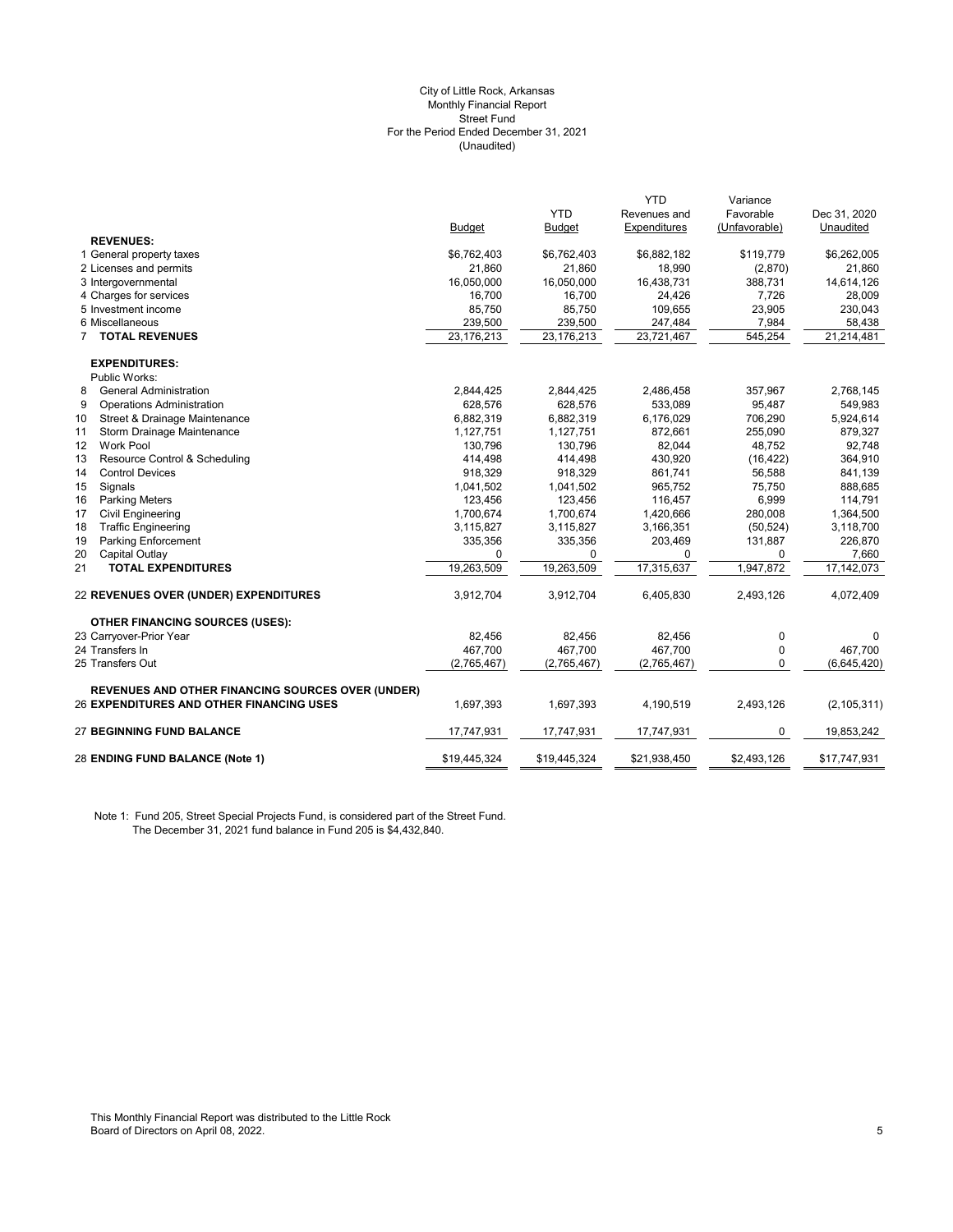## (Unaudited) City of Little Rock, Arkansas Monthly Financial Report Street Fund Special Projects Fund For the Period Ended December 31, 2021

|                                                                                                                                           | Dec 31, 2020<br>Favorable  |
|-------------------------------------------------------------------------------------------------------------------------------------------|----------------------------|
| <b>YTD</b><br>Revenues and                                                                                                                |                            |
| Expenditures<br><b>Budget</b><br><b>Budget</b>                                                                                            | (Unfavorable)<br>Unaudited |
| <b>REVENUES:</b>                                                                                                                          |                            |
| \$0<br>\$0<br>\$0<br>1 Charges for services                                                                                               | \$0<br>\$0                 |
| 2 Interest income<br>$\Omega$                                                                                                             |                            |
| 3 Miscellaneous<br>0<br>93,213                                                                                                            | 93,213<br>1,508,143        |
| $\overline{0}$<br>$\Omega$<br>93,213<br><b>TOTAL REVENUES</b>                                                                             | 93,213<br>1,508,143        |
|                                                                                                                                           |                            |
| <b>EXPENDITURES:</b>                                                                                                                      |                            |
| 5 Public Works<br>0<br>307,533<br>0                                                                                                       | (307, 533)<br>457,308      |
| 0<br>6 Capital Outlay<br>565,440                                                                                                          | 7,695,210<br>(565, 440)    |
| $\mathbf 0$<br><b>7 TOTAL EXPENDITURES</b><br>0<br>872,973                                                                                | 8,152,518<br>(872, 973)    |
| 0<br>8 REVENUES OVER (UNDER) EXPENDITURES<br>0<br>(779, 759)                                                                              | (6,644,375)<br>(779, 759)  |
| <b>OTHER FINANCING SOURCES (USES):</b>                                                                                                    |                            |
| 0<br>2,287,750<br>9 Transfers In<br>0                                                                                                     | 2,287,750<br>6,093,220     |
| 10 Transfers Out<br>0<br>0                                                                                                                | (1, 318)<br>0              |
|                                                                                                                                           |                            |
| <b>REVENUES AND OTHER FINANCING SOURCES OVER (UNDER)</b><br><b>11 EXPENDITURES AND OTHER FINANCING USES</b><br>0<br>$\Omega$<br>1,507,991 | 1,507,991<br>(552, 473)    |
| <b>12 BEGINNING FUND BALANCE</b><br>0<br>2,924,849<br>0                                                                                   | 3,477,322<br>2,924,849     |
| \$0<br>13 ENDING FUND BALANCE (Note 1)<br>\$0<br>\$4,432,840                                                                              | \$2,924,849<br>\$4,432,840 |

Note 1: As of December 31, 2021, special project commitments for 33 projects utilizing full fund balance.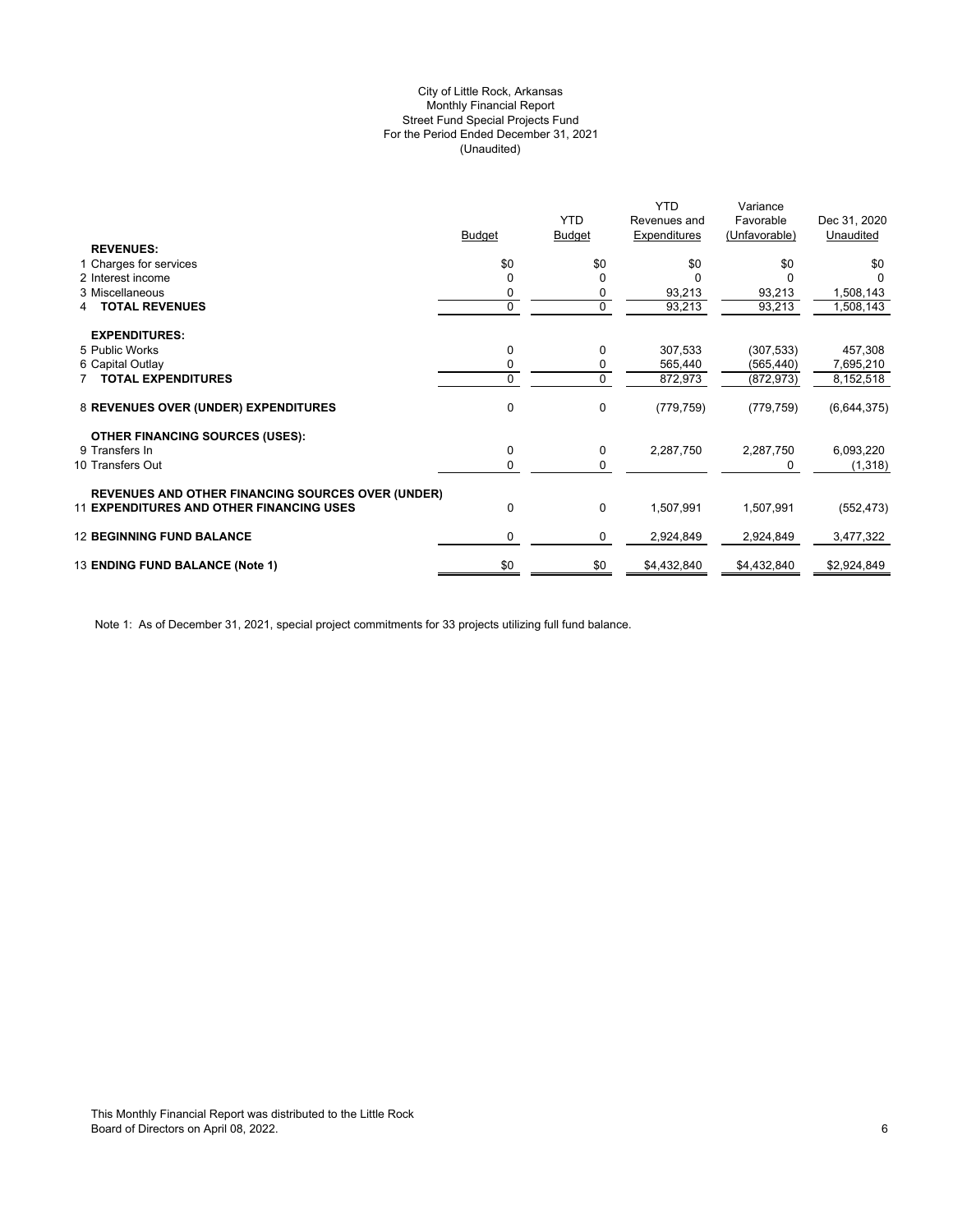#### City of Little Rock, Arkansas (Unaudited) For the Period Ended December 31, 2021 Special Projects Fund Monthly Financial Report

|                                                          |                |                | <b>YTD</b>   | Variance      |              |
|----------------------------------------------------------|----------------|----------------|--------------|---------------|--------------|
|                                                          |                | <b>YTD</b>     | Revenues and | Favorable     | Dec 31, 2020 |
|                                                          | <b>Budget</b>  | <b>Budget</b>  | Expenditures | (Unfavorable) | Unaudited    |
| <b>REVENUES:</b>                                         |                |                |              |               |              |
| 1 Licenses and permits                                   | \$0            | \$0            | \$49,381     | \$49,381      | \$98,584     |
| 2 Intergovernmental                                      | $\mathbf{0}$   | $\mathbf 0$    | 488,756      | 488,756       | 606,416      |
| 3 Charges for services                                   | $\mathbf 0$    | $\Omega$       | 729,570      | 729,570       | 707,395      |
| 4 Fines and fees                                         | $\mathbf 0$    | 0              | 507,913      | 507,913       | 450,398      |
| 5 Interest income                                        | 0              | $\mathbf 0$    | 402          | 402           | 11,374       |
| 6 Miscellaneous                                          | $\mathbf 0$    | 0              | 1,609,979    | 1,609,979     | 1,418,125    |
| 7 TOTAL REVENUES                                         | $\overline{0}$ | $\overline{0}$ | 3,386,001    | 3,386,001     | 3,292,292    |
|                                                          |                |                |              |               |              |
| <b>EXPENDITURES:</b>                                     |                |                |              |               |              |
| 8 Executive Administration                               | 0              | 0              | 117,459      | (117, 459)    | 75,155       |
| 9 Community Programs                                     | $\mathbf 0$    | 0              | 0            | 0             | 0            |
| 10 City Attorney                                         | $\Omega$       | 0              | $\Omega$     | 0             | $\mathbf 0$  |
| 11 District Court - First Division (Criminal)            | $\mathbf 0$    | 0              | 19,109       | (19, 109)     | 654          |
| 12 District Court - Second Division (Traffic)            | $\Omega$       | 0              | 53,866       | (53,866)      | 14,816       |
| 13 District Court - Third Division (Environmental)       | $\mathbf 0$    | 0              | 327          | (327)         | 1,403        |
| 14 Finance                                               | $\mathbf 0$    | 0              | 298,366      | (298, 366)    | 0            |
| 15 Human Resources                                       | $\mathbf 0$    | 0              | 205,830      | (205, 830)    | 70,204       |
| 16 Information Technology                                | $\Omega$       | 0              | $\Omega$     | $\Omega$      | $\Omega$     |
| 17 Planning                                              | $\Omega$       | $\Omega$       | 51,547       | (51, 547)     | 64,125       |
| 18 Fleet                                                 | $\Omega$       | 0              | 17,156       | (17, 156)     | 78,740       |
| 19 Public Works                                          | $\Omega$       | $\Omega$       | 26,680       | (26, 680)     | 9,592        |
| 20 Parks and Recreation                                  | $\Omega$       | $\Omega$       | 747,620      | (747, 620)    | 892,644      |
| 21 Jim Dailey Fitness & Aquatics                         | $\Omega$       | $\Omega$       | $\Omega$     | $\Omega$      | $\Omega$     |
| 22 Fire                                                  | $\Omega$       | $\Omega$       | 311,927      | (311, 927)    | 234,810      |
| 23 Police                                                | $\Omega$       | $\Omega$       | 241,983      | (241, 983)    | 449,593      |
| 24 Housing                                               | $\mathbf 0$    | 0              | 112,542      | (112, 542)    | 165,584      |
| 25 Zoo                                                   | $\Omega$       | $\Omega$       | 14,713       | (14, 713)     | 4,037        |
| Debt Service:                                            |                |                |              |               |              |
| 26 Principal                                             | 0              | 0              | 50,334       | (50, 334)     | 563,570      |
| 27 Fiscal Charges on Long Term Debt                      | $\mathbf 0$    | 0              | 12,758       | (12, 758)     | 159,478      |
| 28 Capital Outlay                                        | $\mathbf{0}$   | 0              | 1,038,803    | (1,038,803)   | 289,532      |
| 29 TOTAL EXPENDITURES                                    | $\mathbf 0$    | $\Omega$       | 3,321,020    | (3,321,020)   | 3,073,937    |
|                                                          |                |                |              |               |              |
| <b>30 REVENUES OVER (UNDER) EXPENDITURES</b>             | $\mathbf{0}$   | $\mathbf 0$    | 64,980       | 64,980        | 218,355      |
|                                                          |                |                |              |               |              |
| <b>OTHER FINANCING SOURCES (USES):</b>                   |                |                |              |               |              |
| 31 Transfers In                                          | $\mathbf 0$    | $\pmb{0}$      | $\Omega$     | $\mathbf 0$   | 0            |
| 32 Transfers Out                                         | $\mathbf 0$    | 0              | (50,000)     | (50,000)      | (9, 345)     |
|                                                          |                |                |              |               |              |
| <b>REVENUES AND OTHER FINANCING SOURCES OVER (UNDER)</b> |                |                |              |               |              |
| <b>33 EXPENDITURES AND OTHER FINANCING USES</b>          | $\mathbf 0$    | $\pmb{0}$      | 14,980       | 14,980        | 209,010      |
|                                                          |                |                |              |               |              |
| <b>34 BEGINNING FUND BALANCE</b>                         | 0              | 0              | 4,061,274    | 4,061,274     | 3,852,264    |
|                                                          |                |                |              |               |              |
| <b>35 ENDING FUND BALANCE (Note 1)</b>                   | \$0            | \$0            | \$4,076,254  | \$4,076,254   | \$4,061,274  |
|                                                          |                |                |              |               |              |

Note 1: Fund balance is comprised of 108 special projects with appropriations totaling \$6,524,164 and 14 special projects with negative balances of \$2,447,905.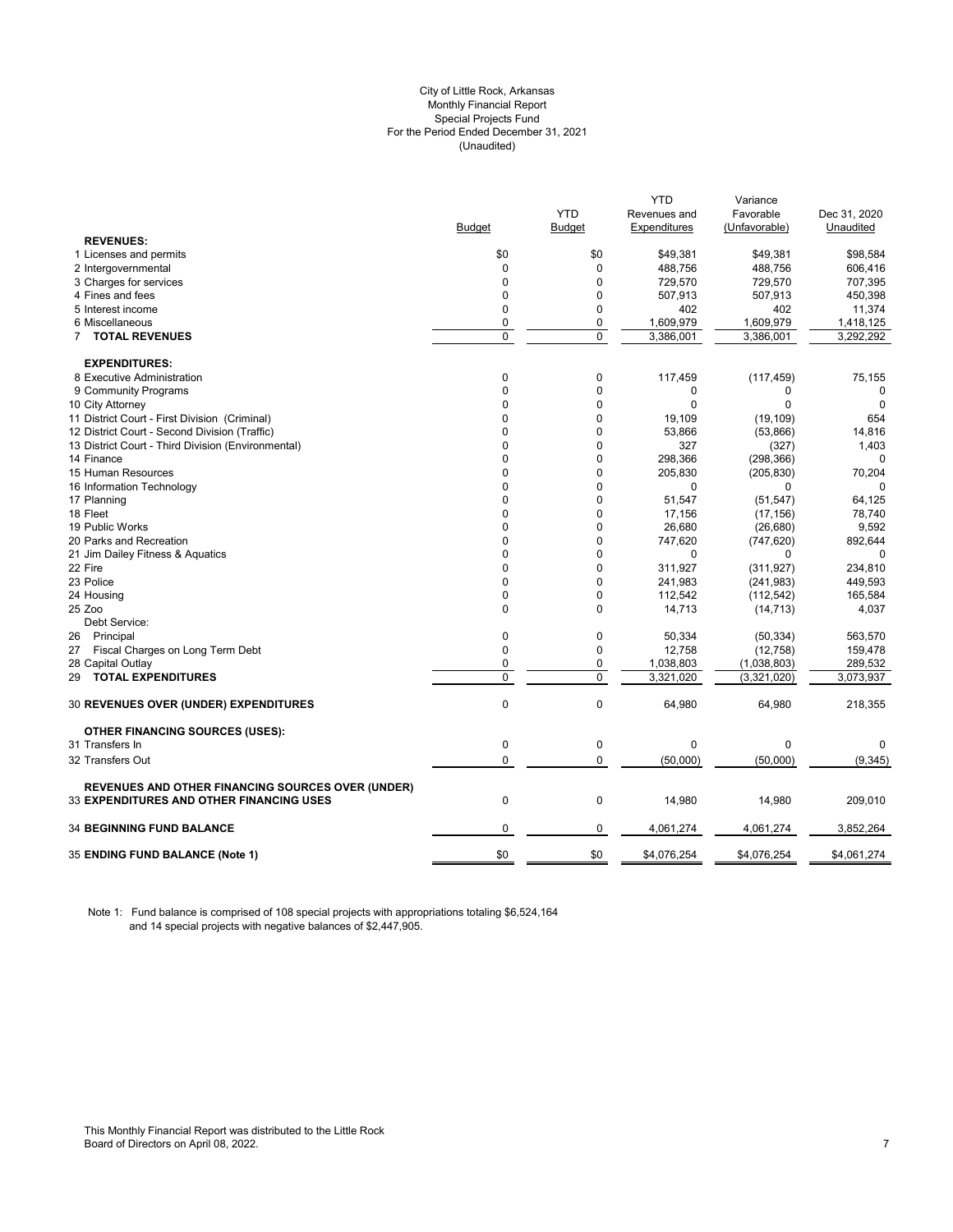#### (Unaudited) City of Little Rock, Arkansas Monthly Financial Report Grant Fund For the Period Ended December 31, 2021

|                                                      |             |             | <b>YTD</b>   | Variance      |              |
|------------------------------------------------------|-------------|-------------|--------------|---------------|--------------|
|                                                      |             | <b>YTD</b>  | Revenues and | Favorable     | Dec 31, 2020 |
|                                                      | Budget      | Budget      | Expenditures | (Unfavorable) | Unaudited    |
| <b>REVENUES:</b>                                     |             |             |              |               |              |
| 1 Intergovernmental                                  | \$0         | \$0         | \$9,233,602  | \$9,233,602   | \$16,560,014 |
| 2 Charges for Services                               | $\Omega$    | $\Omega$    | 0            | 0             |              |
| 3 Interest income                                    | 0           | 0           | 7,258        | 7,258         | 7,254        |
| 4 Program income                                     | 0           | 0           | 0            | $\Omega$      | n            |
| 5 Miscellaneous                                      | 0           | 0           | 162,664      | 162,664       | 259,670      |
| <b>TOTAL REVENUES</b>                                | $\mathbf 0$ | $\mathbf 0$ | 9,403,524    | 9,403,524     | 16,826,938   |
| <b>EXPENDITURES:</b>                                 |             |             |              |               |              |
| 6 General Government                                 | 0           | 0           | 734,271      | (734, 271)    | 1,236,772    |
| 7 Public Works                                       | 0           | 0           | $\Omega$     | <sup>0</sup>  | $\Omega$     |
| 8 Parks & Recreation                                 |             | 0           | 391,731      | (391, 731)    | 148,571      |
| 9 Zoo                                                |             | 0           | 1,520,683    | (1,520,683)   | 618          |
| 10 Fleet                                             |             | 0           | 0            | 0             | $\Omega$     |
| 11 Fire                                              |             | 0           | 520          | (520)         | 8,396,939    |
| 12 Police                                            |             | 0           | 1,223,246    | (1,223,246)   | 1,479,400    |
| 13 Housing                                           |             | 0           | 70,442       | (70, 442)     | 45,419       |
| 14 Capital Outlay                                    | 0           | 0           | 5,460,999    | 5,460,999     | 5,602,610    |
| <b>TOTAL EXPENDITURES</b>                            | $\mathbf 0$ | $\mathbf 0$ | 9,401,893    | 1,520,106     | 16,910,329   |
| 15 REVENUES OVER (UNDER) EXPENDITURES                | $\mathbf 0$ | 0           | 1,632        | 1,632         | (83, 391)    |
| <b>OTHER FINANCING SOURCES (USES):</b>               |             |             |              |               |              |
| 16 Transfers In                                      | 0           | 0           | 0            | 0             | $\Omega$     |
| 17 Transfers Out                                     | $\mathbf 0$ | $\mathbf 0$ | 0            | 0             | 0            |
| 18 REVENUES AND OTHER FINANCING SOURCES OVER (UNDER) |             |             |              |               |              |
| <b>EXPENDITURES AND OTHER FINANCING USES</b>         | $\mathbf 0$ | $\mathbf 0$ | 1,632        | 1,632         | (83, 391)    |
| <b>19 BEGINNING FUND BALANCE</b>                     | $\mathbf 0$ | 0           | 16,142       | 16,142        | 99,533       |
| <b>20 ENDING FUND BALANCE</b>                        | \$0         | \$0         | \$17,774     | \$17,774      | \$16,142     |
|                                                      |             |             |              |               |              |

Expenditures include: Expended \$9,401,893

Encumbered 0

\$9,401,893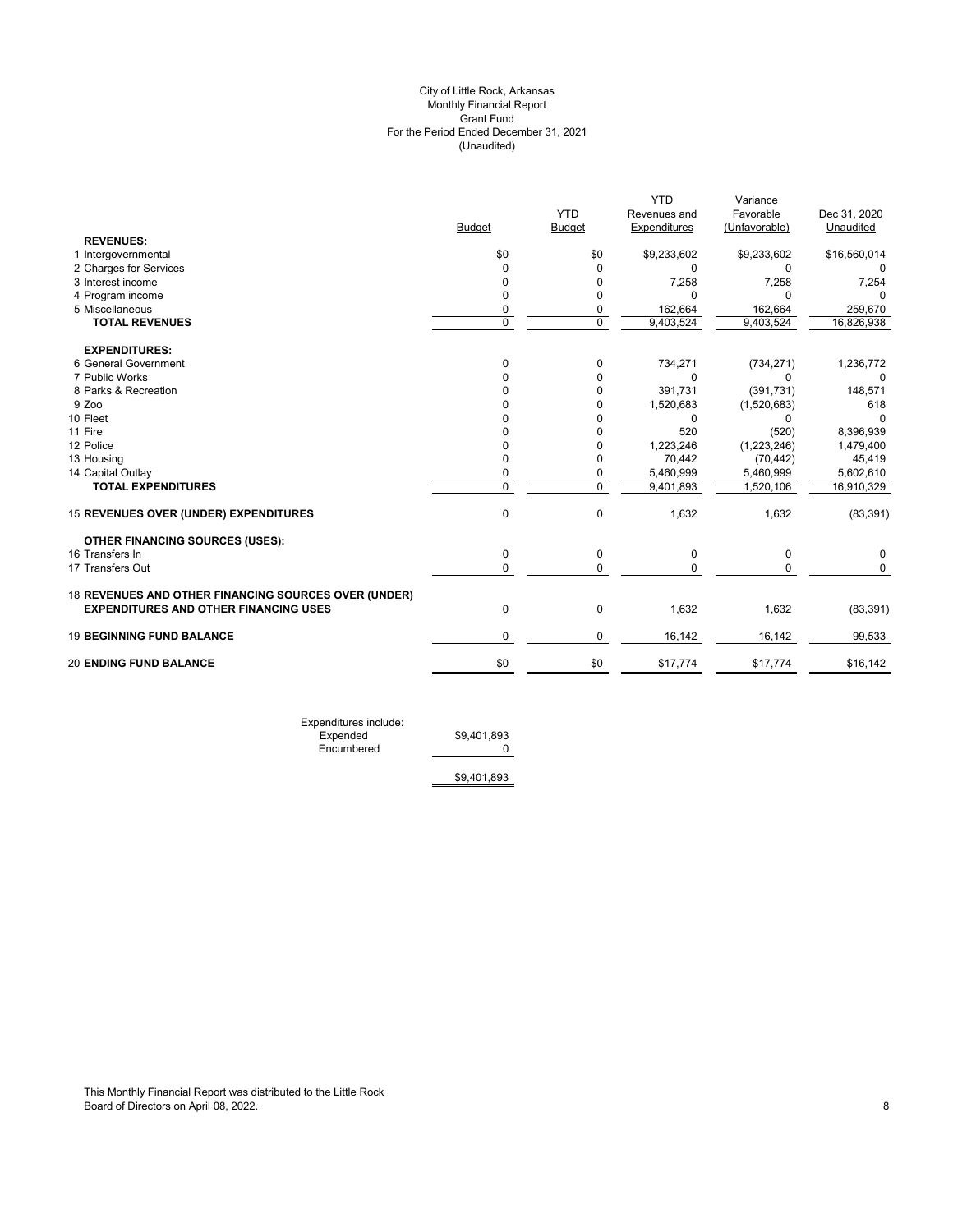## City of Little Rock, Arkansas Monthly Financial Report American Rescue Plan Act Fund For the Period Ended December 31, 2021 (Unaudited)

|                                                      |               | <b>YTD</b>     | <b>YTD</b><br>Revenues and | Variance<br>Favorable | Dec 31, 2020 |
|------------------------------------------------------|---------------|----------------|----------------------------|-----------------------|--------------|
|                                                      | <b>Budget</b> | <b>Budget</b>  | Expenditures               | (Unfavorable)         | Unaudited    |
| <b>REVENUES:</b>                                     |               |                |                            |                       |              |
| 1 Intergovernmental                                  | \$0           | \$0            | 3,961,882                  | \$3,961,882           | \$0          |
| 2 Charges for Services                               | 0             | 0              | $\mathbf 0$                | $\mathbf 0$           | 0            |
| 3 Interest income                                    | 0             | 0              | 57,214                     | 57,214                | 0            |
| 4 Program income                                     | 0             | 0              | ი                          | 0                     | $\Omega$     |
| 5 Miscellaneous                                      | 0             | 0              | 0                          | 0                     | 0            |
| <b>TOTAL REVENUES</b>                                | $\mathbf 0$   | $\overline{0}$ | 4,019,096                  | 4,019,096             | $\mathbf 0$  |
| <b>EXPENDITURES:</b>                                 |               |                |                            |                       |              |
| 6 General Government                                 | $\Omega$      | 0              | 3,920,010                  | (3,920,010)           | 0            |
| 7 Public Works                                       | <sup>n</sup>  | 0              | 0                          |                       |              |
| 8 Parks & Recreation                                 |               | 0              | 0                          | n                     | 0            |
| 9 Fleet                                              |               | n              | 0                          |                       | 0            |
| 10 Fire                                              |               | 0              | 0                          |                       | 0            |
| 11 Police                                            | O             | $\Omega$       | $\Omega$                   |                       | 0            |
| 12 Housing                                           | 0             | 0              | U                          |                       | 0            |
| 13 Capital Outlay                                    | 0             | 0              | 41,872                     | 41,872                | 0            |
| <b>TOTAL EXPENDITURES</b>                            | $\Omega$      | $\Omega$       | 3,961,882                  | (3,878,138)           | 0            |
| 14 REVENUES OVER (UNDER) EXPENDITURES                | $\mathbf 0$   | 0              | 57,214                     | 57,214                | $\mathbf 0$  |
| <b>OTHER FINANCING SOURCES (USES):</b>               |               |                |                            |                       |              |
| 15 Transfers In                                      | $\mathbf 0$   | 0              | $\mathbf 0$                | 0                     | 0            |
| 16 Transfers Out                                     | $\mathbf 0$   | $\mathbf 0$    | $\Omega$                   | 0                     | $\Omega$     |
| 17 REVENUES AND OTHER FINANCING SOURCES OVER (UNDER) |               |                |                            |                       |              |
| <b>EXPENDITURES AND OTHER FINANCING USES</b>         | 0             | 0              | 57,214                     | 57,214                | 0            |
| <b>18 BEGINNING FUND BALANCE</b>                     | 0             | 0              | 0                          | 0                     | 0            |
| <b>19 ENDING FUND BALANCE</b>                        | \$0           | \$0            | \$57,214                   | \$57,214              | \$0          |

Expenditures include: Expended \$3,961,882 Encumbered 0 \$3,961,882

Note 1: The City received the first tranche of funds from the U.S. Treasury in May 2021 the amount of \$18,856,700.50. Revenues are deferred until expended on eligible projects.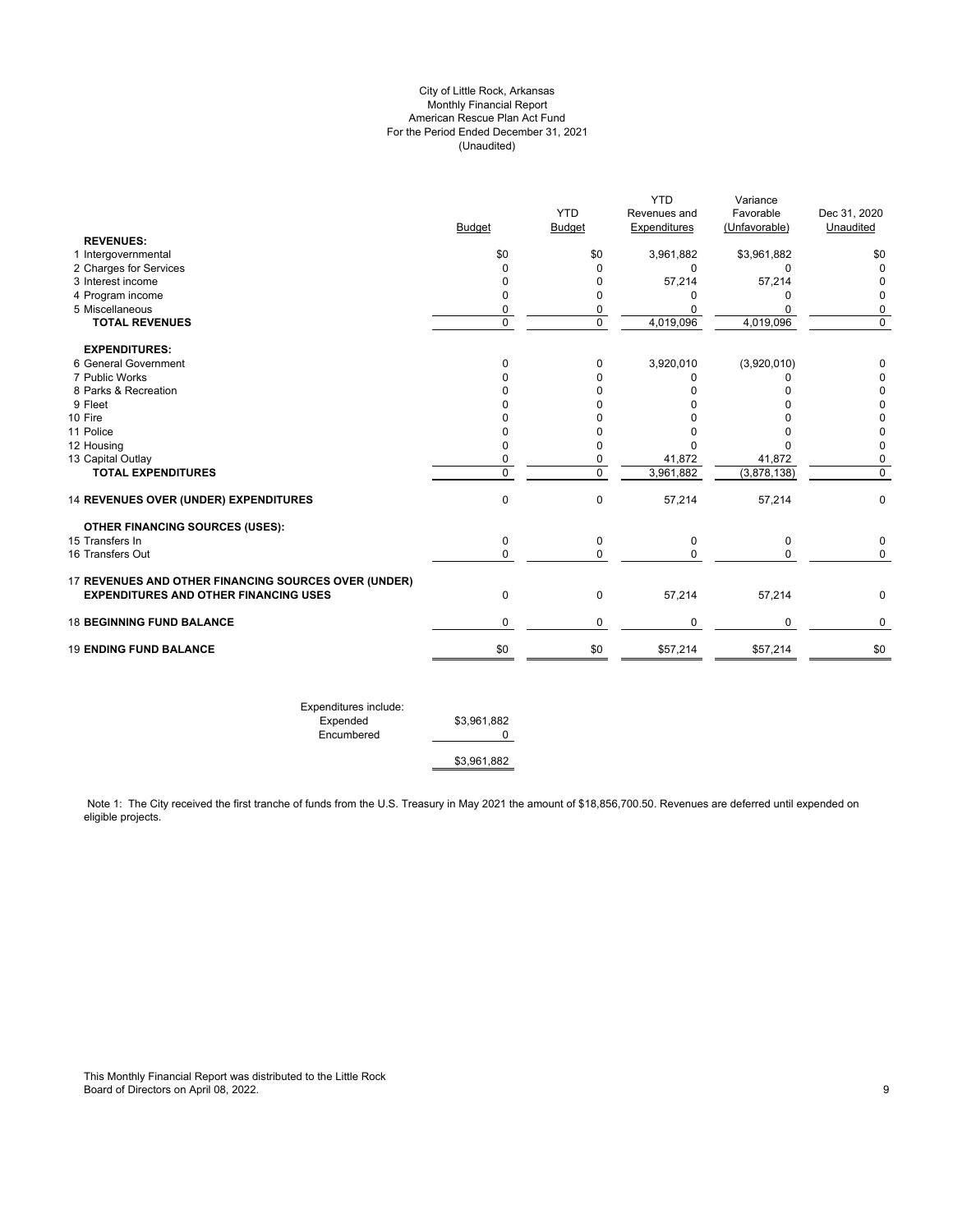## (Unaudited) City of Little Rock, Arkansas Monthly Financial Report Emergency 911 Fund For the Period Ended December 31, 2021

|                                                          | Budget      | <b>YTD</b><br><b>Budget</b> | <b>YTD</b><br>Revenues and<br>Expenditures | Variance<br>Favorable<br>(Unfavorable) | Dec 31, 2020<br>Unaudited |
|----------------------------------------------------------|-------------|-----------------------------|--------------------------------------------|----------------------------------------|---------------------------|
| <b>REVENUES:</b><br>1 Charges for services               | \$0         | \$0                         | \$3,112,302                                | \$3,112,302                            | \$3,249,814               |
| 2 Interest income                                        | $\Omega$    |                             | 19,104                                     | 19,104                                 | 13,579                    |
| 3 Miscellaneous                                          | 0           | 0                           | 9,553                                      | 9,553                                  |                           |
| <b>TOTAL REVENUES</b><br>4                               | $\mathbf 0$ | 0                           | 3,140,960                                  | 3,140,960                              | 3,263,393                 |
| <b>EXPENDITURES:</b>                                     |             |                             |                                            |                                        |                           |
| 5 Police                                                 | 0           | 0                           | 1,978,323                                  | (1,978,323)                            | 1,193,984                 |
| <b>TOTAL EXPENDITURES</b><br>6.                          | $\Omega$    | $\mathbf 0$                 | 1,978,323                                  | (1,978,323)                            | 1,193,984                 |
| 7 REVENUES OVER (UNDER) EXPENDITURES                     | $\mathbf 0$ | 0                           | 1,162,638                                  | 1,162,638                              | 2,069,409                 |
| <b>OTHER FINANCING SOURCES (USES):</b>                   |             |                             |                                            |                                        |                           |
| 8 Transfers In                                           | 0           | 0                           | 0                                          | 0                                      | $\mathbf 0$               |
| 9 Transfers Out                                          | 0           | $\Omega$                    |                                            |                                        | 0                         |
| <b>REVENUES AND OTHER FINANCING SOURCES OVER (UNDER)</b> |             |                             |                                            |                                        |                           |
| <b>10 EXPENDITURES AND OTHER FINANCING USES</b>          | 0           | 0                           | 1,162,638                                  | 1,162,638                              | 2,069,409                 |
| <b>11 BEGINNING FUND BALANCE</b>                         | 0           | 0                           | 3,076,940                                  | 3,076,940                              | 1,007,531                 |
| <b>12 ENDING FUND BALANCE</b>                            | \$0         | \$0                         | \$4,239,578                                | \$4,239,578                            | \$3,076,940               |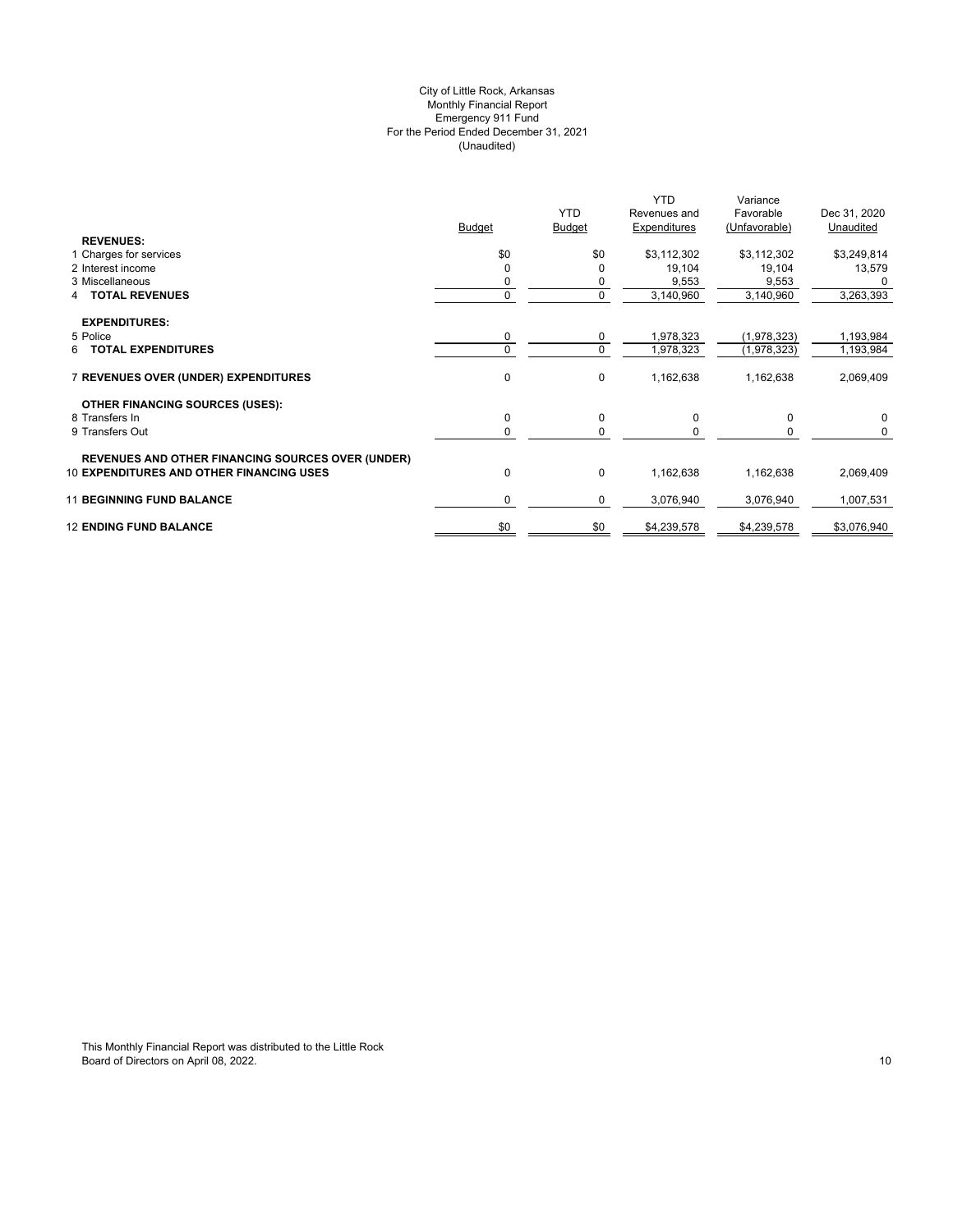## (Unaudited) City of Little Rock, Arkansas Monthly Financial Report Community Development Block Grant Fund For the Period Ended December 31, 2021

|                                                          |               |               | <b>YTD</b>          | Variance      |              |
|----------------------------------------------------------|---------------|---------------|---------------------|---------------|--------------|
|                                                          |               | <b>YTD</b>    | Revenues and        | Favorable     | Dec 31, 2020 |
|                                                          | <b>Budget</b> | <b>Budget</b> | <b>Expenditures</b> | (Unfavorable) | Unaudited    |
| <b>REVENUES:</b>                                         |               |               |                     |               |              |
| 1 Intergovernmental                                      | \$0           | \$0           | \$3,276,263         | \$3,276,263   | \$1,308,709  |
| 2 Charges for Services                                   | $\Omega$      |               |                     |               |              |
| 3 Miscellaneous                                          | 0             | 0             | 22,897              | 22,897        | 5,696        |
| <b>TOTAL REVENUES</b>                                    | 0             | $\Omega$      | 3,299,161           | 3,299,161     | 1,314,405    |
| <b>EXPENDITURES:</b>                                     |               |               |                     |               |              |
| 5 General Government                                     | 0             | $\Omega$      | $\Omega$            | n             | 0            |
| 6 Housing                                                | 0             | 0             | 3,499,572           | (3, 499, 572) | 1,346,793    |
| <b>TOTAL EXPENDITURES</b>                                | 0             | $\Omega$      | 3,499,572           | (3,499,572)   | 1,346,793    |
| 8 REVENUES OVER (UNDER) EXPENDITURES                     | 0             | 0             | (200, 412)          | (200, 412)    | (32, 388)    |
| <b>OTHER FINANCING SOURCES (USES):</b>                   |               |               |                     |               |              |
| 9 Transfers In                                           | 0             | 0             | $\Omega$            | O             | 0            |
| 10 Transfers Out                                         | 0             | 0             |                     |               | 0            |
| <b>REVENUES AND OTHER FINANCING SOURCES OVER (UNDER)</b> |               |               |                     |               |              |
| <b>11 EXPENDITURES AND OTHER FINANCING USES</b>          | 0             | 0             | (200, 412)          | (200, 412)    | (32, 388)    |
| <b>12 BEGINNING FUND BALANCE</b>                         | 0             | 0             | 856,884             | 856,884       | 889,272      |
| <b>13 ENDING FUND BALANCE</b>                            | \$0           | \$0           | \$656,472           | \$656,472     | \$856,884    |
|                                                          |               |               |                     |               |              |

Expenditures include: Expended \$3,499,572 Encumbered 0

\$3,499,572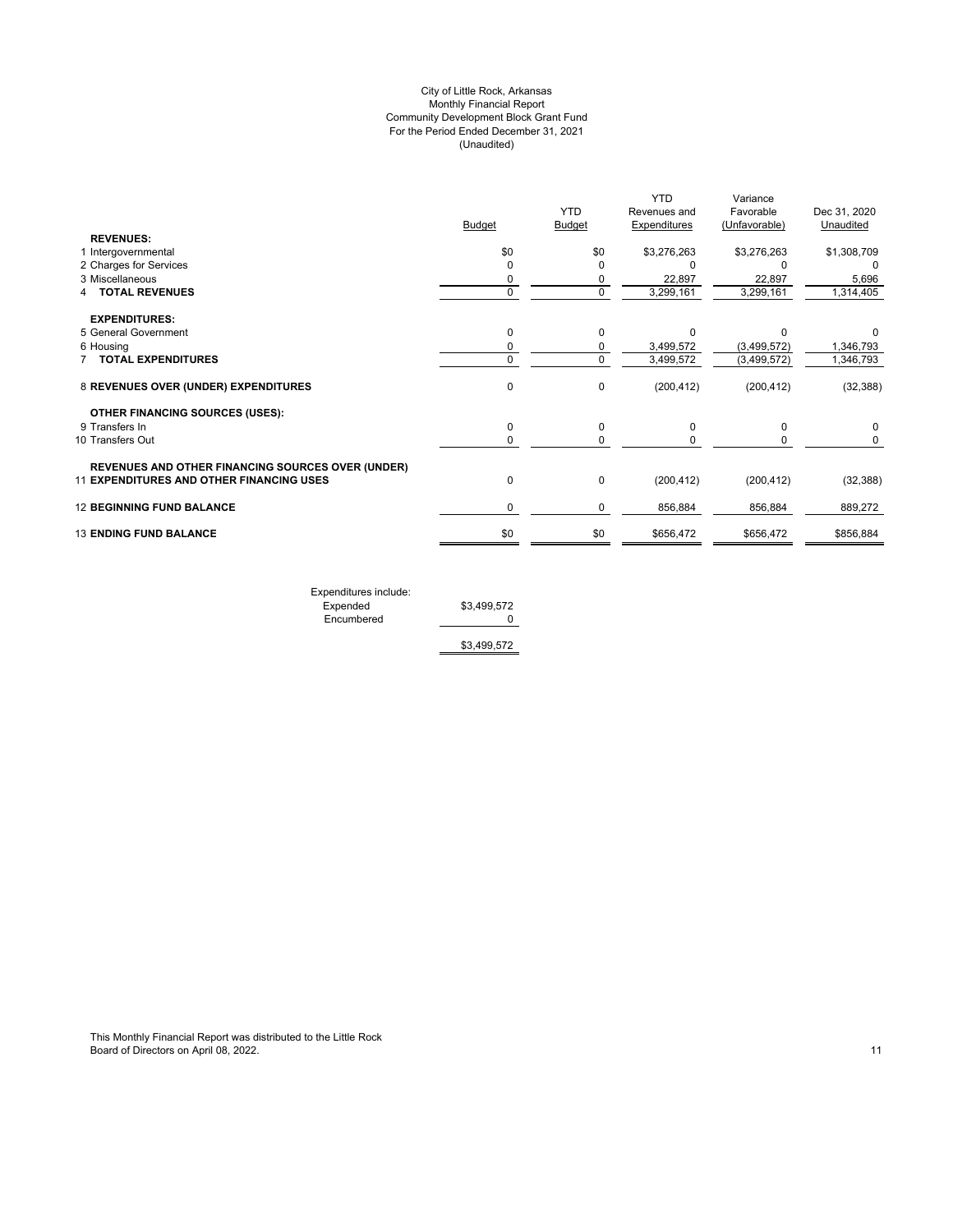## (Unaudited) City of Little Rock, Arkansas Monthly Financial Report HIPP Fund For the Period Ended December 31, 2021

|                                                          | <b>Budget</b> | <b>YTD</b><br><b>Budget</b> | <b>YTD</b><br>Revenues and<br>Expenditures | Variance<br>Favorable<br>(Unfavorable) | Dec 31, 2020<br>Unaudited |
|----------------------------------------------------------|---------------|-----------------------------|--------------------------------------------|----------------------------------------|---------------------------|
| <b>REVENUES:</b>                                         |               |                             |                                            |                                        |                           |
| 1 Intergovernmental                                      | \$0           | \$0                         | \$964,571                                  | \$964,571                              | \$831,264                 |
| 2 Charges for Services                                   | $\Omega$      | O                           | $\Omega$                                   |                                        | $\Omega$                  |
| 3 Miscellaneous                                          | 0             | 0                           | 435,402                                    | 435,402                                | 311,277                   |
| <b>TOTAL REVENUES</b>                                    | $\mathbf 0$   | $\mathbf 0$                 | 1,399,973                                  | 1,399,973                              | 1,142,541                 |
| <b>EXPENDITURES:</b>                                     |               |                             |                                            |                                        |                           |
| 5 General Government                                     | $\mathbf 0$   | $\Omega$                    | $\Omega$                                   | $\Omega$                               | 0                         |
| 6 Housing                                                | 0             | 0                           | 1,092,251                                  | (1,092,251)                            | 908,724                   |
| <b>TOTAL EXPENDITURES</b>                                | $\mathbf 0$   | $\Omega$                    | 1,092,251                                  | (1,092,251)                            | 908,724                   |
| 8 REVENUES OVER (UNDER) EXPENDITURES                     | $\mathbf 0$   | $\Omega$                    | 307,722                                    | 307,722                                | 233,817                   |
| <b>OTHER FINANCING SOURCES (USES):</b>                   |               |                             |                                            |                                        |                           |
| 9 Transfers In                                           | $\mathbf 0$   | $\Omega$                    | $\Omega$                                   | $\Omega$                               |                           |
| 10 Transfers Out                                         | 0             | 0                           | 0                                          | 0                                      | 0                         |
| <b>REVENUES AND OTHER FINANCING SOURCES OVER (UNDER)</b> |               |                             |                                            |                                        |                           |
| <b>11 EXPENDITURES AND OTHER FINANCING USES</b>          | 0             | $\mathbf 0$                 | 307,722                                    | 307,722                                | 233,817                   |
| <b>12 BEGINNING FUND BALANCE</b>                         | 0             | 0                           | 1,479,520                                  | 1,479,520                              | 1,245,703                 |
| <b>13 ENDING FUND BALANCE</b>                            | \$0           | \$0                         | \$1,787,242                                | \$1,787,242                            | \$1,479,520               |
|                                                          |               |                             |                                            |                                        |                           |

Expenditures include: Expended \$1,092,251 Encumbered 0

\$1,092,251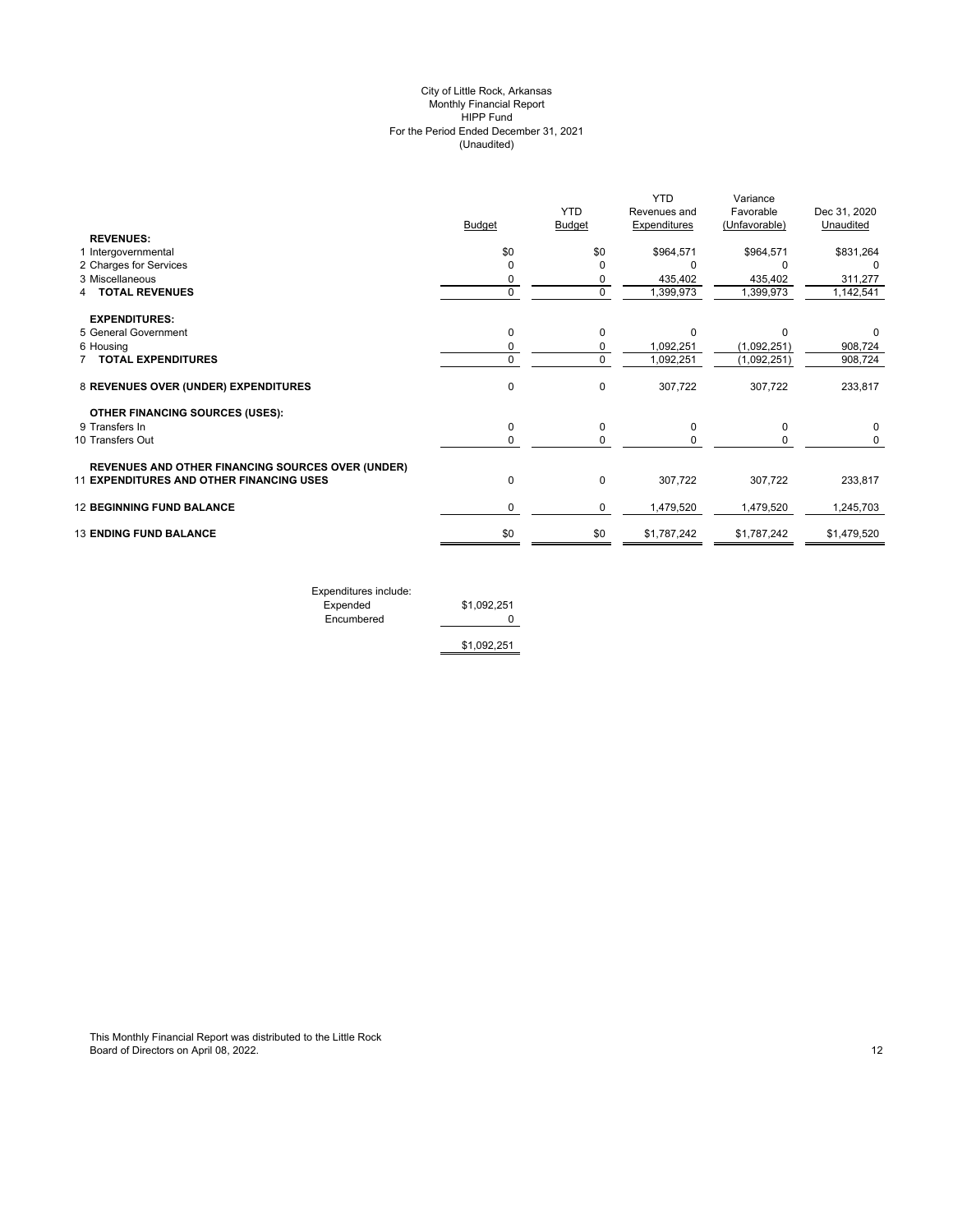## (Unaudited) City of Little Rock, Arkansas Monthly Financial Report NHSP Fund For the Period Ended December 31, 2021

|                                                          |               | <b>YTD</b>    | <b>YTD</b><br>Revenues and | Variance<br>Favorable | Dec 31, 2020 |
|----------------------------------------------------------|---------------|---------------|----------------------------|-----------------------|--------------|
|                                                          | <b>Budget</b> | <b>Budget</b> | <b>Expenditures</b>        | (Unfavorable)         | Unaudited    |
| <b>REVENUES:</b>                                         |               |               |                            |                       |              |
| 1 Intergovernmental                                      | \$0           | \$0           | \$0                        | \$0                   | \$0          |
| 2 Charges for Services                                   | $\mathbf 0$   | O             |                            |                       | O            |
| 3 Miscellaneous                                          | 0             | 0             | 60,588                     | 60,588                | 59,887       |
| 4 TOTAL REVENUES                                         | $\mathbf 0$   | $\Omega$      | 60,588                     | 60,588                | 59,887       |
| <b>EXPENDITURES:</b>                                     |               |               |                            |                       |              |
| 5 General Government                                     | 0             | 0             | 0                          | 0                     | 0            |
| 6 Housing                                                | 0             | 0             | 59,979                     | (59, 979)             | 59,803       |
| <b>7 TOTAL EXPENDITURES</b>                              | 0             | $\mathbf 0$   | 59,979                     | (59, 979)             | 59,803       |
| 8 REVENUES OVER (UNDER) EXPENDITURES                     | 0             | $\Omega$      | 609                        | 609                   | 84           |
| <b>OTHER FINANCING SOURCES (USES):</b>                   |               |               |                            |                       |              |
| 9 Loan Proceeds                                          | 0             | $\Omega$      | O                          | $\Omega$              | 0            |
| 10 Transfers In                                          | 0             | $\Omega$      |                            |                       | 0            |
| 11 Transfers Out                                         | 0             | O             |                            |                       | 0            |
| <b>REVENUES AND OTHER FINANCING SOURCES OVER (UNDER)</b> |               |               |                            |                       |              |
| <b>12 EXPENDITURES AND OTHER FINANCING USES</b>          | $\mathbf 0$   | $\Omega$      | 609                        | 609                   | 84           |
| <b>13 BEGINNING FUND BALANCE</b>                         | 0             | 0             | 17,170                     | 17,170                | 17,086       |
| <b>14 ENDING FUND BALANCE</b>                            | \$0           | \$0           | \$17,779                   | \$17,779              | \$17,170     |

| Expenditures include: |          |
|-----------------------|----------|
| Expended              | \$59,979 |
| Encumbered            |          |
|                       |          |
|                       | \$59,979 |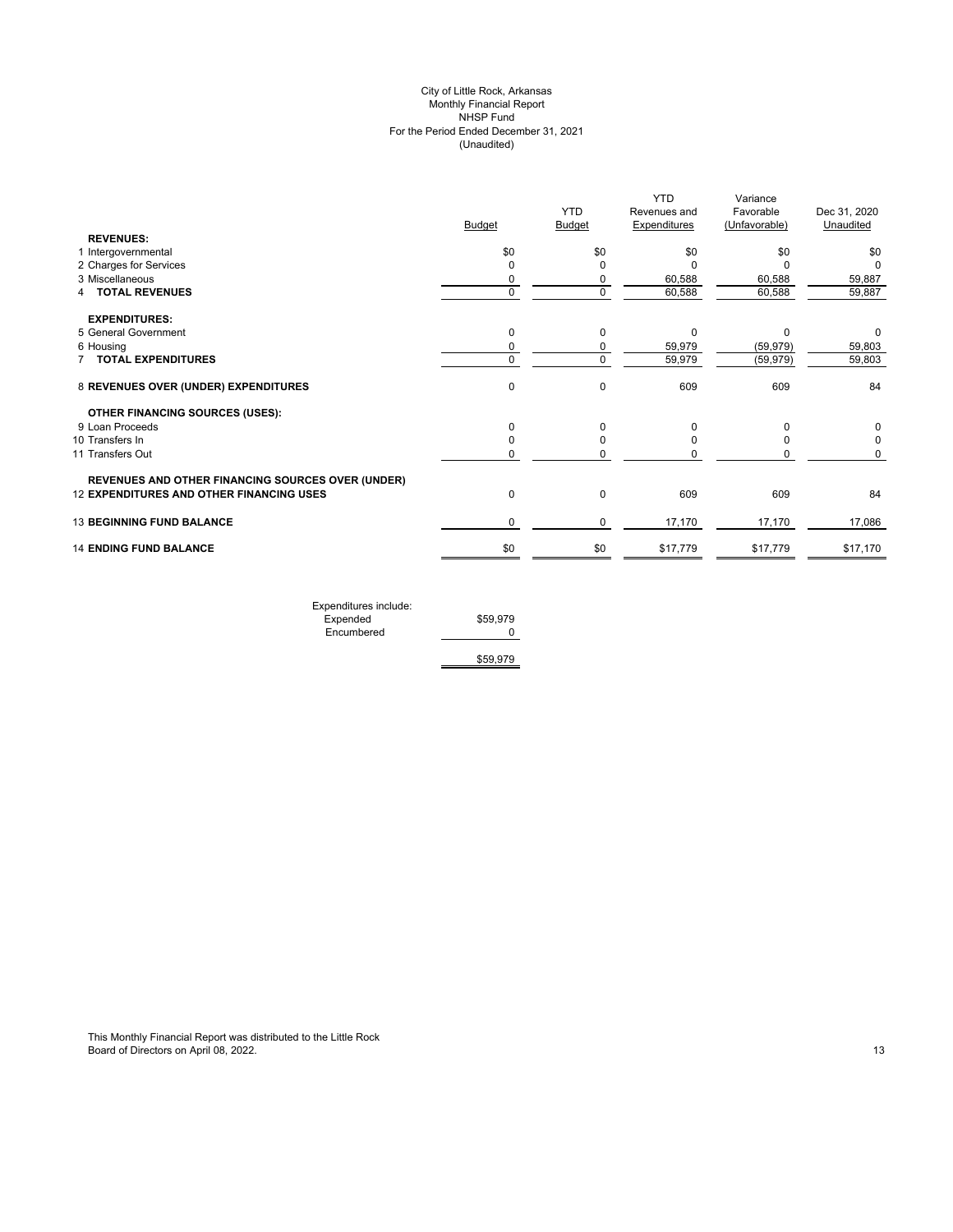#### For the Period Ended December 31, 2021 (Unaudited) City of Little Rock, Arkansas Monthly Financial Report Short Term Capital Fund

|                                                          |               |               | <b>YTD</b>   | Variance      |               |
|----------------------------------------------------------|---------------|---------------|--------------|---------------|---------------|
|                                                          |               | <b>YTD</b>    | Revenues and | Favorable     | Dec 31, 2020  |
|                                                          | <b>Budget</b> | <b>Budget</b> | Expenditures | (Unfavorable) | Unaudited     |
| <b>REVENUES:</b>                                         |               |               |              |               |               |
| 1 Charges for Services                                   | \$0           | \$0           | \$0          | \$0           | \$0           |
| 2 Interest income                                        | $\Omega$      | $\Omega$      | 23,020       | 23,020        | 32,012        |
| 3 Donations                                              | 0             | 0             | C            | O             | 0             |
| <b>TOTAL REVENUES</b>                                    | $\mathbf 0$   | $\mathbf 0$   | 23,020       | 23,020        | 32,012        |
| <b>EXPENDITURES:</b>                                     |               |               |              |               |               |
| 5 General Government                                     | $\Omega$      | $\Omega$      | 2,983        | (2,983)       | 2,416         |
| 6 Public Works                                           |               | O             | C            | n             | 0             |
| 7 Parks and Recreation                                   |               | 0             | 1,805,535    | (1,805,535)   | 0             |
| 8 Fire                                                   |               | O             | 55,410       | (55, 410)     |               |
| 9 Police                                                 |               |               | 1,590,695    | (1,590,695)   |               |
| 10 Fleet                                                 |               | 0             | 0            | 0             |               |
| 11 Capital Outlay                                        | 0             | 0             | 3,596,102    | (3,596,102)   | 2,271,295     |
| 12 TOTAL EXPENDITURES                                    | $\Omega$      | $\mathbf 0$   | 7,050,725    | (7,050,725)   | 2,273,711     |
| 13 REVENUES OVER (UNDER) EXPENDITURES                    | $\mathbf 0$   | 0             | (7,027,705)  | (7,027,705)   | (2, 241, 699) |
| <b>OTHER FINANCING SOURCES (USES):</b>                   |               |               |              |               |               |
| 14 Temporary Note Proceeds                               | 0             | 0             | 5,925,000    | 5,925,000     |               |
| 15 Capital Lease                                         | <sup>0</sup>  | $\Omega$      | 1,857,413    | 1,857,413     | 1,309,434     |
| 15 Transfers Out                                         | 0             | $\mathbf 0$   | $\Omega$     | U             | U             |
| <b>REVENUES AND OTHER FINANCING SOURCES OVER (UNDER)</b> |               |               |              |               |               |
| <b>16 EXPENDITURES AND OTHER FINANCING USES</b>          | 0             | 0             | 754,708      | 754,708       | (932, 265)    |
| <b>17 BEGINNING FUND BALANCE</b>                         | $\Omega$      | 0             | 2,352,912    | 2,352,912     | 3,285,177     |
| <b>18 ENDING FUND BALANCE</b>                            | \$0           | \$0           | \$3,107,620  | \$3,107,620   | \$2,352,912   |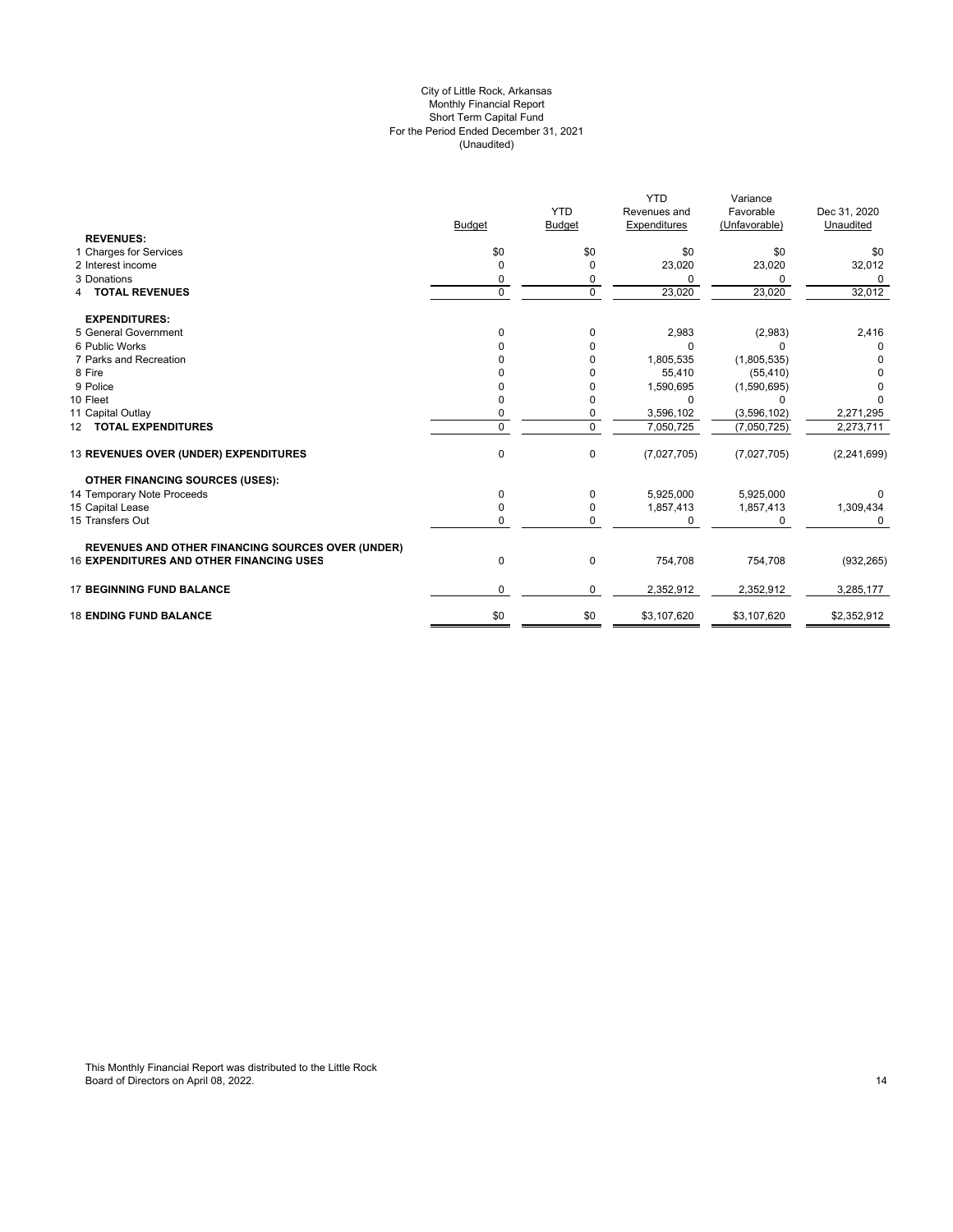## For the Period Ended December 31, 2021 (Unaudited) City of Little Rock, Arkansas Monthly Financial Report 2012-2021 Capital Project Fund

|                                                          | <b>Budget</b>  | <b>YTD</b><br><b>Budget</b> | <b>YTD</b><br>Revenues and<br>Expenditures | Variance<br>Favorable<br>(Unfavorable) | Dec 31, 2020<br>Unaudited |
|----------------------------------------------------------|----------------|-----------------------------|--------------------------------------------|----------------------------------------|---------------------------|
| <b>REVENUES:</b><br>1 3/8 Cent Sales Tax                 | \$0            | \$0                         | \$23,197,548                               | \$23,197,548                           | \$20,155,697              |
| 2 Interest income                                        | 0              | $\Omega$                    | 203,702                                    | 203,702                                | 308,896                   |
| 3 Miscellaneous Income                                   | 0              | 0                           | 0                                          | 0                                      | 0                         |
| <b>4 TOTAL REVENUES</b>                                  | $\mathbf 0$    | $\Omega$                    | 23,401,251                                 | 23,401,251                             | 20,464,593                |
| <b>EXPENDITURES:</b>                                     |                |                             |                                            |                                        |                           |
| 5 General Government                                     | 0              | 0                           | 4,930,659                                  | (4,930,659)                            | 4,656,473                 |
| 6 Housing                                                | 0              | 0                           | 0                                          | 0                                      | 0                         |
| 7 Public Works                                           | 0              | 0                           | (29, 500)                                  | 29,500                                 | 74,023                    |
| 8 Parks and Recreation                                   | 0              | $\Omega$                    | 304,918                                    | (304, 918)                             | 294,276                   |
| 9 Fire                                                   | O              | $\Omega$                    | 198,430                                    | (198, 430)                             | 47,316                    |
| 10 Police                                                | O              | $\Omega$                    | 112,593                                    | (112, 593)                             |                           |
| 11 Fleet                                                 | O              | $\Omega$                    | 0                                          | $\Omega$                               |                           |
| 12 Zoo                                                   | 0              | 0                           | 6,012                                      | (6,012)                                | O                         |
| 13 Capital Outlay                                        | 0              | 0                           | 10,746,579                                 | (10, 746, 579)                         | 7,337,287                 |
| <b>14 TOTAL EXPENDITURES</b>                             | $\overline{0}$ | $\overline{0}$              | 16,269,691                                 | (5,523,111)                            | 12,409,375                |
| 15 REVENUES OVER (UNDER) EXPENDITURES                    | 0              | $\mathbf 0$                 | 7,131,560                                  | 7,131,560                              | 8,055,218                 |
| <b>OTHER FINANCING SOURCES (USES):</b>                   |                |                             |                                            |                                        |                           |
| 16 Temporary Note Proceeds                               | 0              | 0                           | 0                                          | 0                                      | 0                         |
| 17 Transfers In                                          | 0              | 0                           | $\Omega$                                   | $\Omega$                               |                           |
| 18 Transfers Out                                         | 0              | 0                           | (954, 660)                                 | (954, 660)                             | (1,843,320)               |
| <b>REVENUES AND OTHER FINANCING SOURCES OVER (UNDER)</b> |                |                             |                                            |                                        |                           |
| <b>19 EXPENDITURES AND OTHER FINANCING USES</b>          | $\mathbf 0$    | 0                           | 6,176,900                                  | 6,176,900                              | 6,211,898                 |
| <b>20 BEGINNING FUND BALANCE</b>                         | 0              | 0                           | 36,406,779                                 | 36,406,779                             | 30,194,881                |
| <b>21 ENDING FUND BALANCE</b>                            | \$0            | \$0                         | \$42,583,679                               | \$42,583,679                           | \$36,406,779              |
| Expenditures include:<br>Expended                        | \$16,269,691   |                             |                                            |                                        |                           |

encumbered 0

Total \$16,269,691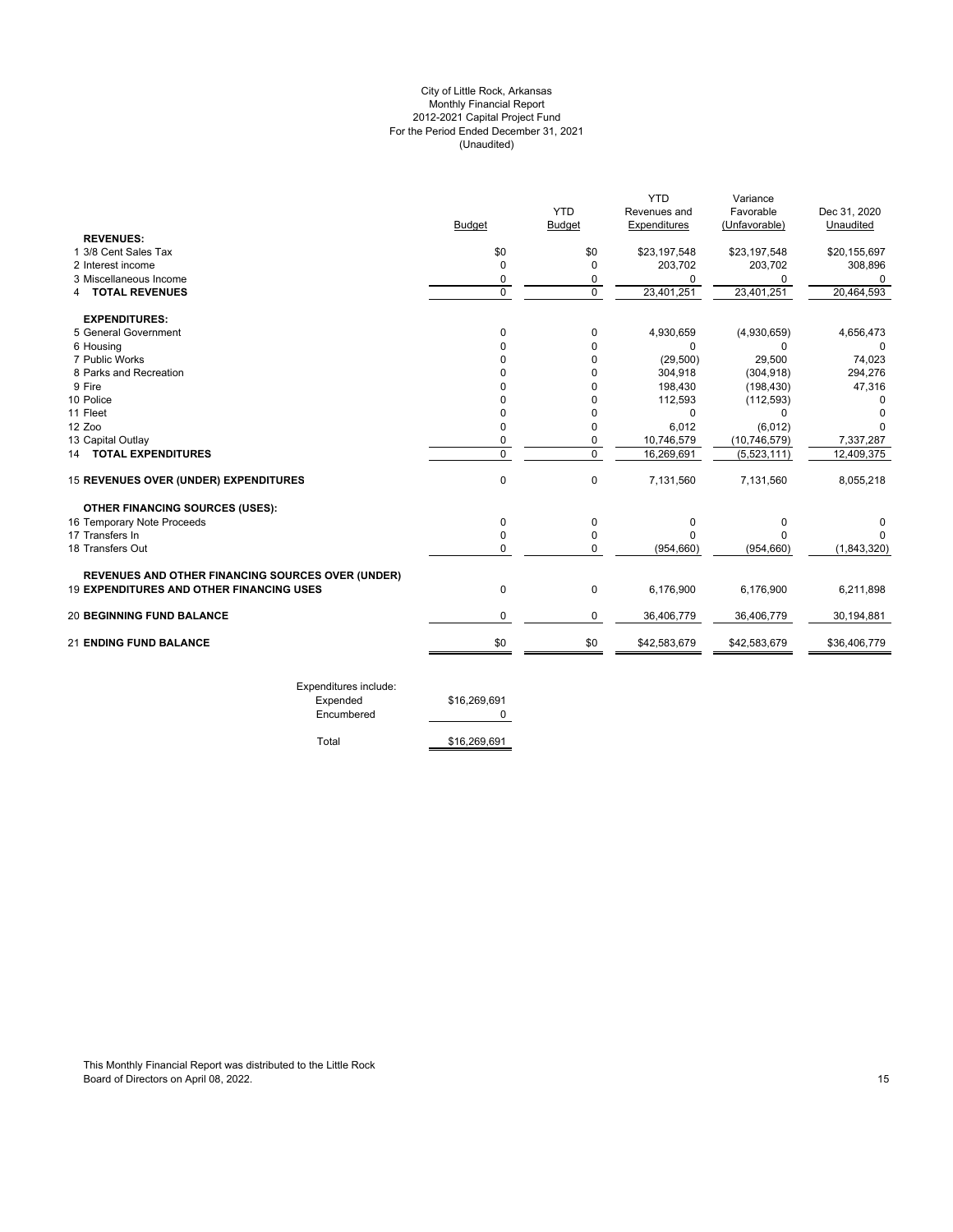## City of Little Rock, Arkansas Monthly Financial Report 2015 Library Improvement Bond For the Period Ended December 31, 2021 (Unaudited)

|                                                          | <b>Budget</b> | <b>YTD</b><br>Budget | <b>YTD</b><br>Revenues and<br><b>Expenditures</b> | Variance<br>Favorable<br>(Unfavorable) | Dec 31, 2020<br>Actual |
|----------------------------------------------------------|---------------|----------------------|---------------------------------------------------|----------------------------------------|------------------------|
| <b>REVENUES:</b><br>1 Interest income                    | \$0           | \$0                  | \$1,372                                           | \$1,372                                | \$3,254                |
| 2 Miscellaneous                                          | 0             | $\Omega$             | 0                                                 | 0                                      | 0                      |
| <b>TOTAL REVENUES</b><br>3                               | $\mathbf 0$   | $\mathbf 0$          | 1,372                                             | 1,372                                  | 3,254                  |
| <b>EXPENDITURES:</b>                                     |               |                      |                                                   |                                        |                        |
| 4 General Government                                     | 0             | 0                    | 119,815                                           | (119, 815)                             | 27,000                 |
| <b>TOTAL EXPENDITURES</b><br>5.                          | 0             | 0                    | 119,815                                           | (119, 815)                             | 27,000                 |
| 6 REVENUES OVER (UNDER) EXPENDITURES                     | 0             | 0                    | (118, 443)                                        | (118, 443)                             | (23, 746)              |
| <b>OTHER FINANCING SOURCES (USES):</b>                   |               |                      |                                                   |                                        |                        |
| 7 Bond Proceeds                                          | $\Omega$      | 0                    | $\Omega$                                          | n                                      | 0                      |
| 8 Discount on Bonds Issued                               | 0             | n                    |                                                   |                                        | 0                      |
| 9 Bond Reoffering Premium                                |               |                      |                                                   |                                        | 0                      |
| 10 Other, net                                            |               |                      |                                                   |                                        | 0                      |
| 11 Transfers In                                          | $\Omega$      | <sup>0</sup>         |                                                   |                                        | 0                      |
| 12 Transfers Out                                         | 0             | $\Omega$             |                                                   |                                        | 0                      |
| <b>REVENUES AND OTHER FINANCING SOURCES OVER (UNDER)</b> |               |                      |                                                   |                                        |                        |
| <b>13 EXPENDITURES AND OTHER FINANCING USES</b>          | 0             | $\mathbf 0$          | (118, 443)                                        | (118, 443)                             | (23, 746)              |
| <b>14 BEGINNING FUND BALANCE</b>                         | 0             | $\Omega$             | 404,486                                           | 404,486                                | 428,232                |
| <b>15 ENDING FUND BALANCE</b>                            | \$0           | \$0                  | \$286,043                                         | \$286,043                              | \$404,486              |

Note 1: This fund reflects bond proceeds and interest earnings dedicated to Library improvements.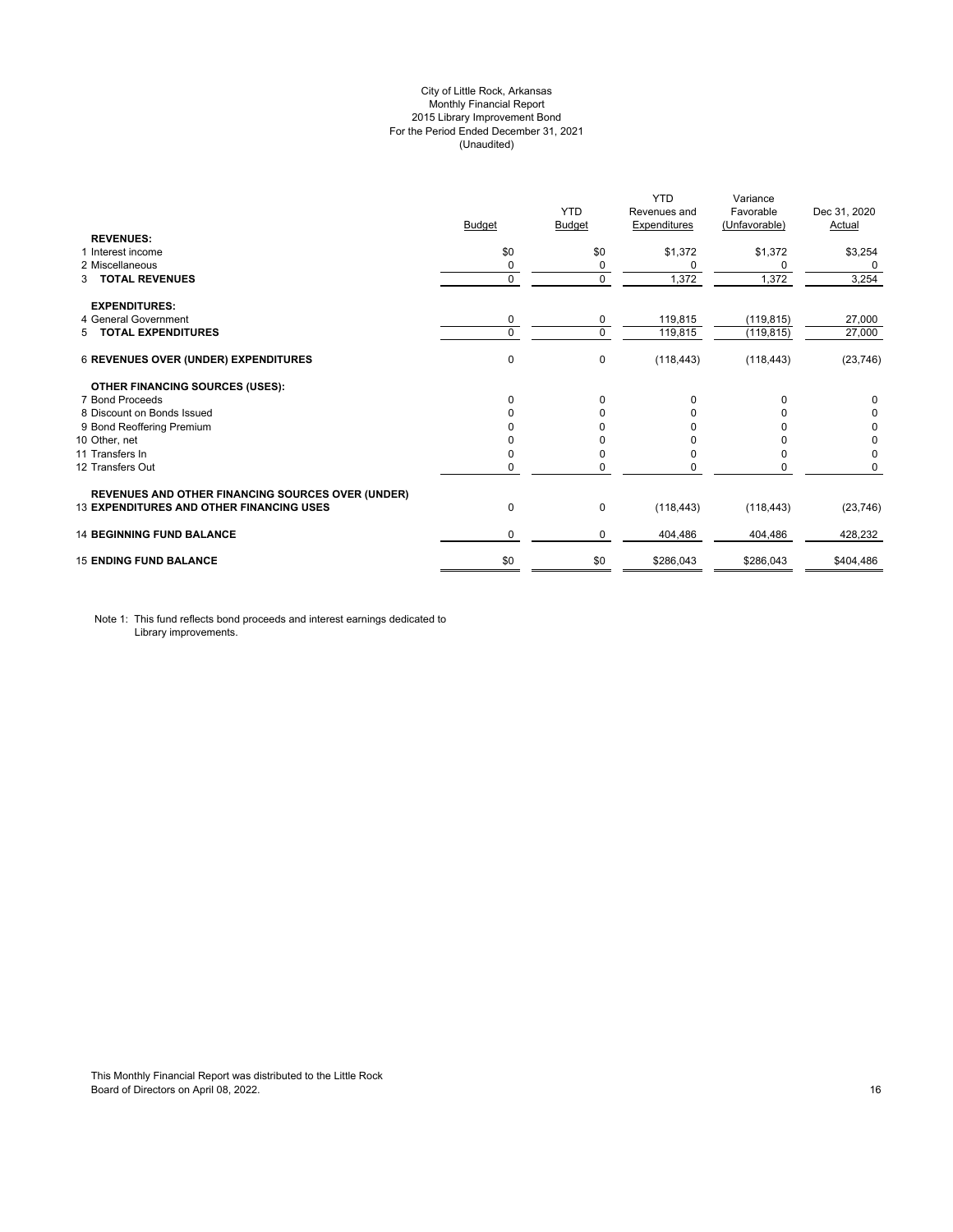## City of Little Rock, Arkansas Monthly Financial Report 2013 Capital Improvement Bonds For the Period Ended December 31, 2021 (Unaudited)

| <b>REVENUES:</b>                                         | Budget      | <b>YTD</b><br><b>Budget</b> | <b>YTD</b><br>Revenues and<br><b>Expenditures</b> | Variance<br>Favorable<br>(Unfavorable) | Dec 31, 2020<br>Unaudited |
|----------------------------------------------------------|-------------|-----------------------------|---------------------------------------------------|----------------------------------------|---------------------------|
| 1 Interest income                                        | \$0         | \$0                         | \$0                                               | \$0                                    | \$0                       |
| 2 Miscellaneous                                          | 0           | 0                           | 0                                                 | $\Omega$                               | 0                         |
| 3 TOTAL REVENUES                                         | $\mathbf 0$ | 0                           | $\mathbf 0$                                       | $\mathbf 0$                            | $\mathbf 0$               |
| <b>EXPENDITURES:</b>                                     |             |                             |                                                   |                                        |                           |
| 4 Public Works                                           | $\mathbf 0$ | 0                           | 0                                                 | $\mathbf 0$                            | 0                         |
| 5 TOTAL EXPENDITURES                                     | $\mathbf 0$ | $\Omega$                    | $\Omega$                                          | $\Omega$                               | $\mathbf 0$               |
| 6 REVENUES OVER (UNDER) EXPENDITURES                     | $\mathbf 0$ | 0                           | $\mathbf 0$                                       | $\Omega$                               | 0                         |
| <b>OTHER FINANCING SOURCES (USES):</b>                   |             |                             |                                                   |                                        |                           |
| 7 Bond Proceeds                                          | $\Omega$    | 0                           | 0                                                 | $\Omega$                               | 0                         |
| 8 Transfers In                                           |             | 0                           | 0                                                 | <sup>0</sup>                           | $\Omega$                  |
| 9 Transfers Out                                          | $\Omega$    | 0                           | 0                                                 |                                        | (1, 485)                  |
| <b>REVENUES AND OTHER FINANCING SOURCES OVER (UNDER)</b> |             |                             |                                                   |                                        |                           |
| 10 EXPENDITURES AND OTHER FINANCING USES                 | $\Omega$    | 0                           | 0                                                 | 0                                      | (1, 485)                  |
| <b>11 BEGINNING FUND BALANCE</b>                         | $\mathbf 0$ | 0                           | 0                                                 | $\Omega$                               | 1,485                     |
| <b>12 ENDING FUND BALANCE</b>                            | \$0         | \$0                         | \$0                                               | \$0                                    | \$0                       |
| Expenditures include:                                    |             |                             |                                                   |                                        |                           |

| EXPETIQUE CS ILIGIQUE. |     |
|------------------------|-----|
| Expended               | \$0 |
| Encumbered             | ŋ   |
|                        |     |
| Total                  | \$0 |

This Monthly Financial Report was distributed to the Little Rock Board of Directors on April 08, 2022. 17 April 2022. In the state of the state of Directors on April 08, 2022.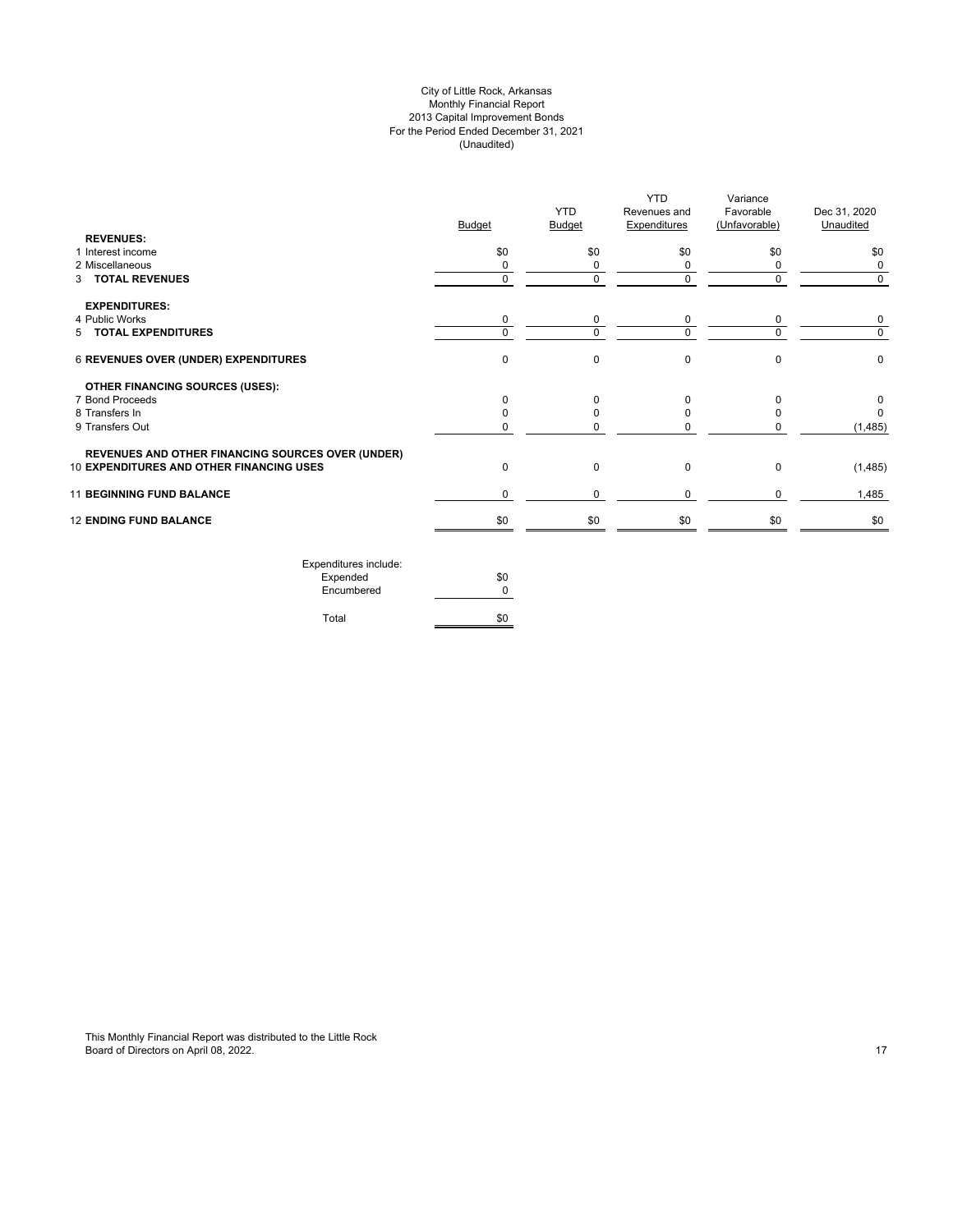#### City of Little Rock, Arkansas Monthly Financial Report 2018 Capital Improvement Bonds For the Period Ended December 31, 2021 (Unaudited)

| <b>REVENUES:</b>                                         | <b>Budget</b>  | <b>YTD</b><br><b>Budget</b> | <b>YTD</b><br>Revenues and<br>Expenditures | Variance<br>Favorable<br>(Unfavorable) | Dec 31, 2020<br>Unaudited |
|----------------------------------------------------------|----------------|-----------------------------|--------------------------------------------|----------------------------------------|---------------------------|
| 1 Interest income                                        | \$0            | \$0                         |                                            | \$51,006                               |                           |
| 2 Miscellaneous                                          | 0              |                             | \$51,006<br>0                              | 0                                      | \$560,984                 |
| <b>TOTAL REVENUES</b><br>3                               | 0              | 0<br>$\mathbf 0$            | 51,006                                     | 51,006                                 | 560,984                   |
|                                                          |                |                             |                                            |                                        |                           |
| <b>EXPENDITURES:</b>                                     |                |                             |                                            |                                        |                           |
| 4 Public Works                                           | 0              | 0                           | 3,103,844                                  | (3, 103, 844)                          | 3,102,050                 |
| 5 Capital Outlay                                         | 0              | 0                           | 10,049,257                                 | (10,049,257)                           | 10,131,669                |
| 6 TOTAL EXPENDITURES                                     | $\overline{0}$ | $\overline{0}$              | 13,153,102                                 | (13, 153, 102)                         | 13,233,719                |
| 7 REVENUES OVER (UNDER) EXPENDITURES                     | 0              | 0                           | (13, 102, 096)                             | (13, 102, 096)                         | (12, 672, 735)            |
| <b>OTHER FINANCING SOURCES (USES):</b>                   |                |                             |                                            |                                        |                           |
| 8 Bond Proceeds                                          | 0              | $\Omega$                    | 0                                          | $\Omega$                               | $\Omega$                  |
| 9 Bond Reoffering Premium                                | 0              | 0                           | 0                                          | U                                      | 0                         |
| 10 Discount on Bonds Issued                              | ŋ              | $\Omega$                    | 0                                          | n                                      | 0                         |
| 11 Cost of Issuance                                      | ŋ              | U                           | O                                          |                                        | $\Omega$                  |
| 12 Transfers In                                          | 0              | 0                           | 0                                          | 0                                      | 1,485                     |
| 13 Transfers Out                                         | 0              | 0                           | 0                                          | 0                                      | $\Omega$                  |
| <b>REVENUES AND OTHER FINANCING SOURCES OVER (UNDER)</b> |                |                             |                                            |                                        |                           |
| <b>14 EXPENDITURES AND OTHER FINANCING USES</b>          | 0              | $\mathbf 0$                 | (13, 102, 096)                             | (13, 102, 096)                         | (12,671,250)              |
| <b>15 BEGINNING FUND BALANCE</b>                         | 0              | 0                           | 23,819,367                                 | 23,819,367                             | 36,490,617                |
| <b>16 ENDING FUND BALANCE</b>                            | \$0            | \$0                         | \$10,717,271                               | \$10,717,271                           | \$23,819,367              |
|                                                          |                |                             |                                            |                                        |                           |

| Expenditures include:<br>Expended<br>Encumbered | \$13.153.102 |
|-------------------------------------------------|--------------|
| Total                                           | \$13.153.102 |

Note 1: As of December 31, 2021, the fund balance has been allocated to 39 special projects.

This Monthly Financial Report was distributed to the Little Rock Board of Directors on April 08, 2022. 18 and 2022 to the Second Director of Directors on April 08, 2022.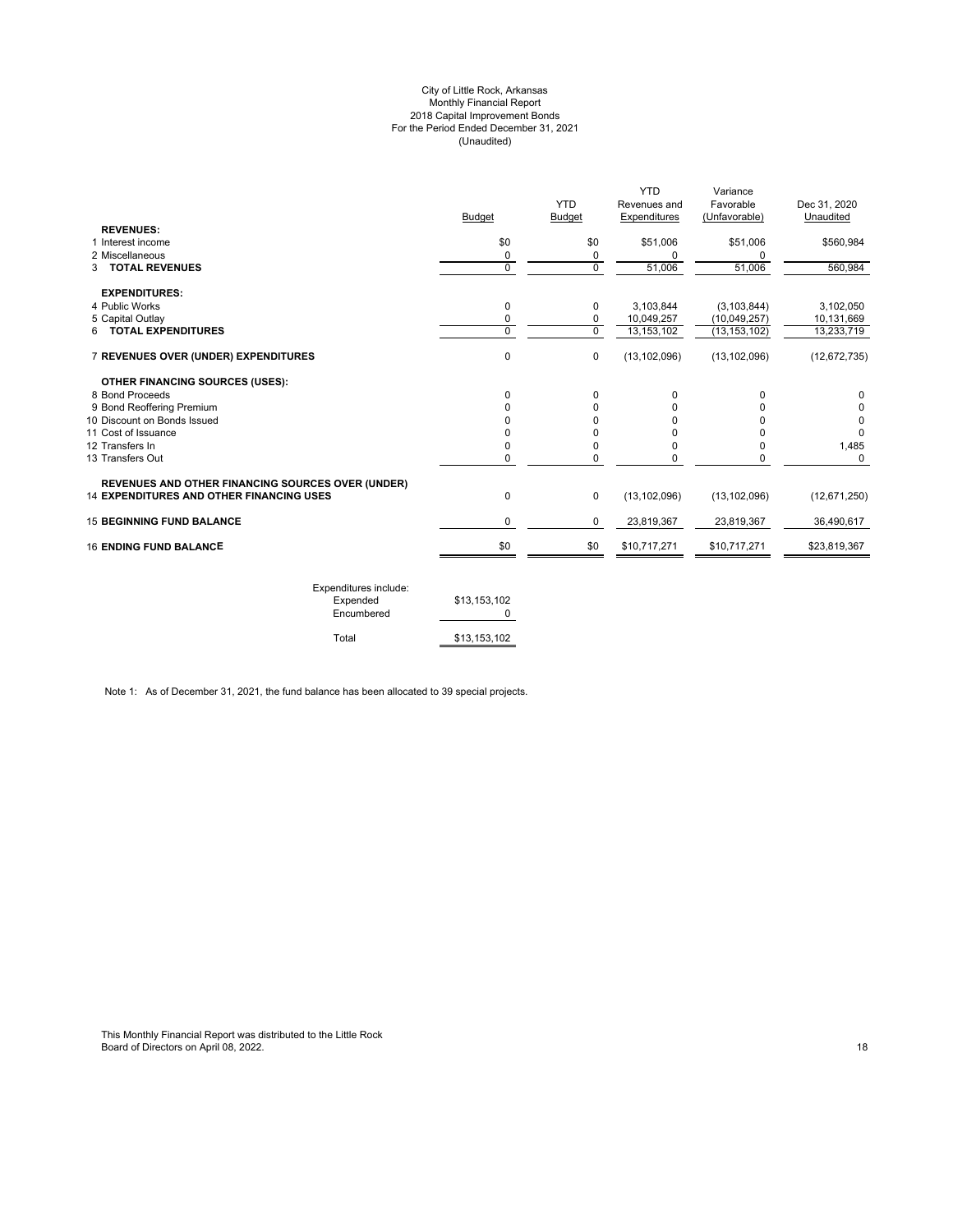#### City of Little Rock, Arkansas Monthly Financial Report TIF - Port Authority Fund For the Period Ended December 31, 2021 (Unaudited)

| <b>REVENUES:</b>                                         | <b>Budget</b> | <b>YTD</b><br>Budget | <b>YTD</b><br>Revenues and<br><b>Expenditures</b> | Variance<br>Favorable<br>(Unfavorable) | Dec 31, 2020<br>Unaudited |
|----------------------------------------------------------|---------------|----------------------|---------------------------------------------------|----------------------------------------|---------------------------|
| 1 General Property Taxes                                 | \$0           | \$0                  | \$318,692                                         | \$318,692                              | \$155,886                 |
| 2 Interest income                                        | $\Omega$      | O                    | 454                                               | 454                                    | 11,006                    |
| 3 Miscellaneous                                          | 0             | 0                    |                                                   |                                        | 0                         |
| <b>TOTAL REVENUES</b><br>4                               | $\mathbf 0$   | $\Omega$             | 319,146                                           | 319,146                                | 166,892                   |
| <b>EXPENDITURES:</b>                                     |               |                      |                                                   |                                        |                           |
| 5 Street & Drainage                                      | 0             | 0                    | 300,000                                           | (300,000)                              | 205,360                   |
| 6 TOTAL EXPENDITURES                                     | $\Omega$      | $\Omega$             | 300,000                                           | (300,000)                              | 205,360                   |
| 7 REVENUES OVER (UNDER) EXPENDITURES                     | $\pmb{0}$     | $\mathbf 0$          | 19,146                                            | 19,146                                 | (38, 468)                 |
| <b>OTHER FINANCING SOURCES (USES):</b>                   |               |                      |                                                   |                                        |                           |
| 8 Bond Proceeds                                          | 0             | 0                    | 0                                                 | $\Omega$                               | 0                         |
| 9 Transfers In                                           | $\Omega$      | O                    |                                                   |                                        | 0                         |
| 10 Transfers Out                                         | 0             | $\Omega$             |                                                   | 0                                      | 0                         |
| <b>REVENUES AND OTHER FINANCING SOURCES OVER (UNDER)</b> |               |                      |                                                   |                                        |                           |
| <b>11 EXPENDITURES AND OTHER FINANCING USES</b>          | 0             | $\mathbf 0$          | 19,146                                            | 19,146                                 | (38, 468)                 |
| <b>12 BEGINNING FUND BALANCE</b>                         | 0             | 0                    | 220,217                                           | 220,217                                | 258,684                   |
| <b>13 ENDING FUND BALANCE</b>                            | \$0           | \$0                  | \$239,363                                         | \$239,363                              | \$220,217                 |
|                                                          |               |                      |                                                   |                                        |                           |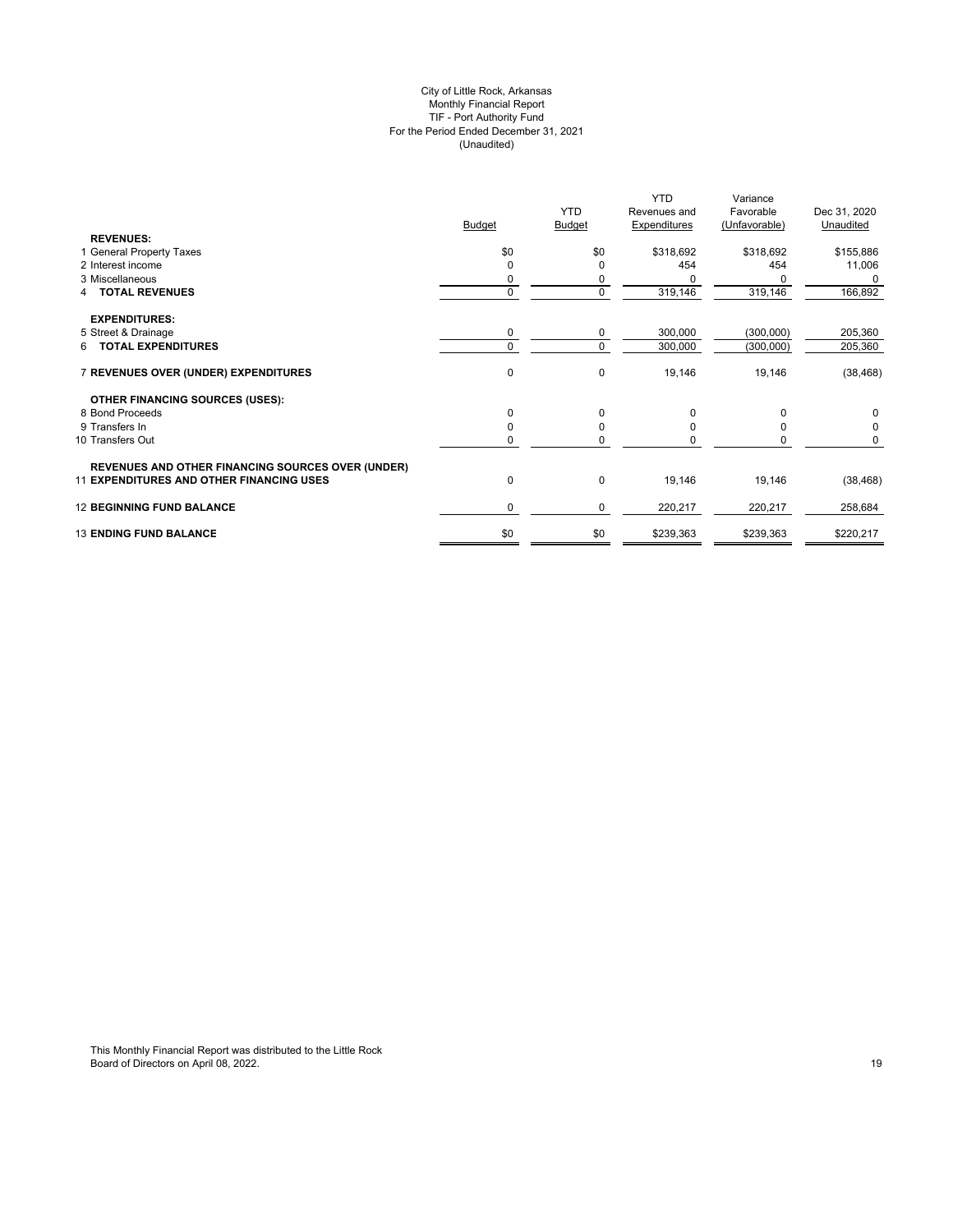#### City of Little Rock, Arkansas Monthly Financial Report 2018 Hotel Gross Receipts Tax For the Period Ended December 31, 2021 (Unaudited)

|               |               | YTD          | Variance     |               |
|---------------|---------------|--------------|--------------|---------------|
|               | <b>YTD</b>    | Revenues and | Favorable    | Dec 31, 2020  |
| <b>Budget</b> | <b>Budget</b> |              |              | Unaudited     |
|               |               |              |              |               |
| \$0           | \$0           | \$52         | \$52         | \$125,603     |
| 0             | 0             | 0            | 0            | 0             |
| $\Omega$      | $\Omega$      | 52           | 52           | 125,603       |
|               |               |              |              |               |
| 0             | 0             | 0            | 0            | $\Omega$      |
| 0             | 0             | 0            | 0            | 29,112,562    |
| $\Omega$      | $\Omega$      | $\Omega$     | $\mathbf 0$  | 29,112,562    |
| $\mathbf 0$   | $\mathbf 0$   | 52           | 52           | (28,986,959)  |
|               |               |              |              |               |
| 0             | $\Omega$      | 0            | 0            | 0             |
|               |               | 0            | $\Omega$     | O             |
|               |               | 0            |              | 0             |
|               |               | U            | O            | 0             |
|               | $\Omega$      | 0            | 0            | 0             |
| 0             | $\Omega$      | $\Omega$     | $\Omega$     | <sup>0</sup>  |
|               |               |              |              |               |
| 0             | 0             | 52           | 52           | (28,986,959)  |
| $\Omega$      | $\Omega$      | 9,577        | 9,577        | 28,996,536    |
| \$0           | \$0           | \$9,629      | \$9,629      | \$9,577       |
|               |               |              | Expenditures | (Unfavorable) |

| Expenditures include:<br>Expended | \$0 |
|-----------------------------------|-----|
| Encumbered                        |     |
| Total                             |     |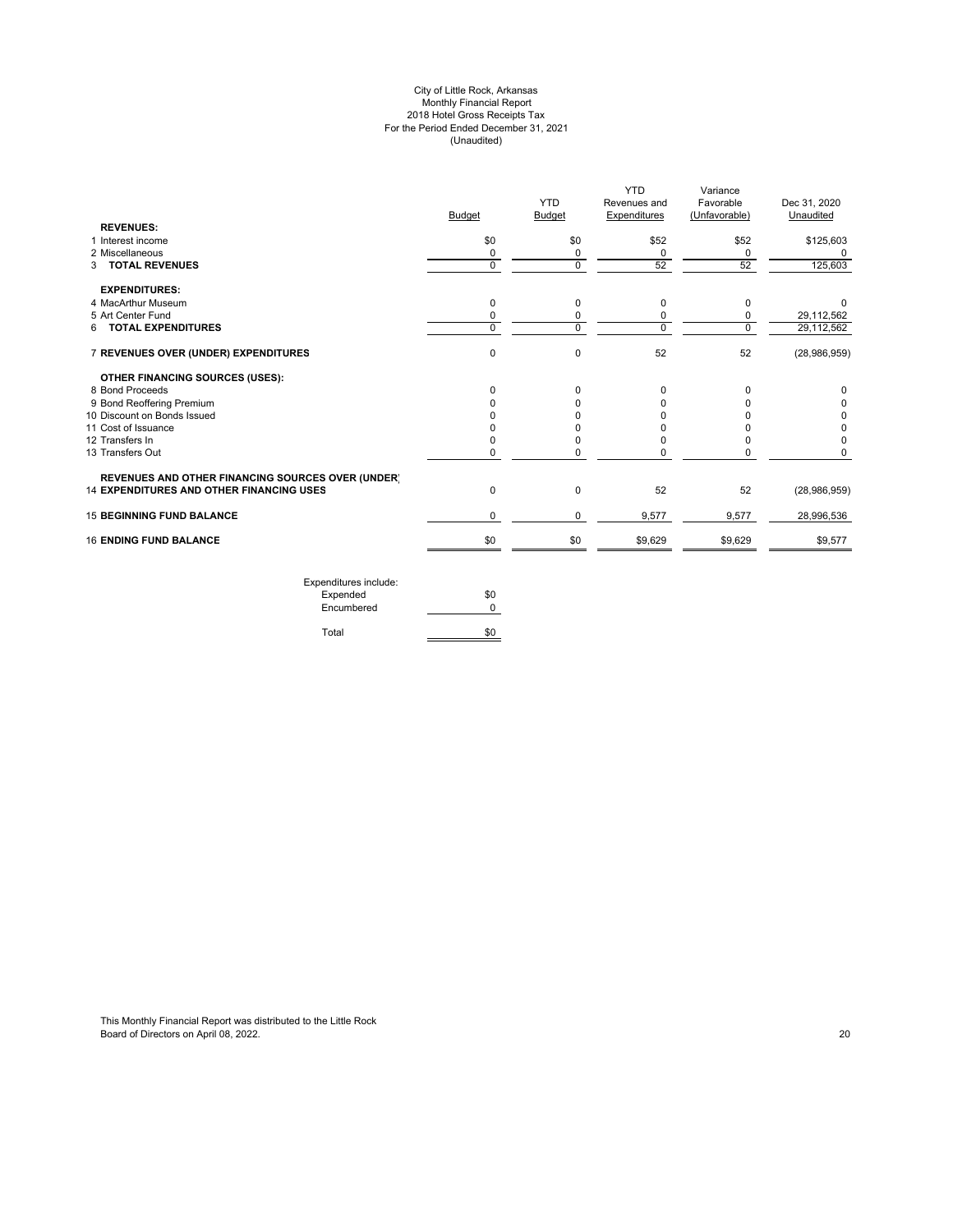## City of Little Rock, Arkansas Monthly Financial Report 2015 Library Improvement Bonds Debt Service Fund For the Period Ended December 31, 2021 (Unaudited)

|                                                          | <b>Budget</b> | <b>YTD</b><br><b>Budget</b> | <b>YTD</b><br>Revenues and<br>Expenditures | Variance<br>Favorable<br>(Unfavorable) | Dec 31, 2020<br>Unaudited |
|----------------------------------------------------------|---------------|-----------------------------|--------------------------------------------|----------------------------------------|---------------------------|
| <b>REVENUES:</b>                                         |               |                             |                                            |                                        |                           |
| 1 Property Tax                                           | \$0           | \$0                         | \$4,234,108                                | \$4,234,108                            | \$3,916,180               |
| 2 Interest Income                                        | 0             | 0                           | 3,377                                      | 3,377                                  | 14,412                    |
| 3 TOTAL REVENUES                                         | $\Omega$      | $\mathbf 0$                 | 4,237,486                                  | 4,237,486                              | 3,930,592                 |
| <b>EXPENDITURES:</b>                                     |               |                             |                                            |                                        |                           |
| 4 Debt Service                                           |               | 0                           | 4,219,156                                  | (4, 219, 156)                          | 3,844,856                 |
| 5 TOTAL EXPENDITURES                                     |               | 0                           | 4,219,156                                  | (4, 219, 156)                          | 3,844,856                 |
| <b>6 REVENUES OVER (UNDER) EXPENDITURES</b>              | 0             | 0                           | 18,329                                     | 18,329                                 | 85,736                    |
| <b>OTHER FINANCING SOURCES (USES):</b>                   |               |                             |                                            |                                        |                           |
| 7 Bond Proceeds                                          | 0             | $\Omega$                    | 0                                          | $\Omega$                               | $\Omega$                  |
| 8 Transfers In                                           |               | $\Omega$                    | 0                                          | $\Omega$                               | 0                         |
| 9 Transfers Out                                          |               | ŋ                           |                                            |                                        | 0                         |
| <b>REVENUES AND OTHER FINANCING SOURCES OVER (UNDER)</b> |               |                             |                                            |                                        |                           |
| <b>10 EXPENDITURES AND OTHER FINANCING USES</b>          | $\Omega$      | $\mathbf 0$                 | 18,329                                     | 18,329                                 | 85,736                    |
| <b>11 BEGINNING FUND BALANCE</b>                         | 0             | $\Omega$                    | 4,210,609                                  | 4,210,609                              | 4,124,873                 |
| <b>12 ENDING FUND BALANCE</b>                            | \$0           | \$0                         | \$4,228,938                                | \$4,228,938                            | \$4,210,609               |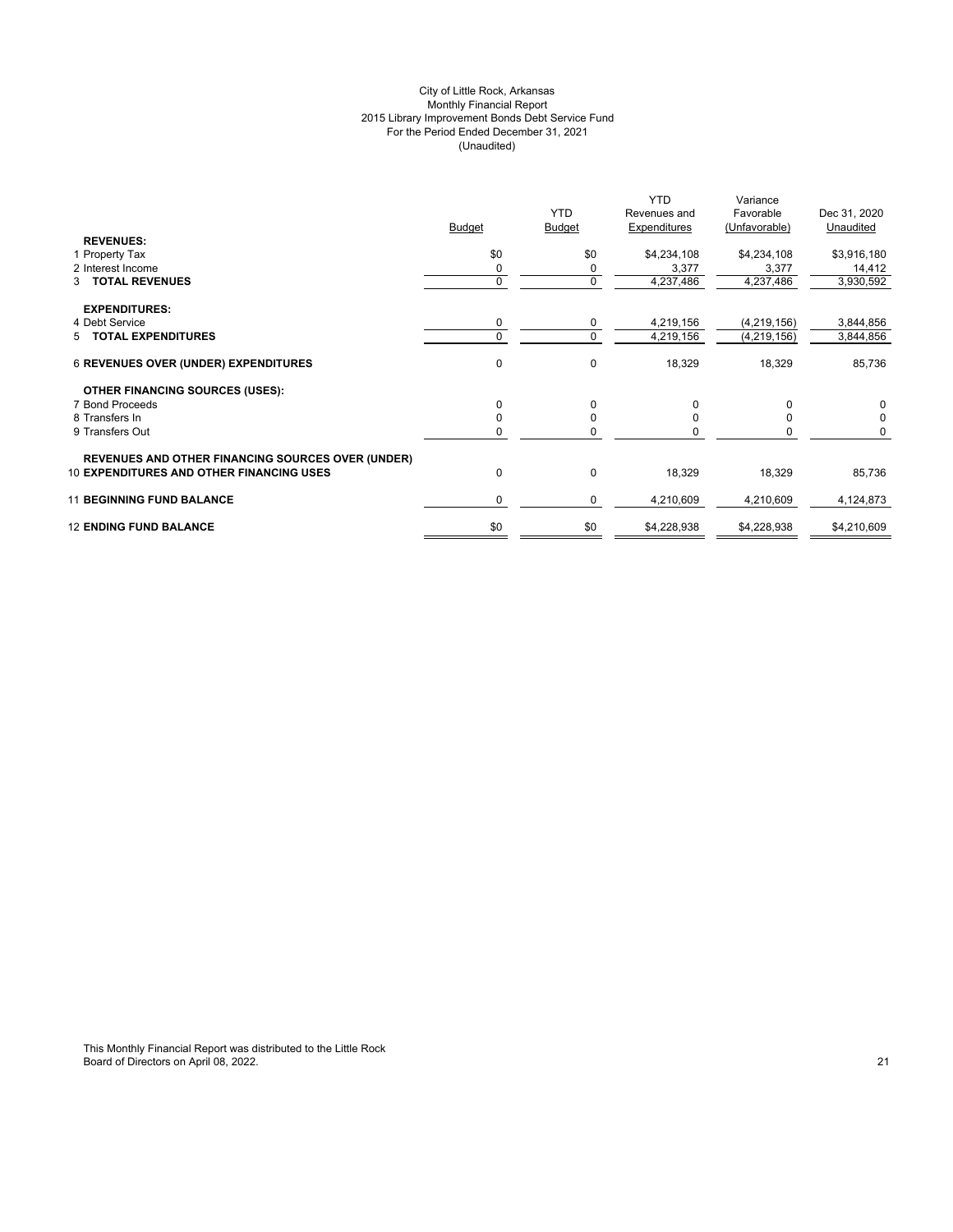## City of Little Rock, Arkansas Monthly Financial Report 2013 & 2018 Capital Improvement Bonds Debt Service Fund For the Period Ended December 31, 2021 (Unaudited)

|                                                          | <b>Budget</b> | <b>YTD</b><br><b>Budget</b> | <b>YTD</b><br>Revenues and<br>Expenditures | Variance<br>Favorable<br>(Unfavorable) | Dec 31, 2020<br>Unaudited |
|----------------------------------------------------------|---------------|-----------------------------|--------------------------------------------|----------------------------------------|---------------------------|
| <b>REVENUES:</b>                                         |               |                             |                                            |                                        |                           |
| 1 Property Tax                                           | \$0           | \$0                         | \$14,343,102                               | \$14,343,102                           | \$13,053,985              |
| 2 Interest Income                                        | $\Omega$      | $\Omega$                    | 7,161                                      | 7,161                                  | 69,437                    |
| 3 Miscellaneous                                          | 0             | 0                           |                                            | 0                                      | 0                         |
| <b>TOTAL REVENUES</b>                                    | $\mathbf 0$   | $\mathbf 0$                 | 14,350,263                                 | 14,350,263                             | 13,123,422                |
|                                                          |               |                             |                                            |                                        |                           |
| <b>EXPENDITURES:</b><br>5 Debt Service                   | $\mathbf 0$   | 0                           | 14,216,425                                 | (14, 216, 425)                         | 12,733,388                |
| <b>6 TOTAL EXPENDITURES</b>                              | $\Omega$      | $\mathbf 0$                 | 14,216,425                                 | (14, 216, 425)                         | 12,733,388                |
|                                                          |               |                             |                                            |                                        |                           |
| 7 REVENUES OVER (UNDER) EXPENDITURES                     | $\Omega$      | 0                           | 133,838                                    | 133,838                                | 390,034                   |
| <b>OTHER FINANCING SOURCES (USES):</b>                   |               |                             |                                            |                                        |                           |
| 8 Bond Proceeds                                          | 0             | 0                           | 0                                          | $\Omega$                               | 0                         |
| 9 Transfers In                                           | 0             | $\mathbf 0$                 | $\Omega$                                   | $\Omega$                               | $\mathbf 0$               |
| 10 Transfers Out                                         | 0             | 0                           | <sup>0</sup>                               | 0                                      | 0                         |
| <b>REVENUES AND OTHER FINANCING SOURCES OVER (UNDER)</b> |               |                             |                                            |                                        |                           |
| 11 EXPENDITURES AND OTHER FINANCING USES                 | 0             | $\pmb{0}$                   | 133,838                                    | 133,838                                | 390,034                   |
| <b>12 BEGINNING FUND BALANCE</b>                         | $\mathbf 0$   | 0                           | 14,469,750                                 | 14,469,750                             | 14,079,716                |
| <b>13 ENDING FUND BALANCE</b>                            | \$0           | \$0                         | \$14,603,588                               | \$14,603,588                           | \$14,469,750              |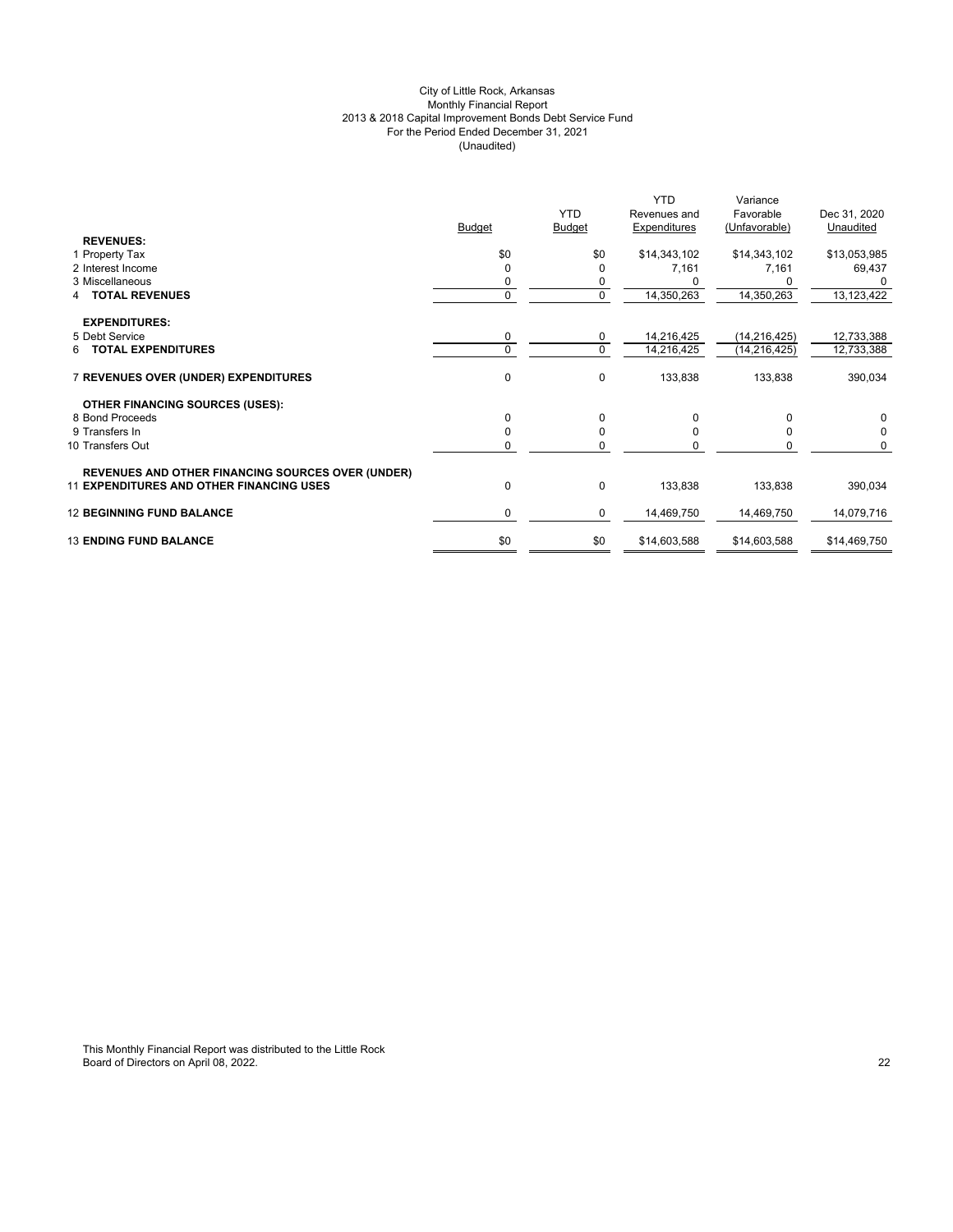#### City of Little Rock, Arkansas Monthly Financial Report 2017 Capital Improvement Refunding Revenue Bond For the Period Ended December 31, 2021 (Unaudited)

| <b>YTD</b><br>Revenues and                                             | Favorable     | Dec 31, 2020 |
|------------------------------------------------------------------------|---------------|--------------|
|                                                                        |               |              |
| Budget<br>Expenditures<br><b>Budget</b>                                | (Unfavorable) | Unaudited    |
| <b>REVENUES:</b>                                                       |               |              |
| 1 Franchise Fees<br>\$0<br>\$1,507,900<br>\$0                          | \$1,507,900   | \$1,504,750  |
| 2 Charges for Services<br>0                                            | O             |              |
| 3 Interest income<br>350                                               | 350           | 1,425        |
| 4 Miscellaneous Revenue<br>0<br>0                                      |               |              |
| $\overline{0}$<br>1,508,250<br><b>TOTAL REVENUES</b><br>$\Omega$<br>5  | 1,508,250     | 1,506,175    |
| <b>EXPENDITURES:</b>                                                   |               |              |
| 6 Issuance Cost<br>0<br>$\Omega$<br>$\Omega$                           | $\Omega$      |              |
| 7 Debt Service<br>1,510,900<br>$\Omega$<br>0                           | (1,510,900)   | 1,507,750    |
| $\mathbf 0$<br><b>TOTAL EXPENDITURES</b><br>$\Omega$<br>1,510,900<br>8 | (1,510,900)   | 1,507,750    |
| $\mathbf 0$<br>0<br>9 REVENUES OVER (UNDER) EXPENDITURES<br>(2,650)    | (2,650)       | (1, 575)     |
| <b>OTHER FINANCING SOURCES (USES):</b>                                 |               |              |
| 10 Bond Proceeds<br>0<br>0                                             |               |              |
| 11 Bond Reoffering Premium                                             |               | 0            |
| 12 Discount on Bonds Issued                                            |               | 0            |
| 13 Payment to Refunded Bond Escrow Agent                               |               | 0            |
| 14 Transfer In                                                         |               | $\Omega$     |
| 15 Transfers Out<br>0<br>0                                             |               |              |
| REVENUES AND OTHER FINANCING SOURCES OVER (UNDER)                      |               |              |
| <b>16 EXPENDITURES AND OTHER FINANCING USES</b><br>0<br>0<br>(2,650)   | (2,650)       | (1, 575)     |
| <b>17 BEGINNING FUND BALANCE</b><br>19,334<br>$\Omega$<br>0            | 19,334        | 20,909       |
| <b>18 ENDING FUND BALANCE</b><br>\$0<br>\$0<br>\$16,684                | \$16,684      | \$19,334     |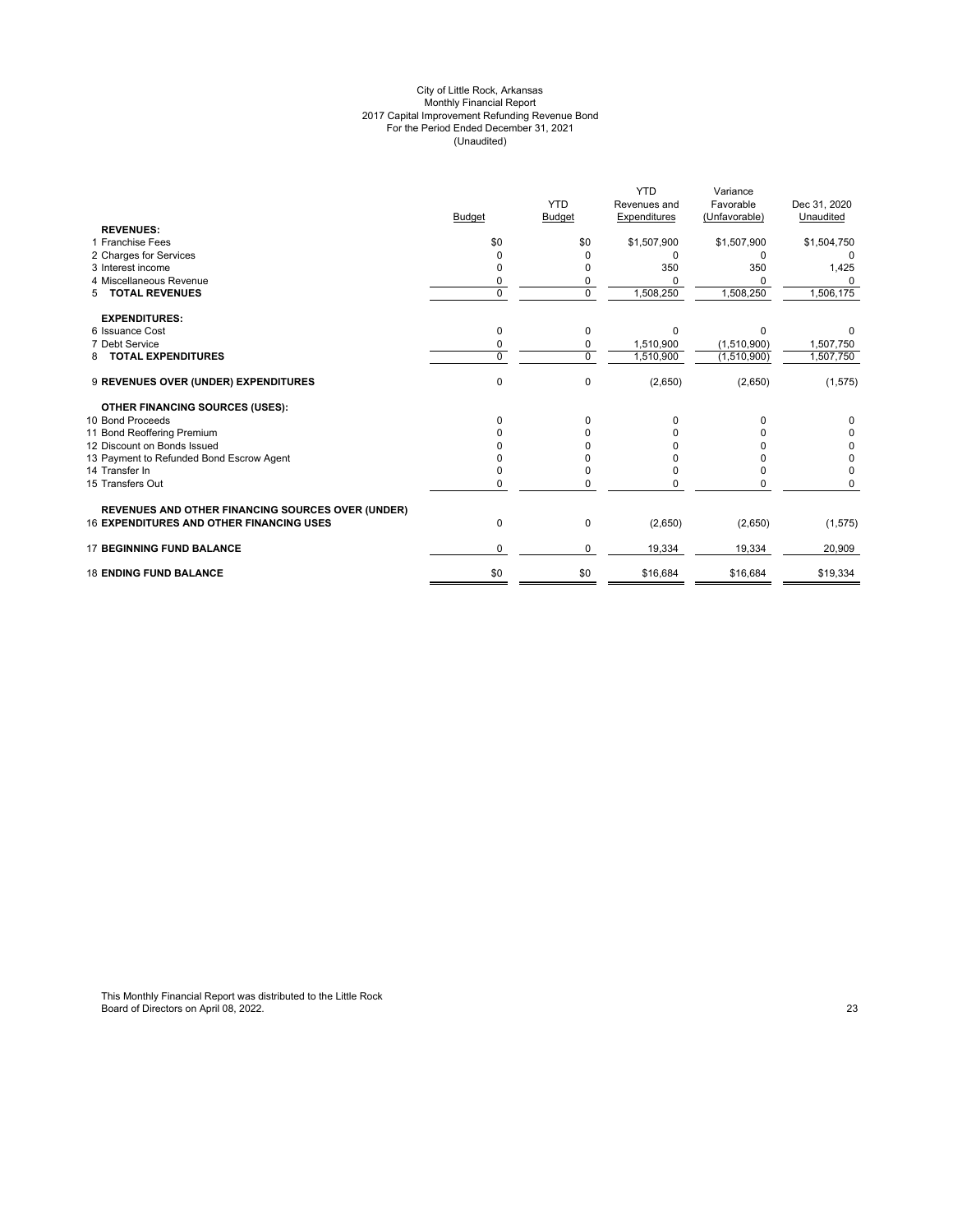## City of Little Rock, Arkansas Monthly Financial Report 2014 TIF #1 Capital Improvement Bonds Debt Service Fund For the Period Ended December 31, 2021 (Unaudited)

|                                                          |               | <b>YTD</b>    | <b>YTD</b><br>Revenues and | Variance<br>Favorable | Dec 31, 2020 |
|----------------------------------------------------------|---------------|---------------|----------------------------|-----------------------|--------------|
|                                                          | <b>Budget</b> | <b>Budget</b> | Expenditures               | (Unfavorable)         | Unaudited    |
| <b>REVENUES:</b><br>1 Property Tax                       | \$0           | \$0           | \$439,706                  | \$439,706             | \$556,659    |
| 2 Interest Income                                        | 0             | 0             | 254                        | 254                   | 2,733        |
| 3 Miscellaneous                                          | 0             | 0             |                            | n                     | $\Omega$     |
| <b>TOTAL REVENUES</b>                                    | $\mathbf 0$   | 0             | 439,960                    | 439,960               | 559,392      |
|                                                          |               |               |                            |                       |              |
| <b>EXPENDITURES:</b>                                     |               |               |                            |                       |              |
| 5 Debt Service                                           | 0             | 0             | 897,213                    | (897, 213)            | 391,513      |
| 6 TOTAL EXPENDITURES                                     | $\Omega$      | $\mathbf 0$   | 897,213                    | (897, 213)            | 391,513      |
| 7 REVENUES OVER (UNDER) EXPENDITURES                     | 0             | 0             | (457, 252)                 | (457, 252)            | 167,879      |
| <b>OTHER FINANCING SOURCES (USES):</b>                   |               |               |                            |                       |              |
| 8 Bond Proceeds                                          | $\Omega$      | 0             | $\Omega$                   | $\Omega$              | 0            |
| 9 Transfers In                                           | $\Omega$      | 0             | <sup>0</sup>               | $\Omega$              | 0            |
| 10 Transfers Out                                         | $\mathbf 0$   | 0             | <sup>0</sup>               | $\Omega$              | 0            |
|                                                          |               |               |                            |                       |              |
| <b>REVENUES AND OTHER FINANCING SOURCES OVER (UNDER)</b> |               |               |                            |                       |              |
| <b>11 EXPENDITURES AND OTHER FINANCING USES</b>          | 0             | $\pmb{0}$     | (457, 252)                 | (457, 252)            | 167,879      |
| <b>12 BEGINNING FUND BALANCE</b>                         | $\mathbf 0$   | 0             | 881,442                    | 881,442               | 713,563      |
| <b>13 ENDING FUND BALANCE</b>                            | \$0           | \$0           | \$424,190                  | \$424,190             | \$881,442    |
|                                                          |               |               |                            |                       |              |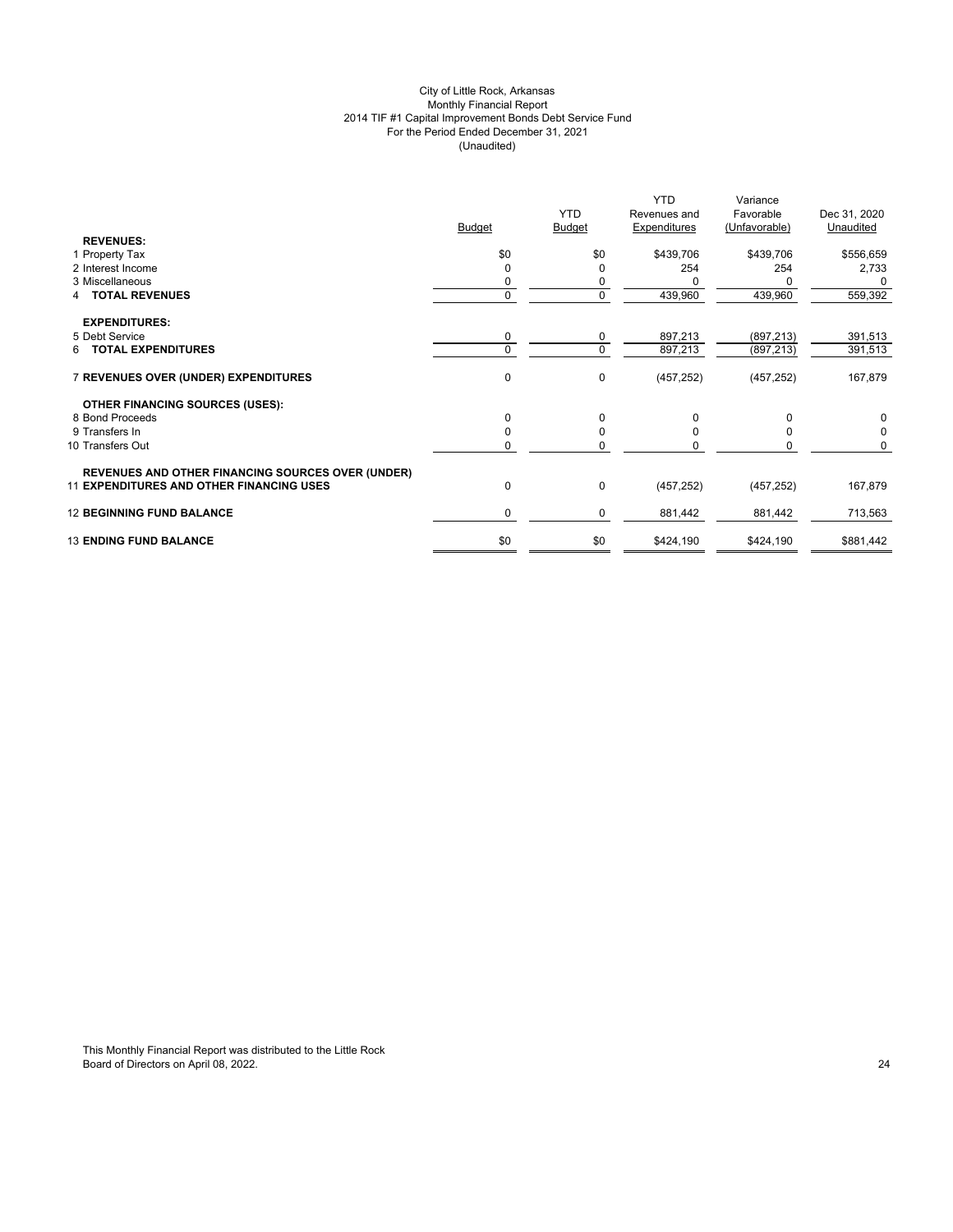#### City of Little Rock, Arkansas Monthly Financial Report 2017 Library Refunding Bond Fund For the Period Ended December 31, 2021 (Unaudited)

|                                                          |               | <b>YTD</b>    | <b>YTD</b><br>Revenues and | Variance<br>Favorable | Dec 31, 2020 |
|----------------------------------------------------------|---------------|---------------|----------------------------|-----------------------|--------------|
|                                                          | <b>Budget</b> | <b>Budget</b> | <b>Expenditures</b>        | (Unfavorable)         | Unaudited    |
| <b>REVENUES:</b>                                         |               |               |                            |                       |              |
| 1 Property Tax                                           | \$0           | \$0           | \$4,234,108                | \$4,234,108           | \$3,916,180  |
| 2 Interest income                                        |               | O             | 2,657                      | 2,657                 | 17,755       |
| 3 Miscellaneous                                          |               |               |                            |                       |              |
| <b>TOTAL REVENUES</b>                                    | 0             | $\mathbf 0$   | 4,236,769                  | 4,236,769             | 3,933,935    |
| <b>EXPENDITURES:</b>                                     |               |               |                            |                       |              |
| 5 Issuance Cost                                          | 0             | 0             | <sup>0</sup>               | U                     |              |
| 6 Debt Service                                           |               | 0             | 4,251,644                  | (4,251,644)           | 3,858,888    |
| <b>TOTAL EXPENDITURES</b>                                | $\Omega$      | $\mathbf 0$   | 4,251,644                  | (4, 251, 644)         | 3,858,888    |
| 8 REVENUES OVER (UNDER) EXPENDITURES                     | $\mathbf 0$   | $\mathbf 0$   | (14, 875)                  | (14, 875)             | 75,047       |
| <b>OTHER FINANCING SOURCES (USES):</b>                   |               |               |                            |                       |              |
| 9 Transfer In                                            | $\Omega$      | 0             | $\Omega$                   | $\Omega$              | $\Omega$     |
| 10 Transfers Out                                         | 0             | $\Omega$      |                            |                       | $\Omega$     |
| <b>REVENUES AND OTHER FINANCING SOURCES OVER (UNDER)</b> |               |               |                            |                       |              |
| <b>11 EXPENDITURES AND OTHER FINANCING USES</b>          | $\mathbf 0$   | $\mathbf 0$   | (14, 875)                  | (14, 875)             | 75,047       |
| <b>12 BEGINNING FUND BALANCE</b>                         | $\Omega$      | 0             | 4,511,146                  | 4,511,146             | 4,436,099    |
| <b>13 ENDING FUND BALANCE</b>                            | \$0           | \$0           | \$4,496,271                | \$4,496,271           | \$4,511,146  |
|                                                          |               |               |                            |                       |              |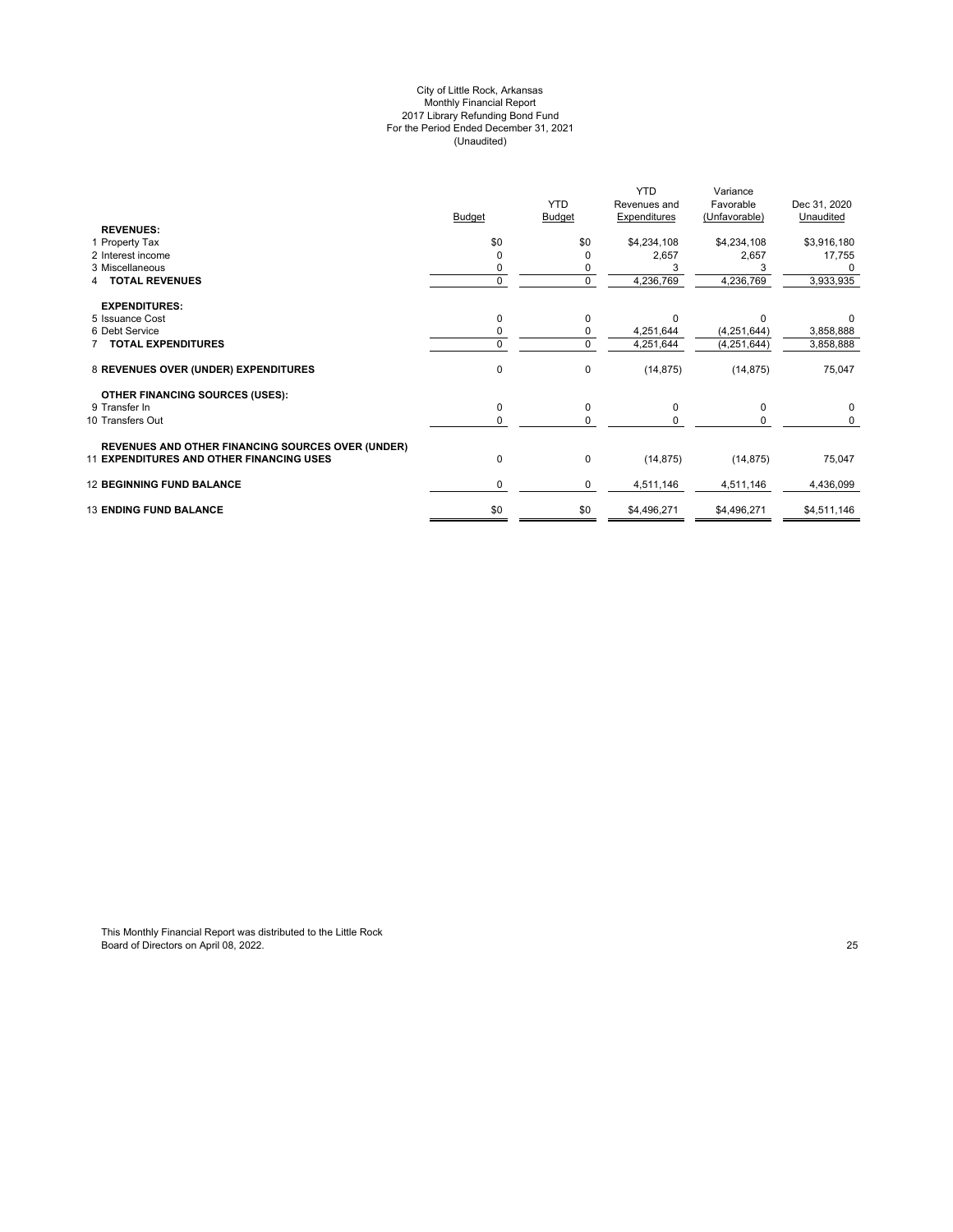## City of Little Rock, Arkansas Monthly Financial Report Hotel Tax Revenue For the Period Ended December 31, 2021 (Unaudited)

|                                                          |               | <b>YTD</b>    | <b>YTD</b><br>Revenues and | Variance<br>Favorable | Dec 31, 2020 |
|----------------------------------------------------------|---------------|---------------|----------------------------|-----------------------|--------------|
| <b>REVENUES:</b>                                         | <b>Budget</b> | <b>Budget</b> | Expenditures               | (Unfavorable)         | Unaudited    |
|                                                          | \$0           | \$0           |                            | \$2,357,444           |              |
| 1 Hotel Gross Receipts Tax<br>2 Interest Income          |               |               | \$2,357,444                | 372                   | \$1,379,772  |
|                                                          | 0             | 0             | 372                        |                       | 2,392        |
| 3 Miscellaneous                                          | 0             | 0             |                            |                       | 285,648      |
| <b>TOTAL REVENUES</b>                                    | $\Omega$      | $\mathbf 0$   | 2,357,816                  | 2,357,816             | 1,667,812    |
| <b>EXPENDITURES:</b>                                     |               |               |                            |                       |              |
| 5 Interest Expense                                       | 0             | 0             | 1,927,794                  | (1,927,794)           | 1,930,544    |
| 6 TOTAL EXPENDITURES                                     | $\Omega$      | $\mathbf 0$   | 1,927,794                  | (1,927,794)           | 1,930,544    |
| 7 REVENUES OVER (UNDER) EXPENDITURES                     | $\mathbf 0$   | 0             | 430,023                    | 430,023               | (262, 732)   |
| OTHER FINANCING SOURCES (USES):                          |               |               |                            |                       |              |
| 8 Bond Proceeds                                          | $\Omega$      | 0             |                            |                       | 0            |
| 9 Payment to Refunded Bond Escrow Agent                  | 0             | 0             |                            |                       | 0            |
| 10 Transfers In                                          |               | $\Omega$      |                            |                       | $\Omega$     |
| 11 Transfers Out                                         | O             | $\Omega$      |                            |                       | 0            |
| <b>REVENUES AND OTHER FINANCING SOURCES OVER (UNDER)</b> |               |               |                            |                       |              |
| <b>11 EXPENDITURES AND OTHER FINANCING USES</b>          | 0             | 0             | 430,023                    | 430,023               | (262, 732)   |
| <b>12 BEGINNING FUND BALANCE</b>                         | 0             | 0             | 355,187                    | 355,187               | 617,919      |
| <b>13 ENDING FUND BALANCE</b>                            | \$0           | \$0           | \$785,210                  | \$785,210             | \$355,187    |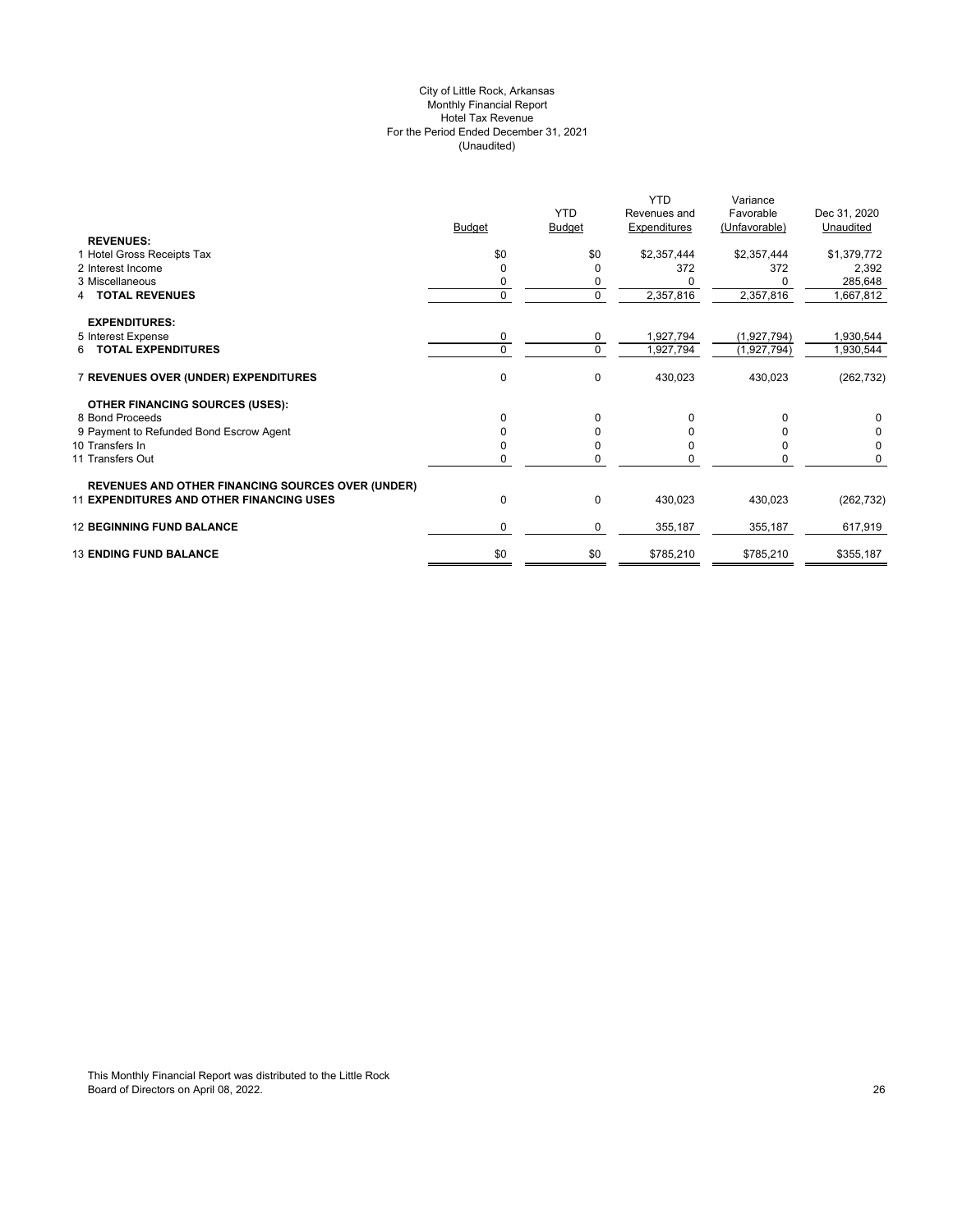## (Unaudited) City of Little Rock, Arkansas Monthly Financial Report Fleet Services Fund For the Period Ended December 31, 2021

|                                                  |              |               | <b>YTD</b>   | Variance      |              |
|--------------------------------------------------|--------------|---------------|--------------|---------------|--------------|
|                                                  |              | <b>YTD</b>    | Revenues and | Favorable     | Dec 31, 2020 |
|                                                  | Budget       | <b>Budget</b> | Expenditures | (Unfavorable) | Unaudited    |
| <b>OPERATING REVENUES:</b>                       |              |               |              |               |              |
| 1 Charges for services                           | \$12,525,694 | \$12,525,694  | \$11,762,938 | (\$762,756)   | \$11,846,826 |
| <b>TOTAL OPERATING REVENUES</b><br>$\mathcal{P}$ | 12,525,694   | 12,525,694    | 11,762,938   | (762, 756)    | 11,846,826   |
| <b>OPERATING EXPENSES:</b>                       |              |               |              |               |              |
| 3 Personnel Services                             | 3,725,035    | 3,725,035     | 3,481,614    | 243,421       | 3,411,008    |
| 4 Supplies and materials                         | 4.313.660    | 4.313.660     | 4,515,019    | (201, 359)    | 3,502,309    |
| 5 Services and other expenses                    | 2,898,659    | 2,898,659     | 2,524,418    | 374,241       | 3,076,825    |
| 6 Repairs and maintenance                        | 1,358,040    | 1,358,040     | 1,173,137    | 184,903       | 774,892      |
| 7 Depreciation and amortization                  | 375,300      | 375,300       | 348,611      | 26,689        | 371,965      |
| <b>TOTAL OPERATING EXPENSES</b><br>8             | 12,670,694   | 12,670,694    | 12,042,798   | 627,896       | 11,136,999   |
| 9 OPERATING INCOME/(LOSS)                        | (145,000)    | (145,000)     | (279, 860)   | (134, 860)    | 709,827      |
| <b>NONOPERATING REVENUES/(EXPENSES):</b>         |              |               |              |               |              |
| 10 Investment income                             | 20,000       | 20,000        | 7,721        | (12, 279)     | 22,464       |
| 11 Gain (loss) on disposal of fixed assets       | 0            | 0             | 0            | 0             | (155, 104)   |
| 12 Other, net                                    | U            | 0             | 0            | o             | 3,657        |
| 13 INCOME (LOSS) BEFORE OPERATING TRANSFERS      | (125,000)    | (125,000)     | (272, 139)   | (147, 139)    | 580,844      |
| <b>OPERATING TRANSFERS:</b>                      |              |               |              |               |              |
| 14 Capital contributions                         | $\Omega$     | 0             | 0            | 0             | 211,702      |
| 15 Operating transfers out                       | (738,000)    | (738,000)     | (738,000)    | 0             | (682,715)    |
| 16 NET INCOME/(LOSS)                             | (863,000)    | (863,000)     | (1,010,139)  | (147, 139)    | 109,831      |
| <b>17 BEGINNING NET POSITION</b>                 | 5,732,526    | 5,732,526     | 5,732,526    | 0             | 5,622,695    |
| <b>18 ENDING NET POSITION</b>                    | \$4,869,526  | \$4,869,526   | \$4,722,387  | (\$147, 139)  | \$5,732,526  |

|                          | Analysis of Net Position |  |  |
|--------------------------|--------------------------|--|--|
| Cash                     | \$1,960,178              |  |  |
| Receivable               | 30,883                   |  |  |
| Inventory                | 417,433                  |  |  |
| Capital Assets, net      | 3,209,850                |  |  |
| <b>Other Assets</b>      | 124,012                  |  |  |
| <b>Deferred Outflows</b> | 80,216                   |  |  |
| Liabilities              | (888, 920)               |  |  |
| Deferred Inflows         | (211, 265)               |  |  |
| <b>Net Position</b>      | \$4,722,387              |  |  |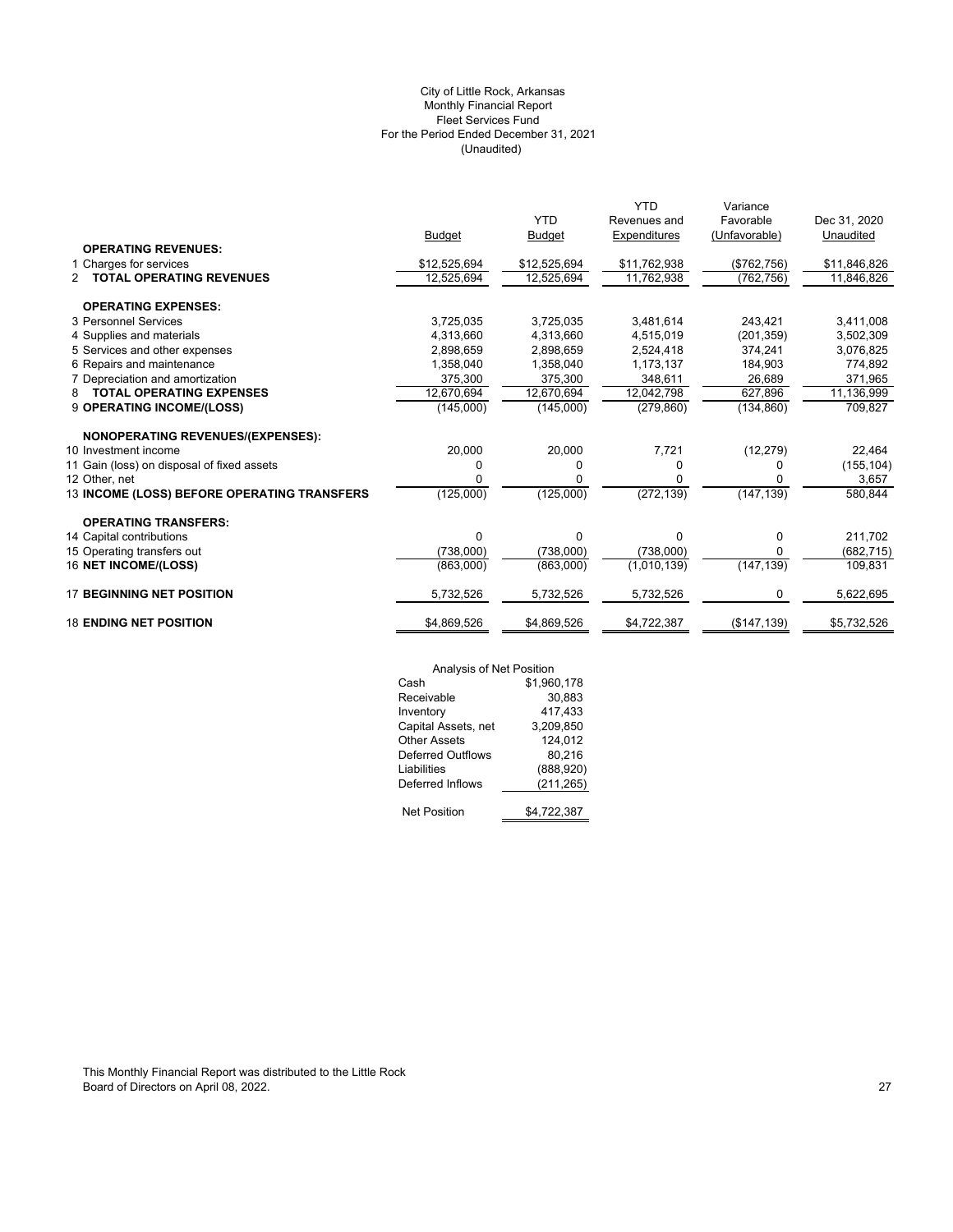## (Unaudited) City of Little Rock, Arkansas Monthly Financial Report Vehicle Storage Facility Fund For the Period Ended December 31, 2021

|                                             |               |               | <b>YTD</b>   | Variance      |              |
|---------------------------------------------|---------------|---------------|--------------|---------------|--------------|
|                                             |               | <b>YTD</b>    | Revenues and | Favorable     | Dec 31, 2020 |
|                                             | <b>Budget</b> | <b>Budget</b> | Expenditures | (Unfavorable) | Unaudited    |
| <b>OPERATING REVENUES:</b>                  |               |               |              |               |              |
| 1 Licenses and permits                      | \$13,080      | \$13,080      | \$10,525     | (\$2,555)     | \$12,470     |
| 2 Charges for services                      | 2,039,180     | 2,039,180     | 2,029,523    | (9,657)       | 1,840,106    |
| <b>TOTAL OPERATING REVENUES</b><br>3        | 2,052,260     | 2,052,260     | 2,040,048    | (12, 212)     | 1,852,576    |
| <b>OPERATING EXPENSES:</b>                  |               |               |              |               |              |
| 4 Personnel Services                        | 778,372       | 778,372       | 711,844      | 66,528        | 707,795      |
| 5 Supplies and materials                    | 55,755        | 55,755        | 38,321       | 17,434        | 42,464       |
| 6 Services and other expenses               | 683,017       | 683,017       | 631,638      | 51,379        | 649,574      |
| 7 Repairs and maintenance                   | 166,013       | 166,013       | 138,043      | 27,970        | 29,643       |
| 8 Depreciation and amortization             | 16,000        | 16,000        | 15,056       | 944           | 15,930       |
| 9 Refunds                                   | 0             | 0             | $\Omega$     |               | 2,362        |
| $10-10$<br><b>TOTAL OPERATING EXPENSES</b>  | ,699,157      | 1,699,157     | 1,534,901    | 164,256       | 1,447,768    |
| 11 OPERATING INCOME/(LOSS)                  | 353,103       | 353,103       | 505,146      | 152,043       | 404,808      |
| <b>NONOPERATING REVENUES/(EXPENSES):</b>    |               |               |              |               |              |
| 12 Investment income                        | 1,700         | 1,700         | 4,460        | 2,760         | 1,921        |
| 13 Gain (loss) on disposal of fixed assets  | 0             | 0             | 0            | 0             | $\Omega$     |
| 14 Other, net                               | 0             | 0             | (9)          | (9)           | 719          |
| 15 INCOME (LOSS) BEFORE OPERATING TRANSFERS | 354,803       | 354,803       | 509,598      | 154,795       | 407,448      |
| <b>OPERATING TRANSFERS:</b>                 |               |               |              |               |              |
| 16 Carryover- Prior Year                    | 5,887         | 5,887         | 5,887        | 0             | <sup>0</sup> |
| 17 Operating transfers out                  | 0             | 0             | 0            |               | (6, 243)     |
| 18 NET INCOME/(LOSS)                        | 360,690       | 360,690       | 515,485      | 154,795       | 401,205      |
| <b>19 BEGINNING NET POSITION</b>            | 243,907       | 243,907       | 243,907      | $\Omega$      | (157, 298)   |
| <b>20 ENDING NET POSITION</b>               | \$604,597     | \$604,597     | \$759,392    | \$154,795     | \$243,907    |
|                                             |               |               |              |               |              |

| Analysis of Net Position |             |
|--------------------------|-------------|
| Cash                     | \$1.048.426 |
| Receivable               | n           |
| Inventory                | ŋ           |
| Capital Assets, net      | 31,533      |
| Other Assets             |             |
| Deferred Outflows        | 13.369      |
| Liabilities              | (298, 726)  |
| Deferred Inflows         | (35, 210)   |
|                          |             |
| <b>Net Position</b>      | \$759,392   |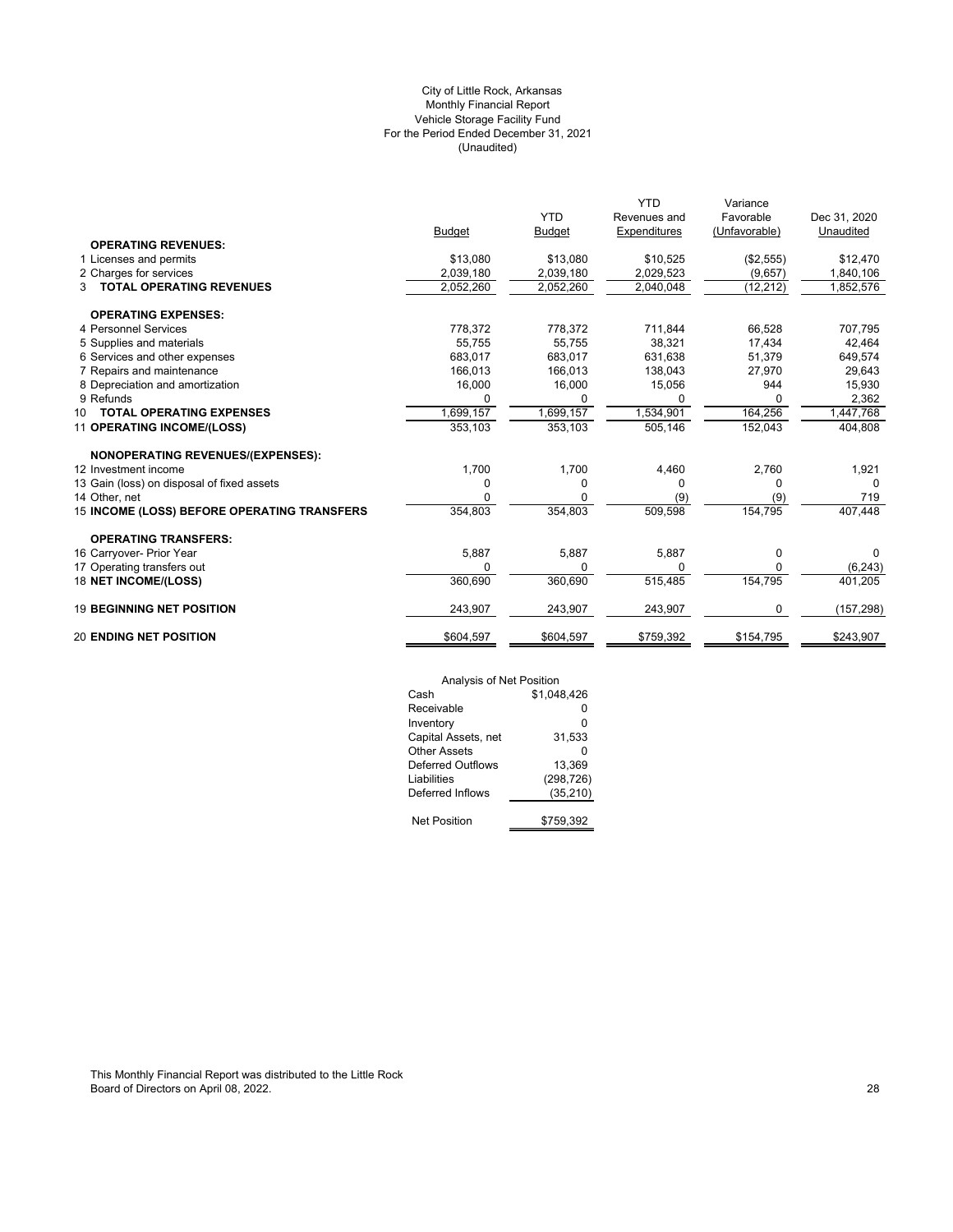## (Unaudited) City of Little Rock, Arkansas Monthly Financial Report Waste Disposal Fund For the Period Ended December 31, 2021

|                                             |               |               | <b>YTD</b>   | Variance      |              |
|---------------------------------------------|---------------|---------------|--------------|---------------|--------------|
|                                             |               | <b>YTD</b>    | Revenues and | Favorable     | Dec 31, 2020 |
|                                             | <b>Budget</b> | <b>Budget</b> | Expenditures | (Unfavorable) | Unaudited    |
| <b>OPERATING REVENUES:</b>                  |               |               |              |               |              |
| 1 Charges for services                      | \$23,500,800  | \$23,500,800  | \$23,764,876 | \$264,076     | \$22,713,281 |
| 2 Other                                     | 0             | 0             | 0            | 0             | 4,884        |
| 3 TOTAL OPERATING REVENUES                  | 23,500,800    | 23,500,800    | 23,764,876   | 264,076       | 22,718,164   |
| <b>OPERATING EXPENSES:</b>                  |               |               |              |               |              |
| 4 Personnel Services                        | 7,648,529     | 7,648,529     | 7,539,985    | 108,544       | 7,405,489    |
| 5 Supplies and materials                    | 1,239,101     | 1,239,101     | 1,240,171    | (1,070)       | 997,707      |
| 6 Services and other expenses               | 4,861,808     | 4,861,808     | 4,892,962    | (31, 154)     | 4,708,567    |
| 7 Repairs and maintenance                   | 3,878,649     | 3,878,649     | 3,386,204    | 492,445       | 3,926,409    |
| 8 Closure & Postclosure Costs               | 474,500       | 474,500       | 519,889      | (45, 389)     | 1,513,345    |
| 9 Depreciation and amortization             | 3,352,100     | 3,352,100     | 3,265,527    | 86,573        | 3,061,445    |
| 10 TOTAL OPERATING EXPENSES                 | 21,454,687    | 21,454,687    | 20,844,737   | 609,950       | 21,612,962   |
| 11 OPERATING INCOME/(LOSS)                  | 2,046,113     | 2,046,113     | 2,920,139    | 874,026       | 1,105,202    |
| NONOPERATING REVENUES/(EXPENSES):           |               |               |              |               |              |
| 12 Investment income                        | 29,150        | 29,150        | 39,828       | 10,678        | 108,444      |
| 13 Interest expense                         | (27, 523)     | (27, 523)     | (27, 368)    | 155           | (41, 783)    |
| 14 Gain (loss) on disposal of fixed assets  | $\Omega$      | O             | (5,690)      | (5,690)       | 327,707      |
| 15 Other, net                               | 307,875       | 307,875       | 307,821      | (54)          | 485,628      |
| 16 INCOME (LOSS) BEFORE OPERATING TRANSFERS | 2,355,615     | 2,355,615     | 3,234,729    | 879,114       | 1,985,198    |
| <b>OPERATING TRANSFERS:</b>                 |               |               |              |               |              |
| 17 Carryover- Prior Year                    | 55.596        | 55.596        | 55.596       | $\mathbf 0$   | 0            |
| 18 Operating transfers out                  | (2,006,244)   | (2,006,244)   | (2,006,244)  | 0             | (1,903,058)  |
| 19 NET INCOME/(LOSS)                        | 404,967       | 404,967       | 1,284,081    | 879,114       | 82,140       |
| <b>20 BEGINNING NET POSITION</b>            | 24,814,406    | 24,814,406    | 24,814,406   | 0             | 24,732,266   |
| <b>21 ENDING NET POSITION</b>               | \$25,219,373  | \$25,219,373  | \$26,098,487 | \$879,114     | \$24,814,406 |

# Analysis of Net Position

| Analysis of Net Position |                |
|--------------------------|----------------|
| Cash                     |                |
| Operating                | \$8.100.620    |
| Debt Reserve             | 1.597.524      |
| Receivable               | 3.771.895      |
| Inventory                |                |
| Capital Assets, net      | 23.048.184     |
| Other Assets             | 126,110        |
| Deferred Outflows        | 106.956        |
| Liabilities              | (10, 371, 114) |
| Deferred Inflows         | (281, 688)     |
|                          |                |
| <b>Net Position</b>      | \$26.098.487   |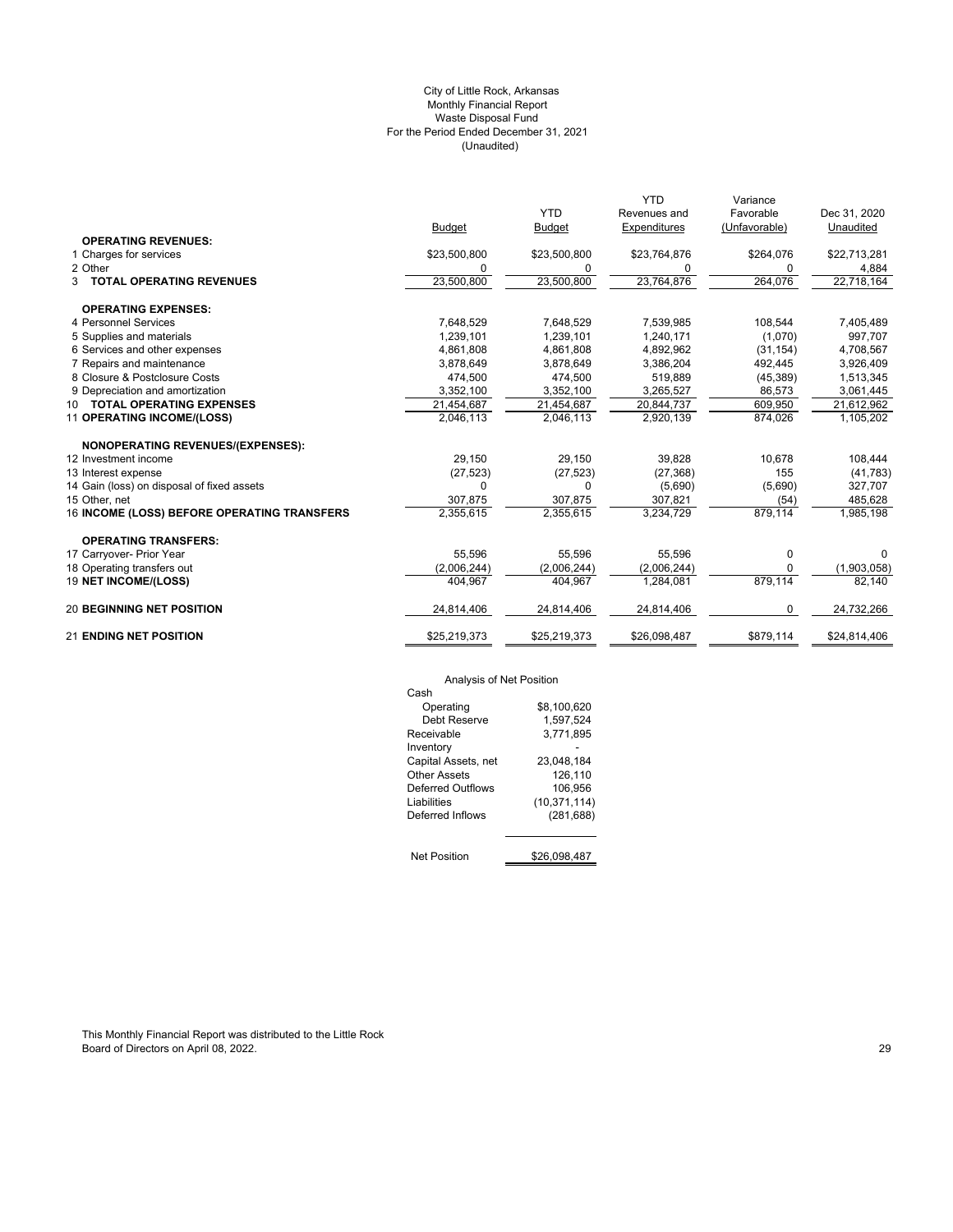## City of Little Rock, Arkansas Monthly Financial Report Rivermarket Garage Fund For the Period Ended December 31, 2021 (Unaudited)

|                                             |               |               | <b>YTD</b>   | Variance      |              |
|---------------------------------------------|---------------|---------------|--------------|---------------|--------------|
|                                             |               | <b>YTD</b>    | Revenues and | Favorable     | Dec 31, 2020 |
|                                             | <b>Budget</b> | <b>Budget</b> | Expenditures | (Unfavorable) | Unaudited    |
| <b>OPERATING REVENUES:</b>                  |               |               |              |               |              |
| 1 Statehouse Parking                        | \$697,812     | \$697,812     | \$718,216    | \$20,404      | \$677,060    |
| 2 RiverMarket Parking                       | 665,000       | 665,000       | 660,001      | (4,999)       | 556,331      |
| 3 Business Licenses                         | 253,163       | 253,163       | 253,163      | (0)           | 330,399      |
| 4 Street Repairs                            | 316,650       | 316,650       | 372,919      | 56,269        | 762,906      |
| 5 Parking Meters                            | 253,475       | 253,475       | 317,043      | 63,568        | 180,598      |
| 6 Other                                     | $\Omega$      | 0             | 0            | 0             | $\Omega$     |
| 7 TOTAL OPERATING REVENUES                  | 2,186,100     | 2,186,100     | 2,321,342    | 135,242       | 2,507,294    |
| <b>OPERATING EXPENSES:</b>                  |               |               |              |               |              |
| 8 Personnel Services                        | 433,172       | 433,172       | 485.702      | (52, 530)     | 336,566      |
| 9 Supplies and materials                    | 24,000        | 24,000        | 19,250       | 4,750         | 18,648       |
| 10 Repairs and maintenance                  | 54,000        | 54,000        | 80,913       | (26, 913)     | 41,957       |
| 11 Services and other expenses              | 685,620       | 685,620       | 530,490      | 155,130       | 532,714      |
| 12 Depreciation and amortization            | 247,800       | 247,800       | 224,777      | 23,023        | 247,732      |
| 13 TOTAL OPERATING EXPENSES                 | 1,444,592     | 1,444,592     | 1,341,131    | 103,461       | 1,177,617    |
| <b>14 OPERATING INCOME/(LOSS)</b>           | 741,508       | 741,508       | 980,210      | 238,702       | 1,329,677    |
| NONOPERATING REVENUES/(EXPENSES):           |               |               |              |               |              |
| 15 Investment income                        | 9,765         | 9,765         | 13,602       | 3,837         | 24,345       |
| 16 Debt Service                             | (29, 326)     | (29, 326)     | (29, 326)    | 0             | (29, 326)    |
| 17 Interest expense                         | (286,969)     | (286,969)     | (289, 243)   | (2, 274)      | (314, 816)   |
| 18 Gain (loss) on disposal of fixed assets  | 0             | 0             |              | 0             | 0            |
| 19 Other, net                               | O             | $\Omega$      | 0            | 0             | 0            |
| 20 INCOME (LOSS) BEFORE OPERATING TRANSFERS | 434,978       | 434,978       | 675.243      | 240,265       | 1,009,880    |
| <b>OPERATING TRANSFERS:</b>                 |               |               |              |               |              |
| 21 Operating transfers in                   | 0             | 0             | 0            | 0             | 0            |
| 22 Operating transfers out                  | $\Omega$      | 0             | 0            | 0             | 0            |
| 23 NET INCOME/(LOSS)                        | 434,978       | 434.978       | 675,243      | 240,265       | 1,009,880    |
| <b>24 BEGINNING NET POSITION</b>            | 3,930,478     | 3,930,478     | 3,930,478    | 0             | 2,920,598    |
| <b>25 ENDING NET POSITION</b>               | \$4,365,456   | \$4,365,456   | \$4,605,721  | \$240,265     | \$3,930,478  |
|                                             |               |               |              |               |              |

# Analysis of Net Position

| Cash                |             |
|---------------------|-------------|
| Operating           | \$2.810.278 |
| Debt Reserve        | 1,451,771   |
| Receivable          | 336,841     |
| Inventory           |             |
| Capital Assets, net | 5,450,324   |
| Other Assets        | 193.907     |
| Liabilities         | (5,637,400) |
|                     |             |
| <b>Net Position</b> | \$4.605.721 |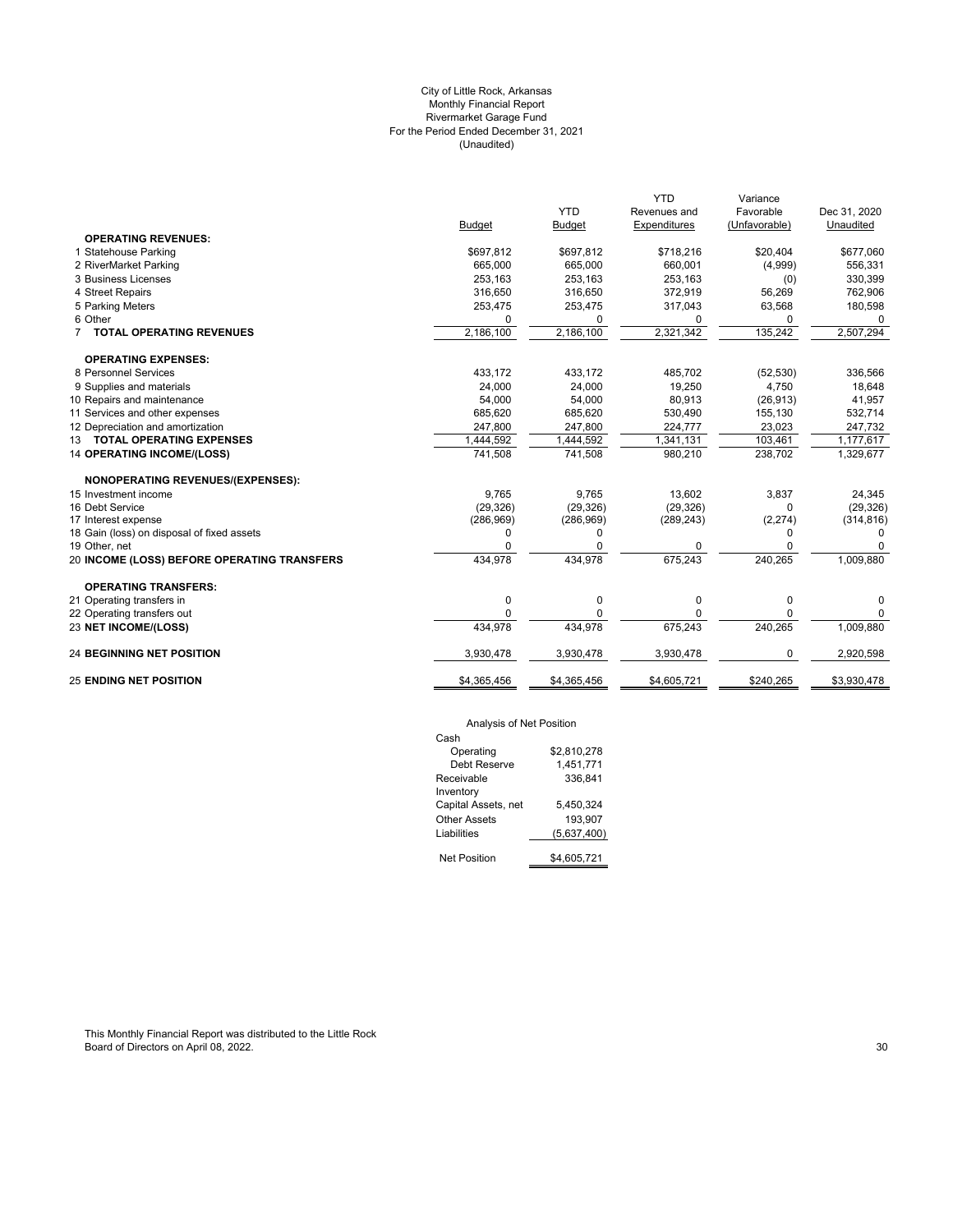#### (Unaudited) City of Little Rock, Arkansas Monthly Financial Report Police Pension and Relief Fund For the Period Ended December 31, 2021

|                                                               |               | <b>YTD</b>    | <b>YTD</b><br>Revenues and | Variance<br>Favorable | Dec 31, 2020 |
|---------------------------------------------------------------|---------------|---------------|----------------------------|-----------------------|--------------|
|                                                               | <b>Budget</b> | <b>Budget</b> | Expenditures               | (Unfavorable)         | Unaudited    |
| <b>ADDITIONS:</b>                                             |               |               |                            |                       |              |
| Contributions:                                                |               |               |                            |                       |              |
| Employer<br>$\mathbf{1}$                                      | \$0           | \$0           | \$0                        | \$0                   | \$0          |
| $\overline{2}$<br>Plan members                                |               | <sup>0</sup>  |                            |                       | 0            |
| 3<br>State insurance turnback and guarantee fund              |               | n             |                            | 0                     | 0            |
| $\overline{4}$<br>Other                                       |               | 0             |                            | 0                     | O            |
| 5<br><b>Total Contributions</b>                               | $\Omega$      | $\Omega$      | $\Omega$                   | $\Omega$              | $\Omega$     |
| Investment income (loss):                                     |               |               |                            |                       |              |
| Net increase (decrease) in fair value of investments<br>6     | n             | $\Omega$      | 386,789                    | 386,789               | (454, 396)   |
| Realized gain (loss) on the sale of investments<br>7          |               |               |                            | ŋ                     |              |
| Interest and dividends<br>8                                   |               | 0             |                            |                       | O            |
| 9                                                             | $\Omega$      | $\Omega$      | 386,789                    | 386,789               | (454, 396)   |
| 10<br>Less investment expense                                 |               | 0             |                            |                       |              |
| Net investment income (loss)<br>11                            | $\mathbf 0$   | $\mathbf 0$   | 386,789                    | 386,789               | (454, 396)   |
| 12<br><b>TOTAL ADDITIONS</b>                                  | $\Omega$      | $\Omega$      | 386,789                    | 386,789               | (454, 396)   |
| <b>DEDUCTIONS:</b>                                            |               |               |                            |                       |              |
| Benefits paid directly to participants<br>13                  | $\Omega$      | $\Omega$      | <sup>0</sup>               | 0                     | O            |
| Administrative expenses<br>14                                 | $\Omega$      | $\Omega$      | $\Omega$                   | 0                     | 0            |
| 15                                                            |               |               |                            |                       |              |
| 16 INCOME (LOSS) BEFORE OPERATING TRANSFERS                   | 0             | $\Omega$      | 386,789                    | 0                     | $\Omega$     |
| <b>OPERATING TRANSFERS:</b>                                   |               |               |                            |                       |              |
| 17 Operating transfers in                                     | 0             | 0             | n                          | 0                     | 0            |
| 18 Operating transfers out                                    |               | 0             |                            | 0                     | <sup>0</sup> |
|                                                               | $\Omega$      | $\Omega$      | 386,789                    | $\mathbf 0$           | (454, 396)   |
| 19 NET INCOME/(LOSS)                                          |               |               |                            |                       |              |
| 20 NET POSITION HELD IN TRUST FOR PENSION BENEFITS, BEGINNING | 0             | 0             | 742,107                    | 742.107               | 1,196,503    |
| 21 NET POSITION HELD IN TRUST FOR PENSION BENEFITS, ENDING    | \$0           | \$0           | \$1,128,896                | \$1,128,896           | \$742,107    |

Note 1: Administration of the Police Pension and Relief Fund was transferred to LOPFI in December 2013. Net position reflects the balance in an investment held for the pension that was not accepted by LOPFI.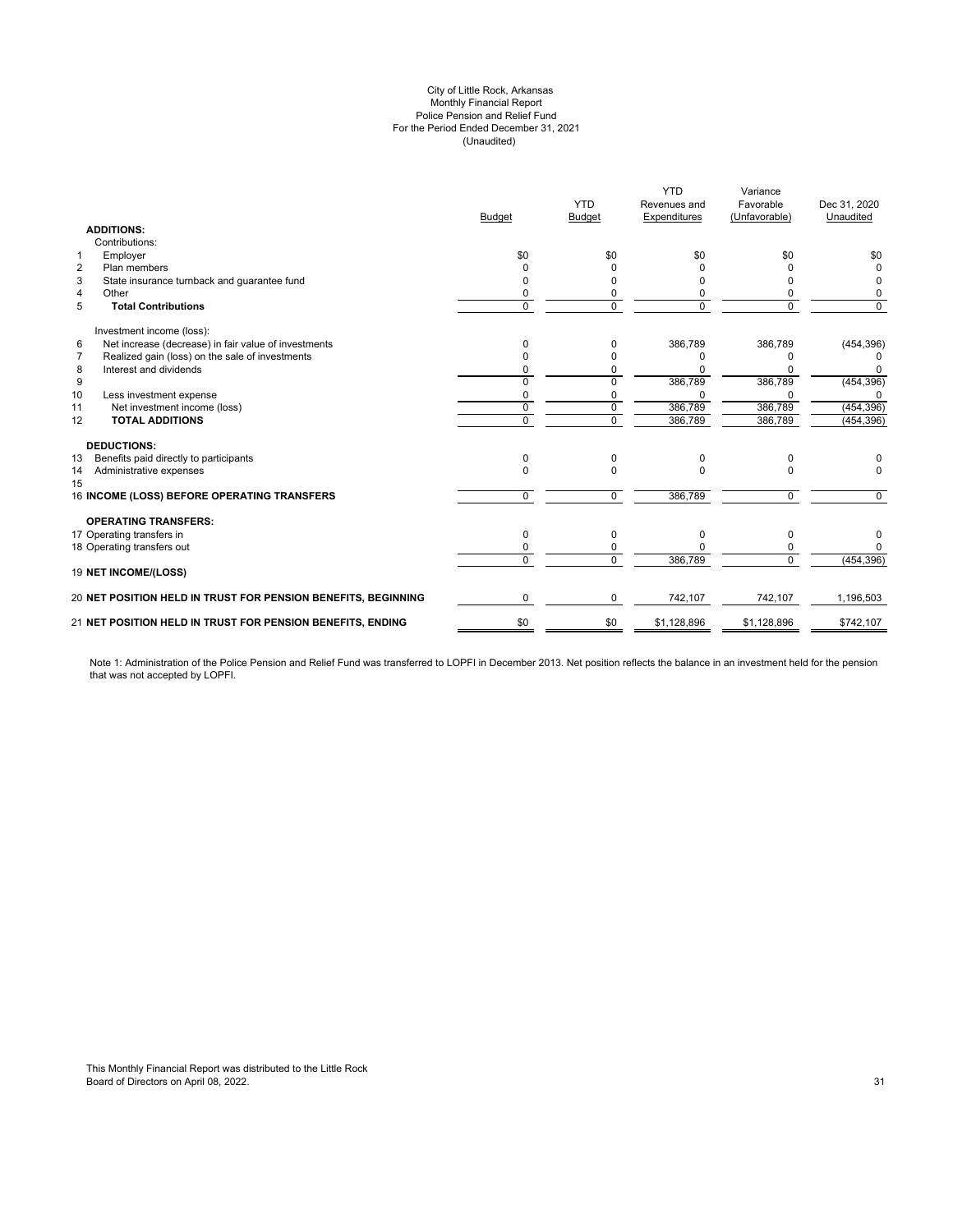#### (Unaudited) City of Little Rock, Arkansas Monthly Financial Report Fire Relief and Pension Fund For the Period Ended December 31, 2021

|               |                                                               | <b>YTD</b>   | Variance      |              |
|---------------|---------------------------------------------------------------|--------------|---------------|--------------|
|               | <b>YTD</b>                                                    | Revenues and | Favorable     | Dec 31, 2020 |
| <b>Budget</b> | <b>Budget</b>                                                 | Expenditures | (Unfavorable) | Unaudited    |
|               |                                                               |              |               |              |
|               |                                                               |              |               |              |
| \$0           | \$0                                                           | \$0          | \$0           | \$0          |
|               |                                                               |              |               |              |
|               | n                                                             | n            |               | 0            |
|               |                                                               | 0            |               | O            |
| $\mathbf 0$   | $\Omega$                                                      | $\Omega$     | $\Omega$      | $\Omega$     |
|               |                                                               |              |               |              |
|               | 0                                                             | 386,789      | 386,789       | (454, 396)   |
|               | o                                                             | $\Omega$     |               |              |
|               | 0                                                             | n            |               |              |
|               | $\Omega$                                                      | 386,789      | 386,789       | (454, 396)   |
| 0             | 0                                                             |              |               |              |
| $\mathbf 0$   | 0                                                             | 386,789      | 386,789       | (454, 396)   |
| $\Omega$      | $\Omega$                                                      | 386,789      | 386,789       | (454, 396)   |
|               |                                                               |              |               |              |
| 0             | 0                                                             | $\Omega$     |               | 0            |
|               | 0                                                             | 0            |               | 0            |
| $\mathbf 0$   | 0                                                             | $\Omega$     | $\Omega$      | $\Omega$     |
| $\Omega$      | $\Omega$                                                      | 386,789      | 386,789       | (454, 396)   |
|               |                                                               |              |               |              |
| 0             | 0                                                             | 0            |               |              |
|               | 0                                                             | n            |               |              |
|               | 0                                                             | n            |               |              |
| $\Omega$      | $\Omega$                                                      | 386,789      | 386,789       | (454, 396)   |
| $\Omega$      | 0                                                             | 753,334      | 753,334       | 1,207,730    |
| \$0           | \$0                                                           | \$1,140,123  | \$1,140,123   | \$753,334    |
|               | 20 NET POSITION HELD IN TRUST FOR PENSION BENEFITS, BEGINNING |              |               |              |

Note 1: Administration of the Fire Relief and Pension Fund was transferred to LOPFI in December 2018. Net position reflects the balance of an investment held for the pension that was not accepted by LOPFI.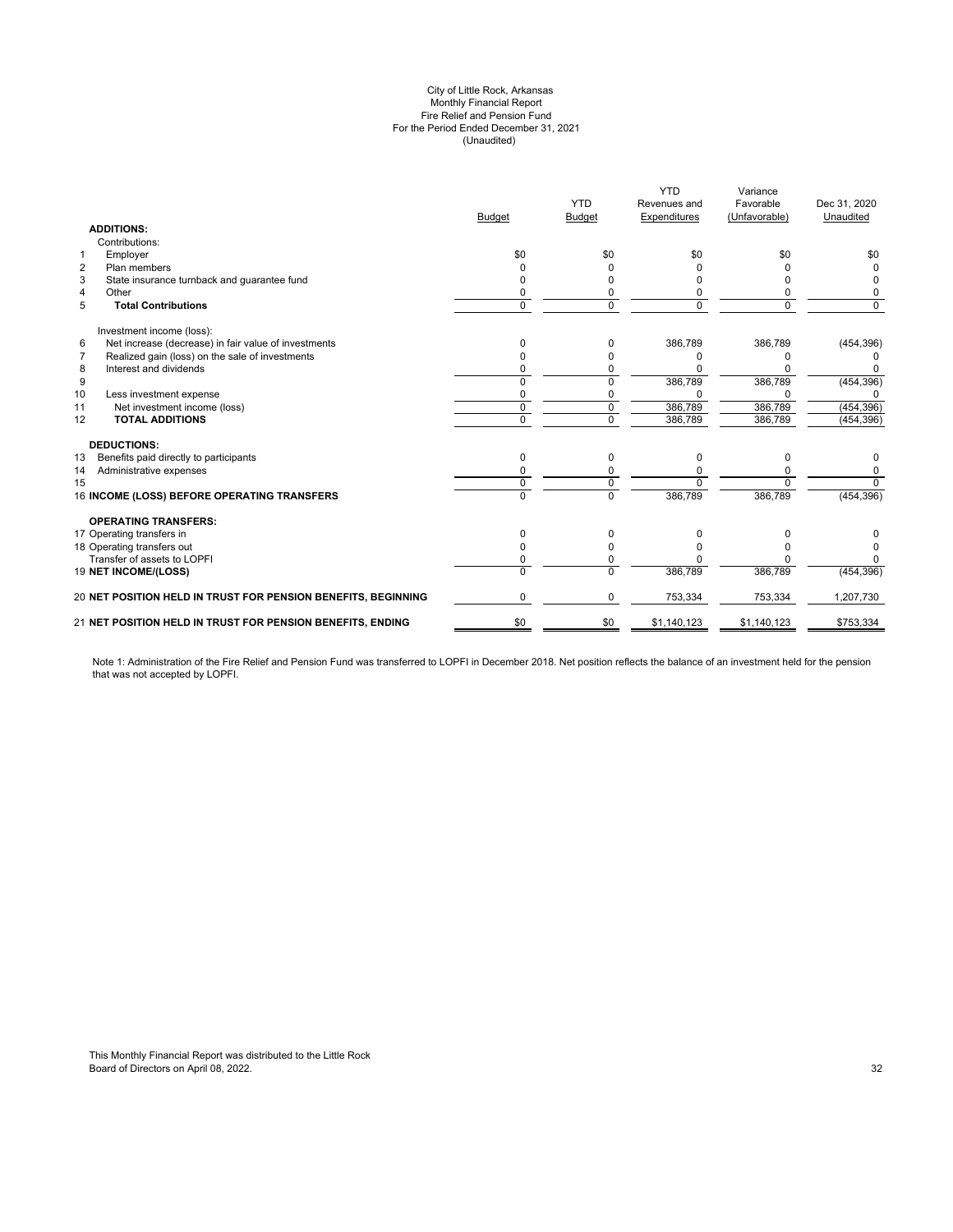#### (Unaudited) For the Period Ended December 31, 2021 City of Little Rock, Arkansas Monthly Financial Report Non-Uniform Defined Benefit Fund

|                                                                   | <b>Budget</b> | <b>YTD</b><br><b>Budget</b> | <b>YTD</b><br>Revenues and<br>Expenditures | Variance<br>Favorable<br>(Unfavorable) | Dec 31, 2020<br>Unaudited |
|-------------------------------------------------------------------|---------------|-----------------------------|--------------------------------------------|----------------------------------------|---------------------------|
| <b>ADDITIONS:</b>                                                 |               |                             |                                            |                                        |                           |
| Contributions:                                                    |               |                             |                                            |                                        |                           |
| $\mathbf{1}$<br>Employer                                          | \$0           | \$0                         | \$443,866                                  | \$443,866                              | \$476,368                 |
| $\overline{2}$<br>Plan members                                    | O             | O                           | n                                          |                                        |                           |
| 3<br>State insurance turnback and guarantee fund                  |               |                             |                                            |                                        |                           |
| 4<br>Other                                                        | 0             | 0                           | 480,586                                    | 480,586                                | 505,618                   |
| 5<br><b>Total Contributions</b>                                   | 0             | $\mathbf 0$                 | 924,452                                    | 924,452                                | 981,986                   |
| Investment income (loss):                                         |               |                             |                                            |                                        |                           |
| Net increase (decrease) in fair value of investments<br>6         | O             | $\Omega$                    | 704.720                                    | 704.720                                | 792,232                   |
| $\overline{7}$<br>Realized gain (loss) on the sale of investments |               | 0                           | 669.022                                    | 669.022                                | (173,998)                 |
| Interest and dividends<br>8                                       |               | n                           | 195,551                                    | 195,551                                | 223,158                   |
| 9                                                                 |               | $\Omega$                    | 1,569,293                                  | 1,569,293                              | 841,392                   |
| 10<br>Less investment expense                                     |               |                             | (16, 913)                                  | (16, 913)                              | (38,081)                  |
| Net investment income (loss)<br>11                                | $\Omega$      | $\Omega$                    | 1.552.380                                  | 1.552.380                              | 803.311                   |
| <b>TOTAL ADDITIONS</b><br>12                                      | $\Omega$      | $\mathbf 0$                 | 2,476,832                                  | 2,476,832                              | 1,785,297                 |
| <b>DEDUCTIONS:</b>                                                |               |                             |                                            |                                        |                           |
| 13<br>Benefits paid directly to participants                      | 0             | 0                           | 1,656,664                                  | (1,656,664)                            | 1,740,226                 |
| Administrative expenses<br>14                                     |               |                             | 42,748                                     | (42, 748)                              | 14,076                    |
| <b>TOTAL DEDUCTIONS</b><br>15                                     | $\Omega$      | 0                           | 1,699,412                                  | (1,699,412)                            | 1,754,302                 |
| <b>16 NET INCREASE (DECREASE)</b>                                 | $\Omega$      | $\Omega$                    | 777,420                                    | 777.420                                | 30,995                    |
| 17 NET POSITION HELD IN TRUST FOR PENSION BENEFITS. BEGINNING     | 0             | 0                           | 12,503,204                                 | 12,503,204                             | 12,472,209                |
| 18 NET POSITION HELD IN TRUST FOR PENSION BENEFITS. ENDING        | \$0           | \$0                         | \$13,280,624                               | \$13,280,624                           | \$12,503,204              |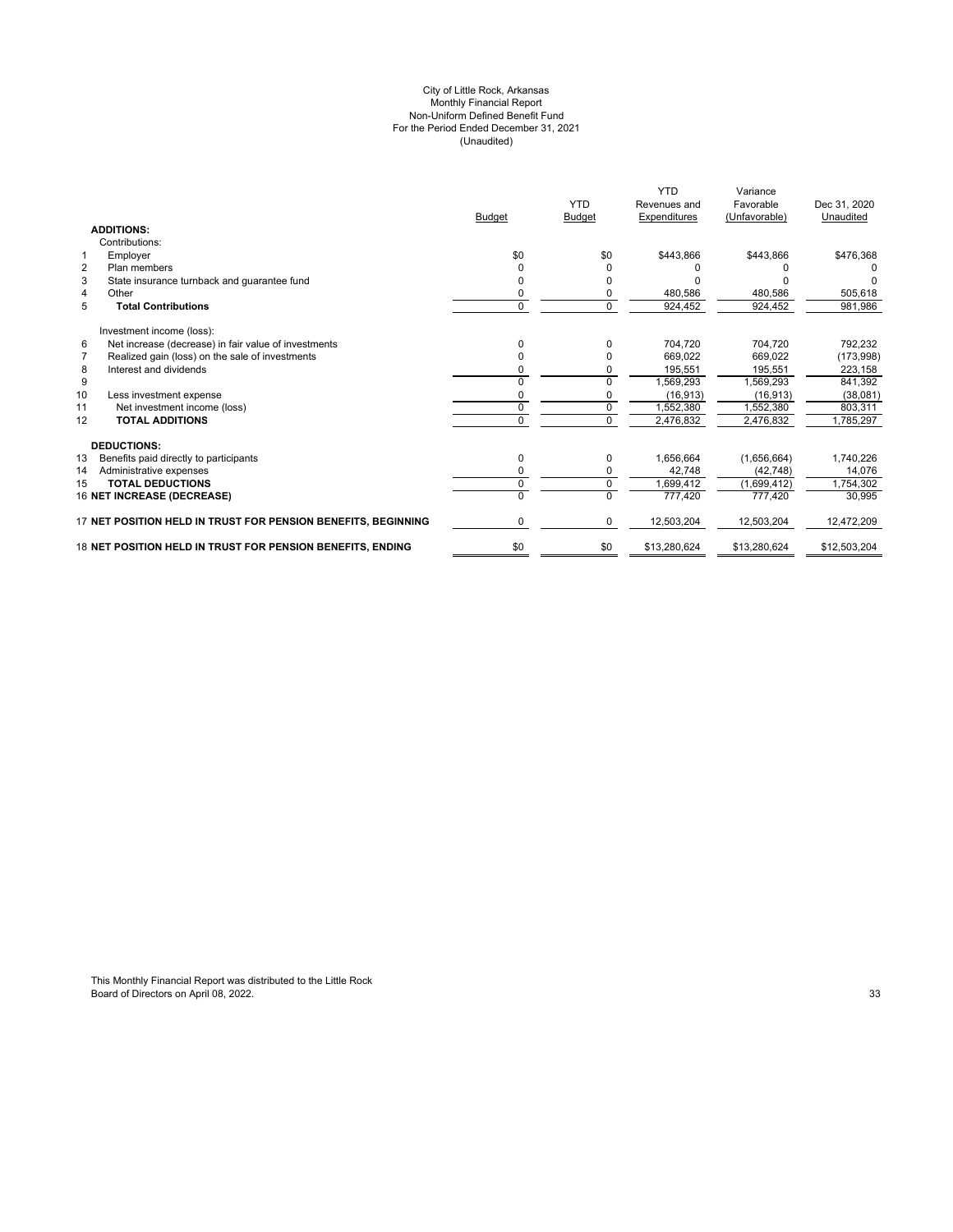#### City of Little Rock, Arkansas (Unaudited) For the Period Ended December 31, 2021 Non-Uniform Defined Contribution Fund Monthly Financial Report

|                                                                   |                                                               | <b>Budget</b> | <b>YTD</b><br><b>Budget</b> | <b>YTD</b><br>Revenues and<br><b>Expenditures</b> | Variance<br>Favorable<br>(Unfavorable) | Dec 31, 2020<br>Unaudited |
|-------------------------------------------------------------------|---------------------------------------------------------------|---------------|-----------------------------|---------------------------------------------------|----------------------------------------|---------------------------|
| <b>ADDITIONS:</b>                                                 |                                                               |               |                             |                                                   |                                        |                           |
| Contributions:                                                    |                                                               |               |                             |                                                   |                                        |                           |
| Employer<br>1                                                     |                                                               | \$0           | \$0                         | \$25.261                                          | \$25.261                               | \$46,501                  |
| $\overline{2}$<br>Plan members                                    |                                                               |               | 0                           | 14,024                                            | 14,024                                 | 25,639                    |
| 3<br>State insurance turnback and guarantee fund                  |                                                               | <sup>0</sup>  | $\Omega$                    |                                                   |                                        | O                         |
| $\overline{4}$<br>Other                                           |                                                               | 0             | $\mathbf 0$                 |                                                   |                                        | 193                       |
| 5<br><b>Total Contributions</b>                                   |                                                               | $\Omega$      | $\Omega$                    | 39,285                                            | 39,285                                 | 72,332                    |
| Investment income (loss):                                         |                                                               |               |                             |                                                   |                                        |                           |
| 6<br>Net increase (decrease) in fair value of investments         |                                                               | $\Omega$      | $\Omega$                    | (29, 477)                                         | (29, 477)                              | 465,028                   |
| 7<br>Realized gain (loss) on the sale of investments              |                                                               | 0             | $\Omega$                    | 1,648,237                                         | 1,648,237                              | 517,342                   |
| 8<br>Interest and dividends                                       |                                                               | 0             | $\mathbf 0$                 | 172,018                                           | 172,018                                | 235,033                   |
| 9                                                                 |                                                               | $\Omega$      | $\Omega$                    | 1,790,778                                         | 1,790,778                              | 1,217,403                 |
| 10<br>Less investment expense                                     |                                                               | 0             | $\mathbf 0$                 | (22, 557)                                         | (22, 557)                              | (23, 638)                 |
| 11<br>Net investment income (loss)                                |                                                               | $\mathbf 0$   | $\Omega$                    | 1.768.220                                         | 1.768.220                              | 1,193,765                 |
| <b>TOTAL ADDITIONS</b><br>12                                      |                                                               | 0             | $\Omega$                    | 1,807,505                                         | 1,807,505                              | 1,266,097                 |
| <b>DEDUCTIONS:</b>                                                |                                                               |               |                             |                                                   |                                        |                           |
| 13<br>Benefits paid directly to participants                      |                                                               | $\Omega$      | $\Omega$                    | 2,111,452                                         | (2, 111, 452)                          | 2,872,328                 |
| 14<br>Administrative expenses                                     |                                                               | 0             | $\Omega$                    | 45.528                                            | (45, 528)                              | 50,187                    |
| 15<br>Other                                                       |                                                               | 0             | 0                           | 480,586                                           |                                        | 524,269                   |
| <b>TOTAL DEDUCTIONS</b><br>16                                     |                                                               | $\mathbf 0$   | $\Omega$                    | 2,637,566                                         | (2, 156, 980)                          | 3,446,784                 |
| 17 NET INCREASE (DECREASE)                                        |                                                               | $\Omega$      | $\Omega$                    | (830,061)                                         | (830,061)                              | (2, 180, 687)             |
|                                                                   | 18 NET POSITION HELD IN TRUST FOR PENSION BENEFITS, BEGINNING | $\Omega$      | $\Omega$                    | 13,592,499                                        | 13,592,499                             | 15,773,186                |
| <b>19 NET POSITION HELD IN TRUST FOR PENSION BENEFITS. ENDING</b> |                                                               | \$0           | \$0                         | \$12,762,438                                      | \$12.762.438                           | \$13,592,499              |

Note: The City implemented a new defined benefit plan for non-uniform employees in 2014. Employees were given the option to purchase prior service credit by rolling over assets from the Non-Uniform Defined Contribution Fund.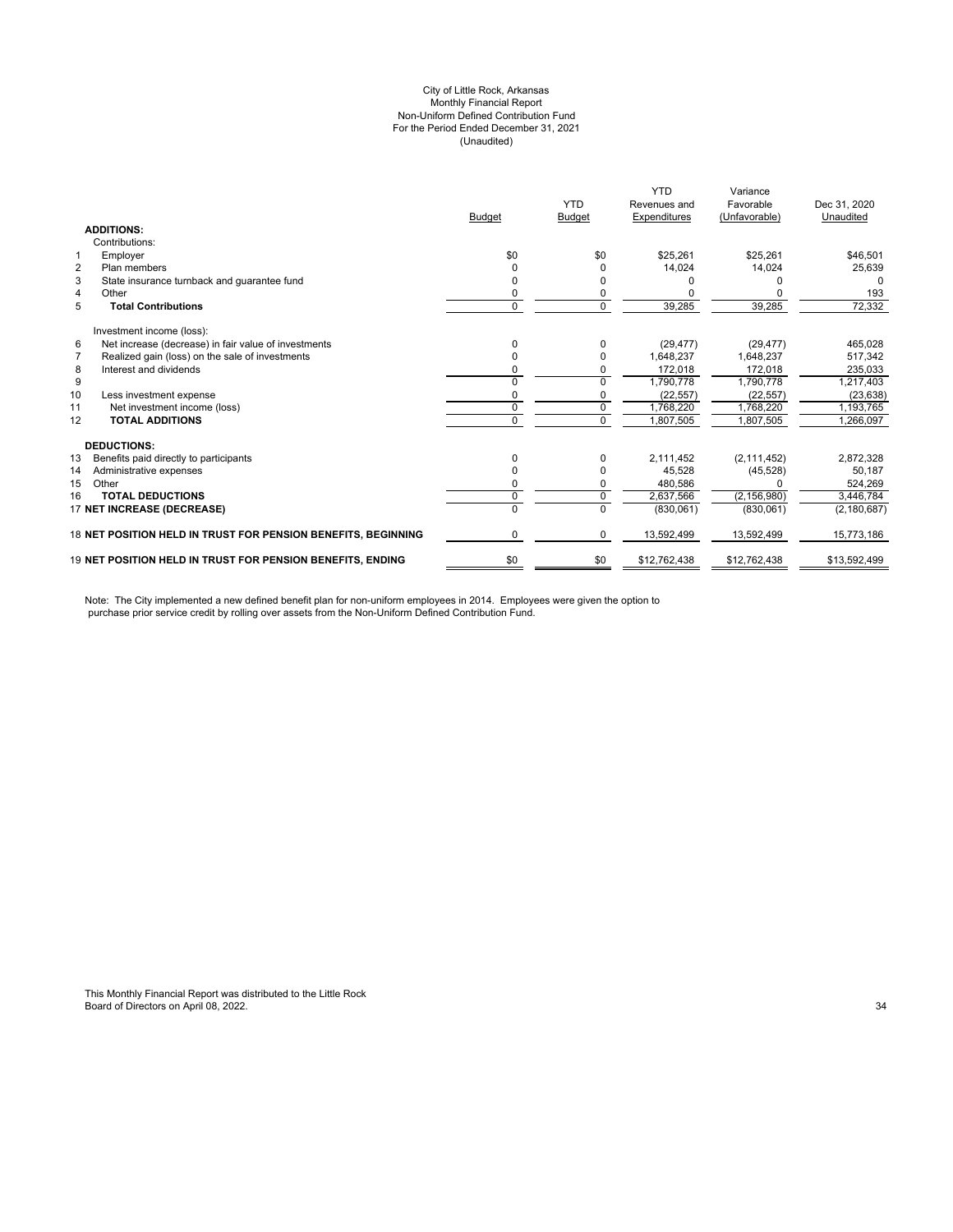#### (Unaudited) City of Little Rock, Arkansas Monthly Financial Report 401 (a) Pension Fund For the Period Ended December 31, 2021

|               |               | <b>YTD</b>   | Variance      |              |
|---------------|---------------|--------------|---------------|--------------|
|               | <b>YTD</b>    | Revenues and | Favorable     | Dec 31, 2020 |
| <b>Budget</b> | <b>Budget</b> | Expenditures | (Unfavorable) | Unaudited    |
|               |               |              |               |              |
|               |               |              |               |              |
| \$0           | \$0           | \$256.065    | \$256.065     | \$240,781    |
|               | <sup>0</sup>  | 190,486      | 190,486       | 142,390      |
|               |               |              |               |              |
|               |               |              |               |              |
| 0             | 0             | 446,551      | 446,551       | 383,170      |
|               |               |              |               |              |
| U             | $\Omega$      | 1,581,305    | 1,581,305     | 1,502,043    |
|               | <sup>0</sup>  |              |               |              |
|               | $\Omega$      |              |               | n            |
|               | U             | 1,581,305    | 1,581,305     | 1,502,043    |
|               |               |              |               |              |
| U             | $\Omega$      | 1,581,305    | 1,581,305     | ,502,043     |
|               | $\Omega$      | 2,027,856    | 2,027,856     | 1,885,214    |
|               |               |              |               |              |
| 0             | $\mathbf 0$   | 2,615,126    | (2,615,126)   | 362,707      |
|               | $\Omega$      | 193          | (193)         | 213          |
| 0             | $\mathbf 0$   | 2,615,318    | (2,615,318)   | 362,920      |
|               | $\Omega$      | (587, 462)   | (587, 462)    | 1,522,294    |
| 0             | $\mathbf 0$   | 9,569,740    | 9,569,740     | 8,047,446    |
| \$0           | \$0           | \$8,982,278  | \$8,982,278   | \$9,569,740  |
|               |               |              |               |              |

Note: The City implemented a new defined benefit plan for non-uniform employees in 2014. Employees were given the option to purchase prior service credit by rolling over assets from the 401 (a) Pension Fund.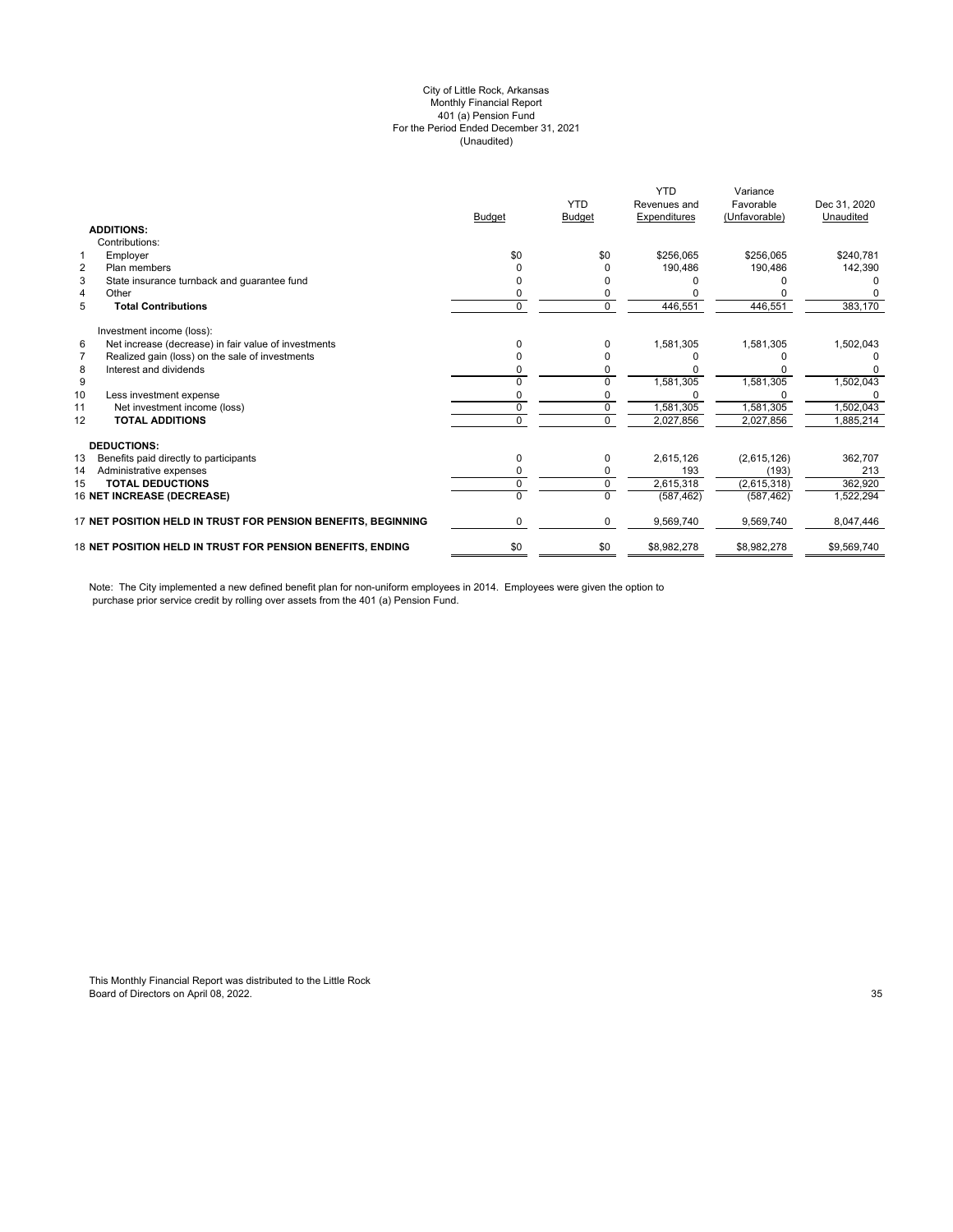#### City of Little Rock, Arkansas Monthly Financial Report 2014 Defined Benefit Plan For the Period Ended December 31, 2021 (Unaudited)

|                                                                        |               |               | <b>YTD</b>   | Variance      |              |
|------------------------------------------------------------------------|---------------|---------------|--------------|---------------|--------------|
|                                                                        |               | <b>YTD</b>    | Revenues and | Favorable     | Dec 31, 2020 |
|                                                                        | <b>Budget</b> | <b>Budget</b> | Expenditures | (Unfavorable) | Unaudited    |
| <b>ADDITIONS:</b>                                                      |               |               |              |               |              |
| Contributions:                                                         |               |               |              |               |              |
| $\mathbf{1}$<br>Employer                                               | \$0           | \$0           | \$4,267,758  | \$4,267,758   | \$4,123,820  |
| $\overline{2}$<br>Plan members                                         | 0             | O             | 2.104.092    | 2.104.092     | 2,034,277    |
| 3<br><b>Participant Directed Transfer</b>                              |               |               | 70,987       | 70,987        | 315,412      |
| State insurance turnback and guarantee fund<br>4                       |               |               |              |               |              |
| 5<br>Other                                                             | 0             |               |              |               |              |
| 6<br><b>Total Contributions</b>                                        | $\Omega$      | $\mathbf 0$   | 6,442,838    | 6,442,838     | 6,473,509    |
| Investment income (loss):                                              |               |               |              |               |              |
| $\overline{7}$<br>Net increase (decrease) in fair value of investments | U             | 0             | 5,642,826    | 5,642,826     | 6,782,335    |
| Realized gain (loss) on the sale of investments<br>8                   | 0             | 0             | 1,940,891    | 1,940,891     | (1,692,563)  |
| 9<br>Interest and dividends                                            | 0             | 0             | 1,285,834    | 1,285,834     | 1,403,430    |
| 10                                                                     | 0             | 0             | 8,869,551    | 8,869,551     | 6,493,202    |
| 11<br>Less investment expense                                          | 0             | 0             | (116, 393)   | (116, 393)    | (102, 893)   |
| 12<br>Net investment income (loss)                                     | 0             | $\mathbf 0$   | 8,753,158    | 8,753,158     | 6,390,309    |
| <b>TOTAL ADDITIONS</b><br>13                                           | 0             | $\Omega$      | 15, 195, 996 | 15,195,996    | 12,863,818   |
| <b>DEDUCTIONS:</b>                                                     |               |               |              |               |              |
| 14<br>Benefits paid directly to participants                           | 0             | 0             | 1,865,274    | (1,865,274)   | 1,730,064    |
| 15<br>Administrative expenses                                          | 0             | 0             | 366,065      | (366,065)     | 295,189      |
| <b>TOTAL DEDUCTIONS</b><br>16                                          | 0             | $\mathbf 0$   | 2.231.339    | (2, 231, 339) | 2,025,253    |
| 17 NET INCREASE (DECREASE)                                             | U             | $\Omega$      | 12,964,657   | 12,964,657    | 10,838,565   |
| 18 NET POSITION HELD IN TRUST FOR PENSION BENEFITS, BEGINNING          | 0             | 0             | 80,695,466   | 80,695,466    | 69,856,901   |
| <b>19 NET POSITION HELD IN TRUST FOR PENSION BENEFITS. ENDING</b>      | \$0           | \$0           | \$93,660,123 | \$93,660,123  | \$80,695,466 |

Note: The City implemented a new defined benefit plan for non-uniform employees in 2014. Employees were given the option to purchase prior service credit by rolling over assets from the Non-Uniform Defined Contribution Fund, the 401(a) Pension Fund, and other available sources.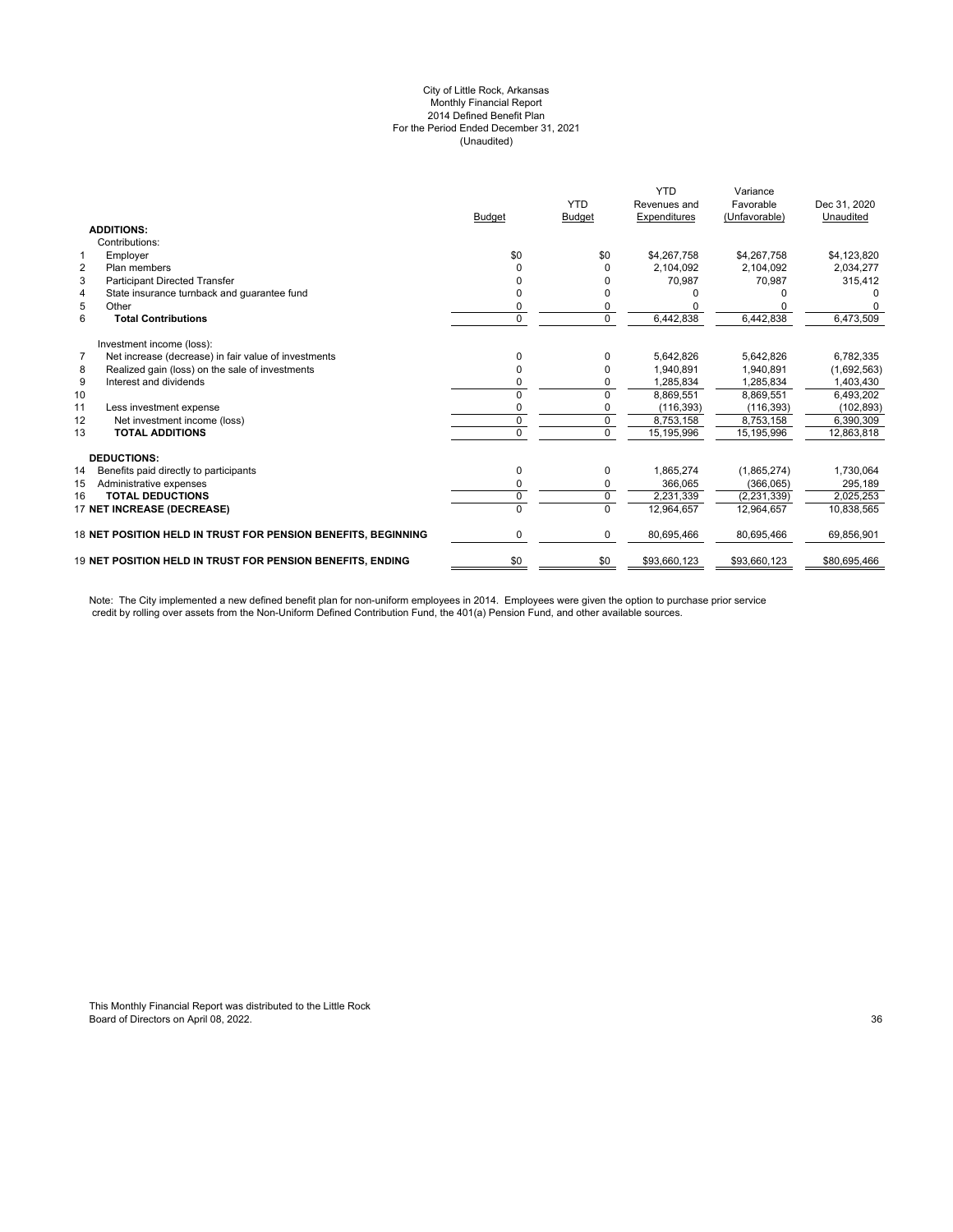#### City of Little Rock, Arkansas Monthly Financial Report Health Management Trust Fund For the Period Ended December 31, 2021 (Unaudited)

|                                                               |               | <b>YTD</b>    | <b>YTD</b><br>Revenues and | Variance<br>Favorable | Dec 31, 2020 |
|---------------------------------------------------------------|---------------|---------------|----------------------------|-----------------------|--------------|
| <b>ADDITIONS:</b>                                             | <b>Budget</b> | <b>Budget</b> | Expenditures               | (Unfavorable)         | Unaudited    |
| Contributions:                                                |               |               |                            |                       |              |
| Employer<br>$\mathbf{1}$                                      | \$0           | \$0           | \$1,634,333                | \$1,634,333           | \$2,075,331  |
| $\overline{2}$<br>Plan members                                |               | n             |                            |                       |              |
| 3<br>State insurance turnback and guarantee fund              |               |               |                            |                       |              |
| $\overline{4}$<br>Other                                       | ი             |               |                            |                       |              |
| 5<br><b>Total Contributions</b>                               | 0             | $\mathbf 0$   | 1,634,333                  | 1,634,333             | 2,075,331    |
| Investment income (loss):                                     |               |               |                            |                       |              |
| Net increase (decrease) in fair value of investments<br>6     | U             | 0             | 499.163                    | 499.163               | 829,867      |
| Realized gain (loss) on the sale of investments<br>7          | n             |               | 176.185                    | 176.185               | 0            |
| 8<br>Interest and dividends                                   |               |               | 128,148                    | 128,148               | 131,864      |
| 9                                                             | n             |               | 803.496                    | 803.496               | 961,731      |
| 10<br>Less investment expense                                 |               |               | (86, 561)                  | (86, 561)             | (64,066)     |
| Net investment income (loss)<br>11                            | 0             | $\Omega$      | 716.935                    | 716.935               | 897,665      |
| 12<br><b>TOTAL ADDITIONS</b>                                  | 0             | $\mathbf 0$   | 2,351,268                  | 2,351,268             | 2,972,996    |
| <b>DEDUCTIONS:</b>                                            |               |               |                            |                       |              |
| 13<br>Benefits paid directly to participants                  | 0             | 0             | 1,034,333                  | (1,034,333)           | 920,156      |
| 14<br>Administrative expenses                                 |               |               |                            |                       |              |
| <b>TOTAL DEDUCTIONS</b><br>15                                 | 0             | 0             | 1,034,333                  | (1,034,333)           | 920,156      |
| 16 NET INCREASE (DECREASE)                                    | U             | $\Omega$      | 1,316,935                  | 1.316.935             | 2,052,840    |
| 17 NET POSITION HELD IN TRUST FOR PENSION BENEFITS, BEGINNING | 0             | 0             | 8,407,217                  | 8,407,217             | 6,354,377    |
| 18 NET POSITION HELD IN TRUST FOR PENSION BENEFITS, ENDING    | \$0           | \$0           | \$9,724,152                | \$9,724,152           | \$8,407,217  |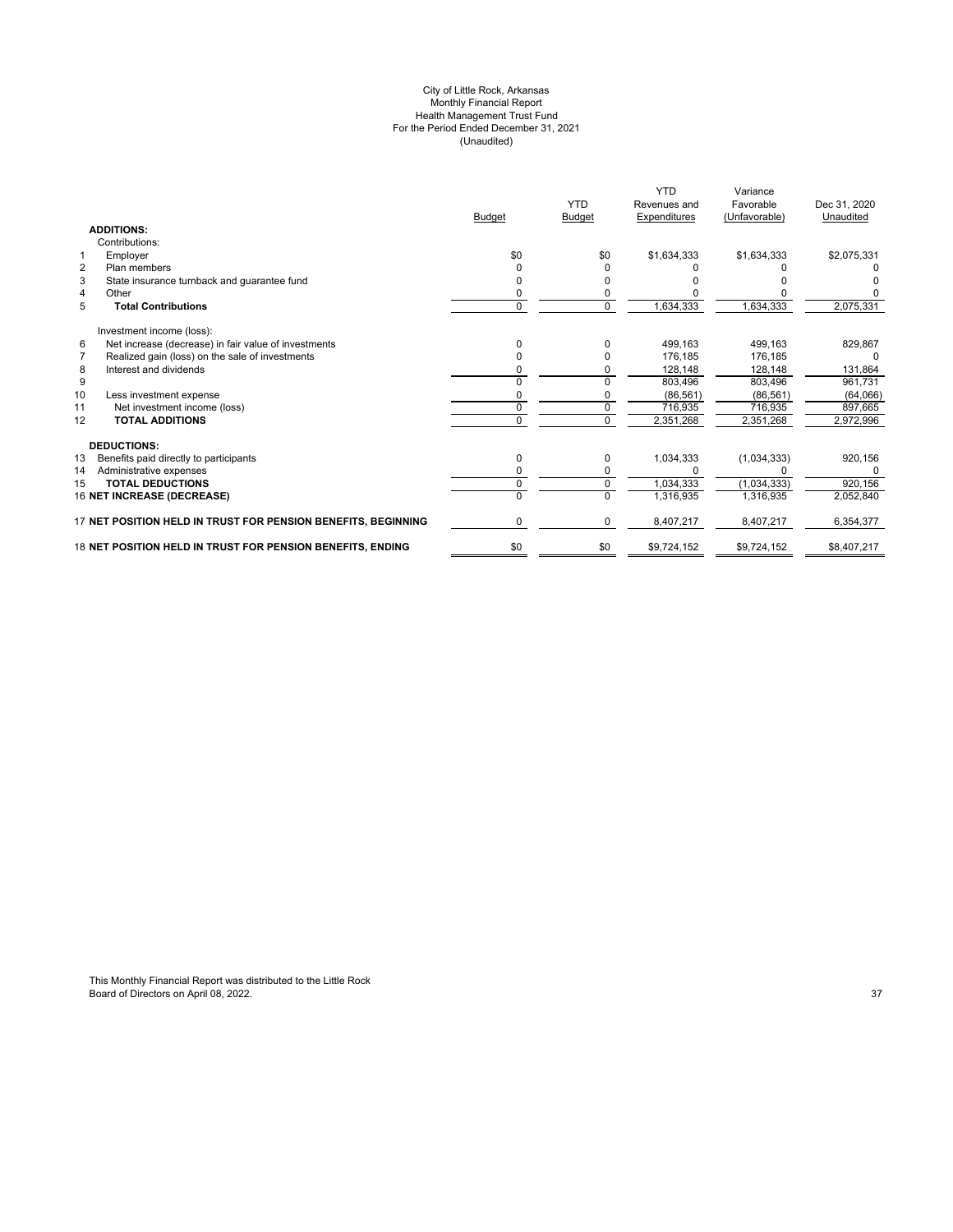#### City of Little Rock, Arkansas Monthly Financial Report Courts Trust Fund For the Period Ended December 31, 2021 (Unaudited)

|          | <b>YTD</b>         | <b>YTD</b><br>Revenues and | Variance<br>Favorable     | Dec 31, 2020<br>Unaudited    |
|----------|--------------------|----------------------------|---------------------------|------------------------------|
|          |                    |                            |                           |                              |
|          |                    |                            |                           |                              |
| \$0      | \$0                | \$0                        | \$0                       | \$0                          |
| o        |                    |                            |                           |                              |
|          |                    | 2,579,085                  | 2,579,085                 | 2,151,441                    |
| $\Omega$ | $\Omega$           | 2,579,085                  | 2,579,085                 | 2,151,441                    |
|          |                    |                            |                           |                              |
|          |                    |                            |                           |                              |
|          |                    |                            |                           |                              |
|          |                    | 2,167                      | 2,167                     | 7,812                        |
|          |                    | 2,167                      | 2,167                     | 7,812                        |
|          |                    |                            |                           | 0                            |
| U        |                    | 2,167                      | 2,167                     | 7,812                        |
| U        | $\Omega$           | 2,581,252                  | 2,581,252                 | 2,159,253                    |
|          |                    |                            |                           |                              |
|          |                    |                            |                           |                              |
|          |                    | 2,581,252                  | (2,581,252)               | 2,159,253                    |
|          |                    |                            |                           |                              |
|          |                    |                            |                           |                              |
|          |                    |                            |                           | 2,159,253                    |
|          |                    |                            |                           |                              |
| 0        | 0                  | $\Omega$                   | $\Omega$                  | 0                            |
| \$0      | \$0                | \$0                        | \$0                       | \$0                          |
|          | <b>Budget</b><br>U | <b>Budget</b>              | Expenditures<br>2,581,252 | (Unfavorable)<br>(2,581,252) |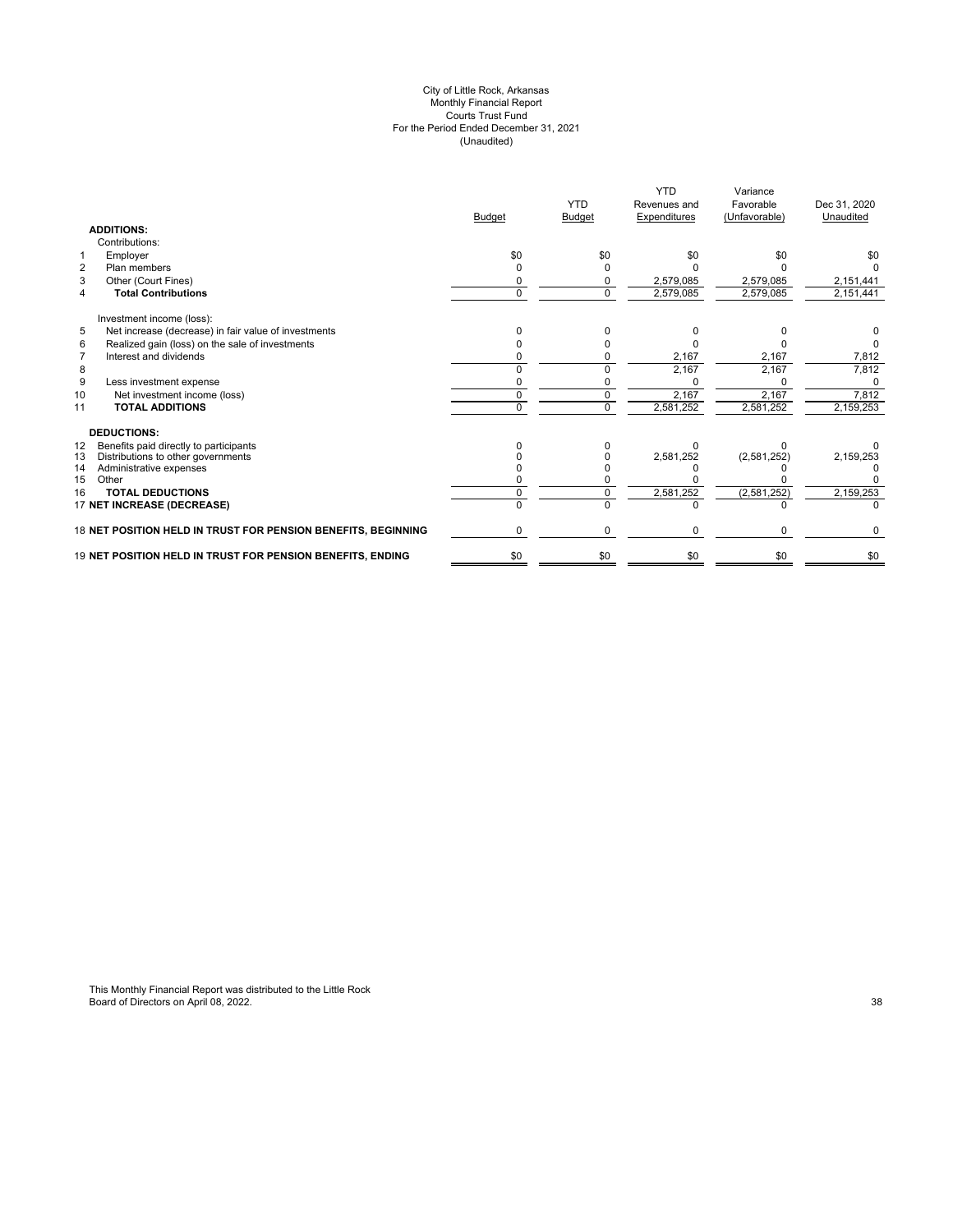# Accounts Payable, Bonds Payable and Other Payables For the Period Ended December 31, 2021

|                                                     | Accounts    | <b>Wages and Benefits</b> | Other        | Deferred     | Deferred  | <b>Revenue Bonds</b> | <b>Total Payables</b>  |
|-----------------------------------------------------|-------------|---------------------------|--------------|--------------|-----------|----------------------|------------------------|
| Fund                                                | Payable     | Payable                   | Payables     | Revenues     | Inflows   | Payable              | Total                  |
| 100 General                                         | \$2,275,374 | \$10,782,856              | \$1,739,401  | \$41,807,111 |           |                      | \$56,604,743           |
| 108 General - Special Projects                      | 920,398     |                           |              | 539,625      |           |                      | 1,460,023              |
| 110 Seized Money                                    |             |                           | 424,805      |              |           |                      | 424,805                |
| 140 Franchise Fee Collection                        |             |                           |              |              |           |                      |                        |
| 200 Street                                          | 82,094      |                           |              | 6,869,259    |           |                      | 6,951,353              |
| 205 Street - Special Projects                       | 272,682     |                           |              |              |           |                      | 272,682                |
| 210 Special Projects                                | 551,297     |                           |              | 28,658       |           |                      | 579,955                |
| 220 911                                             | 154,025     |                           |              |              |           |                      | 154,025                |
| 230 CDBG                                            | 229,408     |                           |              |              |           |                      | 229,408                |
| <b>240 HIPP</b>                                     | 50,144      |                           |              |              |           |                      | 50,144                 |
| 250 NHSP                                            |             |                           |              |              |           |                      |                        |
| 270 Grants                                          | 814,945     |                           |              | 2,332,435    |           |                      | 3,147,380              |
| 271 Amerrican Rescue Plan Act                       | 18,744      |                           |              | 14,894,819   |           |                      | 14,913,563<br>$\Omega$ |
| 324 2015 Library Improvement Bonds                  | 200,000     |                           |              |              |           |                      | 200,000                |
| 325 Short Term Financing Capital Improvements       | 1,091,660   |                           |              |              |           |                      | 1,091,660              |
| 326 2012-2021 Capital Project Fund                  |             |                           |              |              |           |                      |                        |
| 330 2013 Capital Improvement Bond                   |             |                           |              |              |           |                      | $\Omega$               |
| 331 2018 Capital Improvement Bond                   | 572,922     |                           |              |              |           |                      | 572,922                |
| 352 TIF - Port Authority                            |             |                           |              | 130,652      |           |                      | 130,652                |
| 370 2018 Hotel Gross Receipts Tax                   |             |                           |              |              |           |                      | $\Omega$               |
| 524 2015 Library Improvement Bonds Debt Service     |             |                           |              | 4.326.326    |           |                      | 4.326.326              |
| 530 2013 Improvement Bonds Debt Service Fund        |             |                           |              | 14,424,378   |           |                      | 14,424,378             |
| 540 2017 Capital Improvement Refunding Revenue Bond |             |                           |              |              |           |                      | $\Omega$               |
| 551 TIF #1 2014 Cap Improvement Bond Debt Service   |             |                           |              | 1,101,352    |           |                      | 1,101,352              |
| 560 2017 Library Refunding Bond Fund                |             |                           |              | 4,326,326    |           |                      | 4,326,326              |
| 570 2018 Hotel Gross Receipts Tax Debt Service      |             |                           |              |              |           |                      | 0                      |
| 600 Fleet                                           | 365,782     | 523,138                   |              |              | 211,265   |                      | 1,100,185              |
| 601 Vehicle Storage Facility                        | 19,059      | 119,025                   |              | 160,644      | 35,210    |                      | 333,938                |
| 603 Waste Disposal                                  | 1,185,859   | 708,899                   | 8,151,355    |              | 281,688   | 325,000              | 10,652,802             |
| 612 Rivermarket Garage Fund                         | 160,072     |                           | 136,618      | 270,710      |           | 5,070,000            | 5,637,400              |
| 800 Police Pension                                  |             |                           |              |              |           |                      | $\mathbf 0$            |
| 801 Fire Pension                                    |             |                           |              |              |           |                      | $\Omega$               |
| 803 Non-Uniform Defined Benefit                     |             |                           |              |              |           |                      | $\Omega$               |
| 804 Non-Uniform Defined Contribution                |             |                           |              |              |           |                      | $\Omega$               |
| 805 401 (a) Pensions                                |             |                           |              |              |           |                      | $\Omega$               |
| 806 Health Management Trust Fund                    |             |                           |              |              |           |                      | $\Omega$               |
| 807 2014 DB Plan                                    | 7,000       |                           |              |              |           |                      |                        |
|                                                     |             |                           |              |              |           |                      | 7,000                  |
| 850 Courts                                          | 34,419      |                           | 136,685      |              |           |                      | 171,104                |
| 940 Accounts Payable Clearing Fund                  | 209,403     |                           |              |              |           |                      | 209,403                |
| Totals                                              | \$9,215,288 | \$12.133.918              | \$10,588,863 | \$91,212,294 | \$528,163 | \$5,395,000          | \$129,073,526          |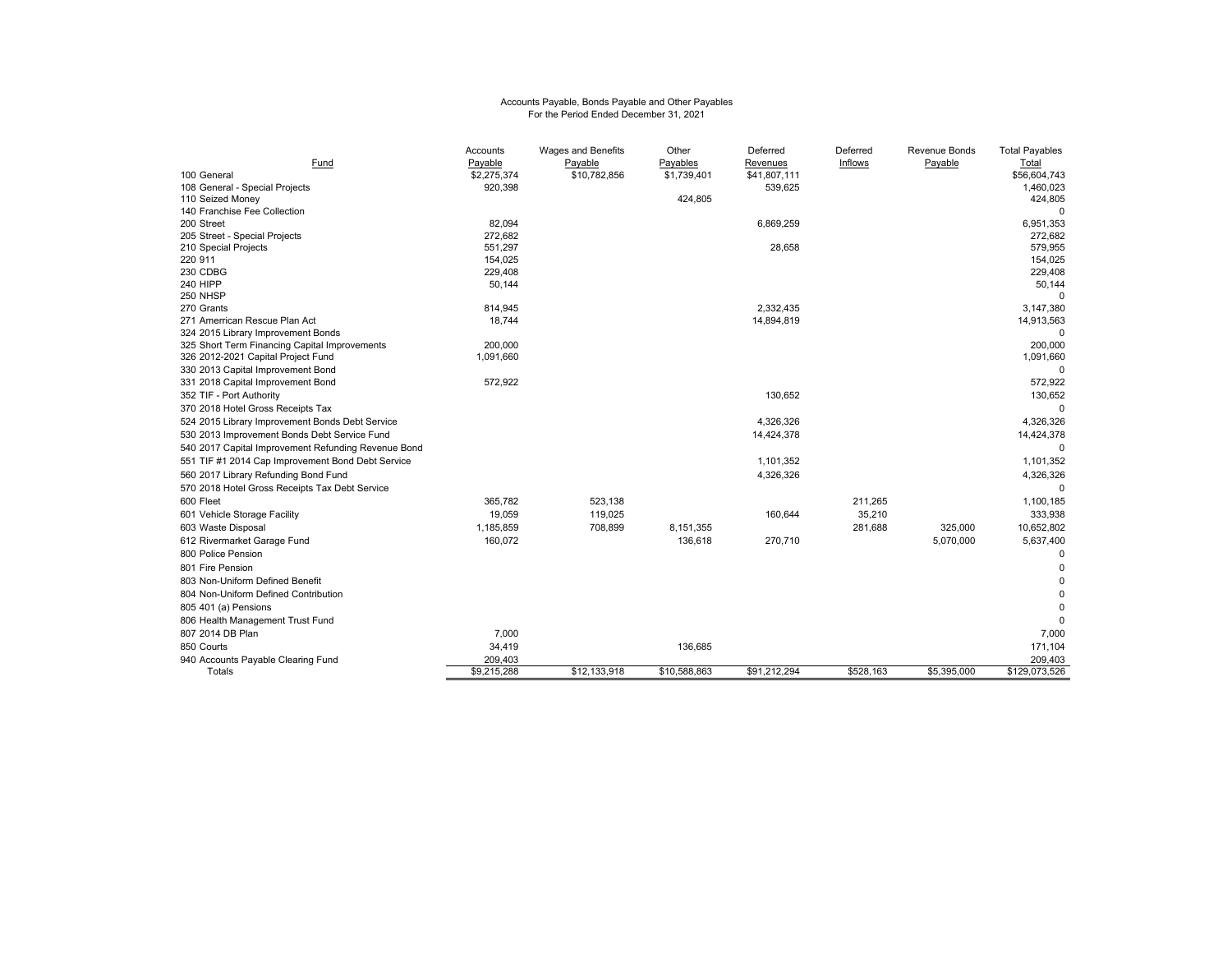#### **SUMMARY OF BOND INDEBTEDNESSFor the Period Ended December 31, 2021**

| <b>GENERAL OBLIGATION DEBT</b>                                                                                | <b>TRUSTEE</b>                                 | <b>ORIGINAL</b><br><b>AMOUNT</b> | <b>MATURITY</b><br><b>DATE</b> | <b>INTEREST</b><br><b>RATE</b> | <b>PRINCIPAL</b><br><b>BALANCE AT</b><br>12/31/2020 | <b>BONDS</b><br><b>ISSUED</b><br>2021 | <b>PRINCIPAL</b><br><b>PAID IN</b><br>2021 | <b>BONDS</b><br><b>RETIRED</b><br>2021 | <b>PRINCIPAL</b><br><b>BALANCE AT</b><br>12/31/2021 | <b>INTEREST</b><br><b>PAID IN</b><br>2021 |
|---------------------------------------------------------------------------------------------------------------|------------------------------------------------|----------------------------------|--------------------------------|--------------------------------|-----------------------------------------------------|---------------------------------------|--------------------------------------------|----------------------------------------|-----------------------------------------------------|-------------------------------------------|
| 2013 Limited Tax Capital Improvement<br>2014 Tax Increment Improvement Bonds (Redevelopment Dist Regions Bank | First Security Bank (Paying Agent & Registrar) | \$58,105,000<br>2.615.000        | 4/1/2033<br>3/1/2036           | 1.00% - 5.00%<br>6.00%         | \$1,325,000<br>2,035,000                            | \$0                                   | \$1,325,000                                | \$0<br>790,000                         | \$0<br>1.245.000                                    | \$33,125<br>105,600                       |
| 2015 Library Construction and Refunding Bonds                                                                 | Regions Bank (Paying Agent & Registrar)        | 36,620,000                       | 3/1/2038                       | 2.05% - 4.00%                  | 26,310,000                                          |                                       | 1,335,000                                  | 2,125,000                              | 22.850.000                                          | 757.656                                   |
| 2017 Library Construction and Refunding Bonds                                                                 | Regions Bank (Paying Agent & Registrar)        | 15.925.000                       | 3/1/2027                       | 1.50% - 5.00%                  | 9.200.000                                           |                                       | 1.655.000                                  | 2.345.000                              | 5.200.000                                           | 250,144                                   |
| 2018 Limited Tax Capital Improvement                                                                          | First Security Bank (Paying Agent & Registrar) | 43,475,000                       | 4/1/2028                       | 2.375% - 5.00%                 | 26,535,000                                          |                                       | 2,390,000                                  | 9,685,000                              | 14,460,000                                          | 776,500                                   |
| <b>REVENUE BONDS</b>                                                                                          |                                                |                                  |                                |                                |                                                     |                                       |                                            |                                        |                                                     |                                           |
| 2003 Capital Improvement and Refunding-Parking Projects                                                       | U.S. Bank                                      | 11.855.000                       | 7/1/2028                       | 1.50% - 5.30%                  | 5.660.000                                           |                                       | 590.000                                    | 0                                      | 5,070,000                                           | 299.048                                   |
| 2007 Waste Disposal Revenue Bond                                                                              | <b>Citizens Bank</b>                           | 3,400,000                        | 5/1/2022                       | 5.30% - 5.87%                  | 630,000                                             |                                       | 305,000                                    |                                        | 325,000                                             | 27,456                                    |
| 2017 Capital Improvement and Refunding Revenue Bonds                                                          | <b>First Security Bank</b>                     | 17.875.000                       | 10/1/2033                      | 2.00% - 5.00%                  | 15,180,000                                          |                                       | 925,000                                    |                                        | 14,255,000                                          | 582,900                                   |
| 2018 Hotel Gross Receipts Tax Bonds (Arts Center Bonds)                                                       | First Security Bank (Paying Agent & Registrar) | 32,570,000                       | 12/1/2048                      | $3.00\% - 5.00\%$              | 31,590,000                                          |                                       | 580,000                                    |                                        | 31,010,000                                          | 1.344.394                                 |
| <b>TEMPORARY NOTES</b>                                                                                        |                                                |                                  |                                |                                |                                                     |                                       |                                            |                                        |                                                     |                                           |
| 2016 1st Temporary Note                                                                                       | Banc of America Public Capital Corp.           | 4,525,000                        | 6/10/2021                      | 1.54%                          | 932.734                                             |                                       | 932,734                                    | 0                                      | $\Omega$                                            | 14,373                                    |
| 2016 2nd Temporary Note                                                                                       | Relyance Bank                                  | 4.603.000                        | 12/22/2021                     | 1.85%                          | 954.657                                             |                                       | 954.657                                    |                                        |                                                     | 18.605                                    |
| 2017 Temporary Note                                                                                           | Signature Public Funding                       | 5.250.000                        | 8/8/2022                       | 1.81%                          | 2.156.727                                           |                                       | 1.068.692                                  |                                        | 1.088.035                                           | 39.037                                    |
| 2019 Temporary Note                                                                                           | Centennial Bank                                | 5,650,000                        | 8/24/2024                      | 2.25%                          | 4,569,980                                           |                                       | 1,104,668                                  |                                        | 3,465,312                                           | 102,825                                   |
| 2021 Temporary Note                                                                                           | Regions Capital Advantage, Inc.                | 5,925,000                        | 10/17/2026                     | 0.84%                          | $\Omega$                                            | 5,925,000                             | $\Omega$                                   |                                        | 5,925,000                                           | $\Omega$                                  |
| <b>CAPITAL LEASE OBLIGATIONS</b>                                                                              |                                                |                                  |                                |                                |                                                     |                                       |                                            |                                        |                                                     |                                           |
| 2019 Vehicle Lease                                                                                            | Enterprise Lease Management                    | 2,924,374                        | 12/31/2024                     |                                | 2.392.379                                           | $\Omega$                              | 428,659                                    |                                        | 1.963.720                                           | 96,108                                    |
| 2020 Vehicle Lease                                                                                            | Enterprise Lease Management                    | 1,309,435                        | 6/30/2025                      |                                | 1,156,314                                           |                                       | 187.434                                    |                                        | 968.880                                             | 44.908                                    |
| 2021 Vehicle Lease                                                                                            | Enterprise Lease Management                    | 1,857,413                        | 9/30/2025                      |                                |                                                     | 1,857,413                             | 196,232                                    |                                        | 1.661.181                                           | 30.037                                    |
| <b>Grand Total</b>                                                                                            |                                                | \$254,484,222                    |                                |                                | \$130,627,791                                       | \$7,782,413                           | \$13,978,076                               | \$14,945,000                           | \$109,487,128                                       | \$4,522,715                               |